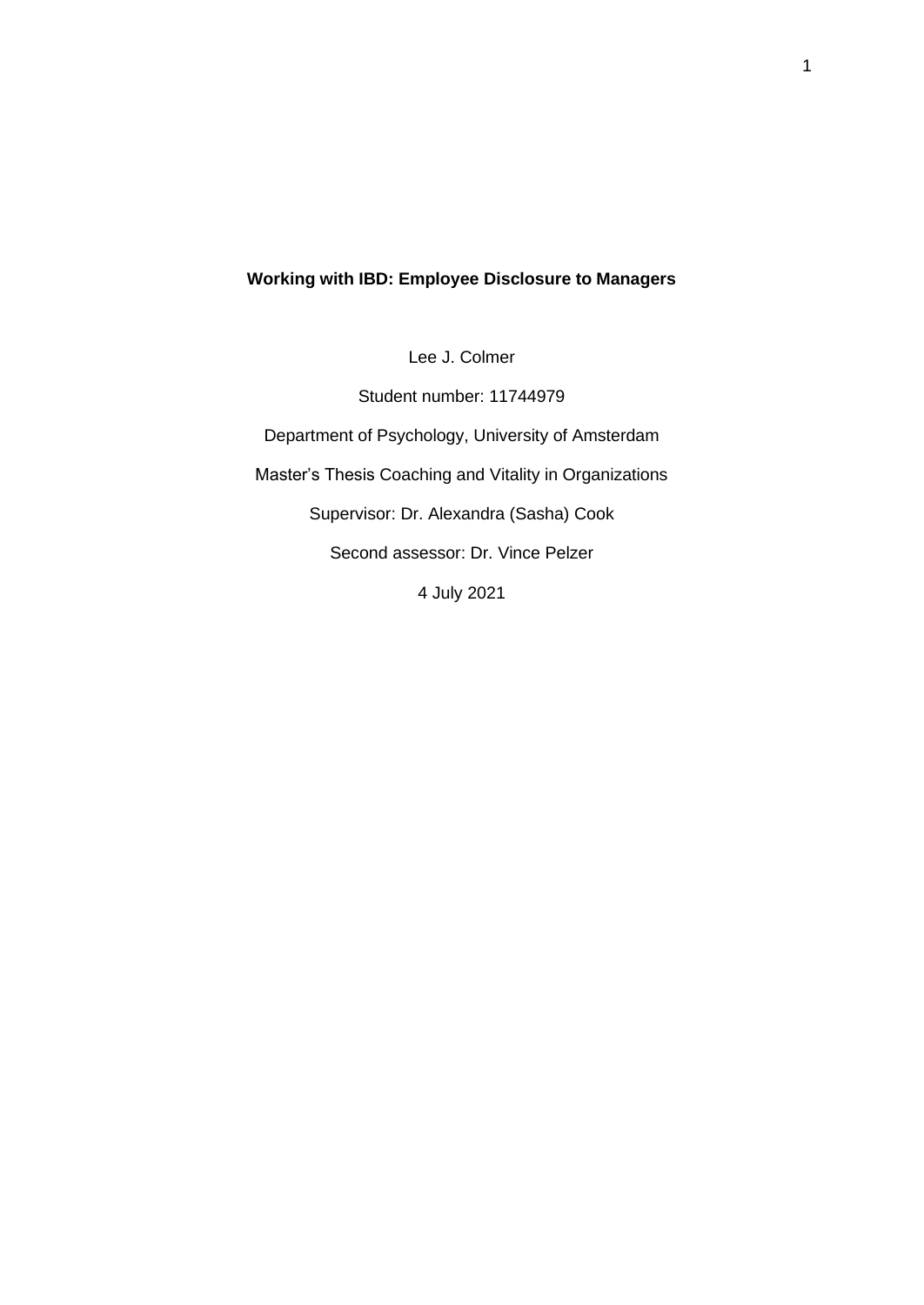#### **Abstract**

*Objective:* This mixed-methods study investigates the individual, interpersonal, and contextual factors associated with disclosing an inflammatory bowel disease (IBD) in the workplace through a quantitative analysis and the costs and benefits disclosure decisions by means of qualitative analyses. *Methods:* The sample consisted of 93 employees managing either Crohn's disease ( $n = 47$ ) or ulcerative colitis ( $n = 44$ ). Information about symptom severity, Leader-Member Exchange (LMX), organizational diversity climate (ODC), the disclosure decision, and the degree of disclosure was assessed through self-report questionnaires. Information about costs and benefits was collected through open questions. *Results:* Both symptom severity and LMX were positively associated with the degree of disclosure. ODC moderated the relationship between symptom severity and degree of disclosure. The qualitative analysis showed that disclosure was associated with little costs and that, in addition to instrumental support, psychological benefits of transparency and understanding were stated by the participants. The costs experienced were caused mainly by negative reactions or being misunderstood by others. *Conclusions:* This preliminary study provides many avenues for future research and emphasizes the importance of ODC and LMX in organizations.

*Keywords:* disclosure, chronic illness, inflammatory bowel diseases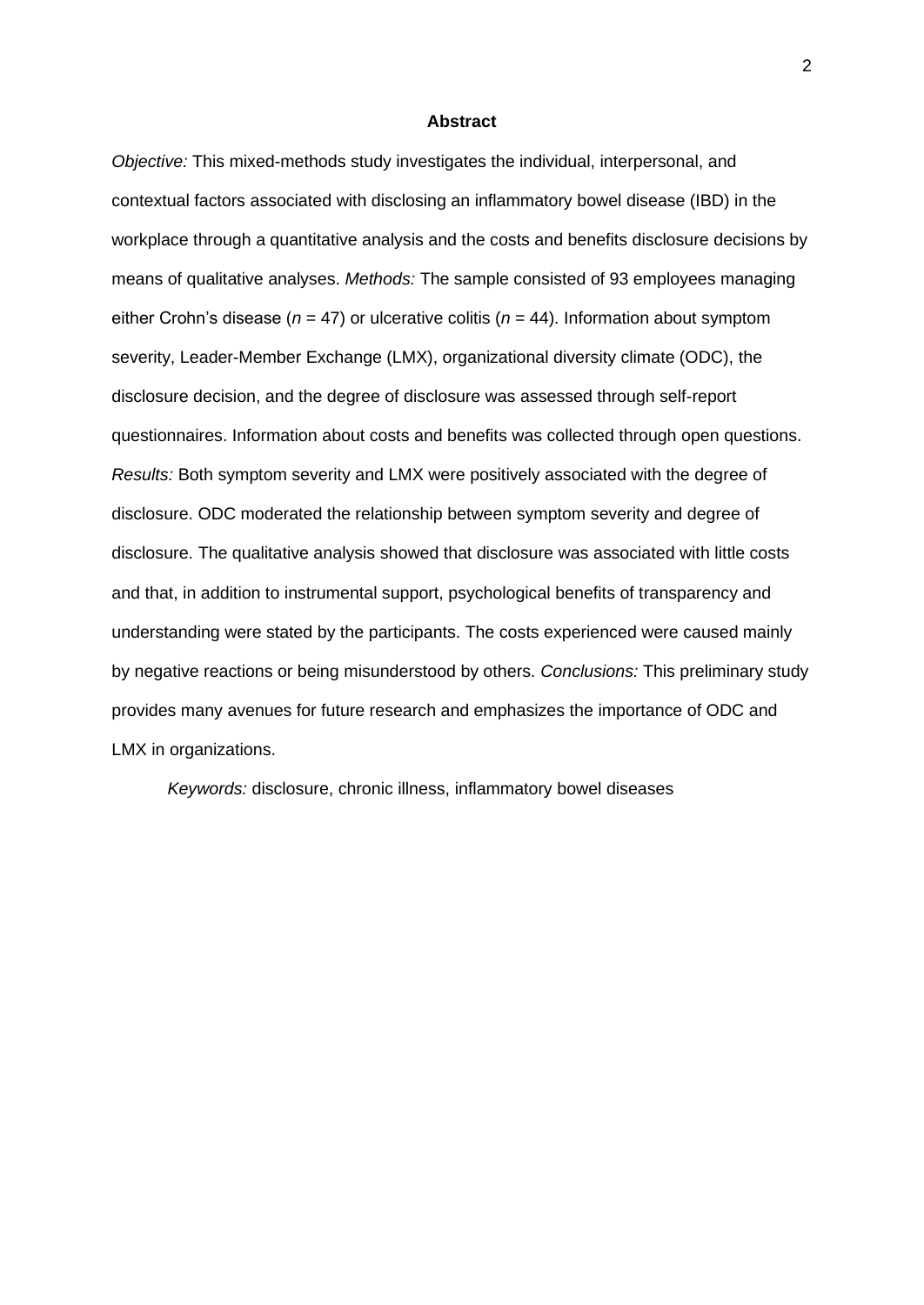#### **Working with IBD: Employee Disclosure to Managers**

The prevalence of chronic illness is steadily increasing (Bodenheimer et al., 2009). The Dutch National Institute for Public Health and Environment (RIVM) estimates that by 2030 40% of the Dutch population will have at least one chronic illness (RIVM, 2014). Although lack of research makes it difficult to estimate, it is thought that approximately 15- 20% of employees are working with at least one chronic illness (Munir et al., 2007). This portion of the workforce is often overlooked by researchers and organizations alike. The assumption is generally made that employees are 'base-line' healthy and not impeded physically or mentally while performing their job tasks (Beatty, 2018; Pinder, 1995). However, for employees with one or more chronic illnesses this is not the case (Beatty & Joffe, 2006). Symptoms of chronic illness can hinder employees in their job performance and employment (Varekamp et al., 2011). Reduced ability to work can also cause employees with chronic illnesses to work harder in an attempt to compensate for their illness (McGonagle & Hamblin, 2014). This overexertion may lead to stress, which is a factor that contributes to the progression of many chronic illnesses (McGonagle & Hamblin, 2014). Reduced ability to work not only negatively impacts employees' Quality of Life but can also impact organizations as employee turnover is costly and can reduce profitability (Bernklev et al., 2006; O'Connell & Kung, 2007). Providing employees with chronic illnesses with the proper accommodations will help them manage their symptoms in the workplace.

However, many chronic illnesses are invisible, and supervisors may be unaware of which employees require additional resources. Therefore, supervisors must first be informed about the presence of a chronic illness (Munir et al., 2005). Disclosure of a chronic illness can be challenging, especially when employees risk stigmatization or discrimination as a result (Clair et al., 2005). Inflammatory bowel diseases (IBDs) such as Crohn's disease and ulcerative colitis are particularly stigmatized as the taboos surrounding bowel function and bowel-related symptoms are pervasive (Atarodi et al., 2014; Taft et al., 2011). It is essential that organizations and managers understand how to promote disclosure amongst employees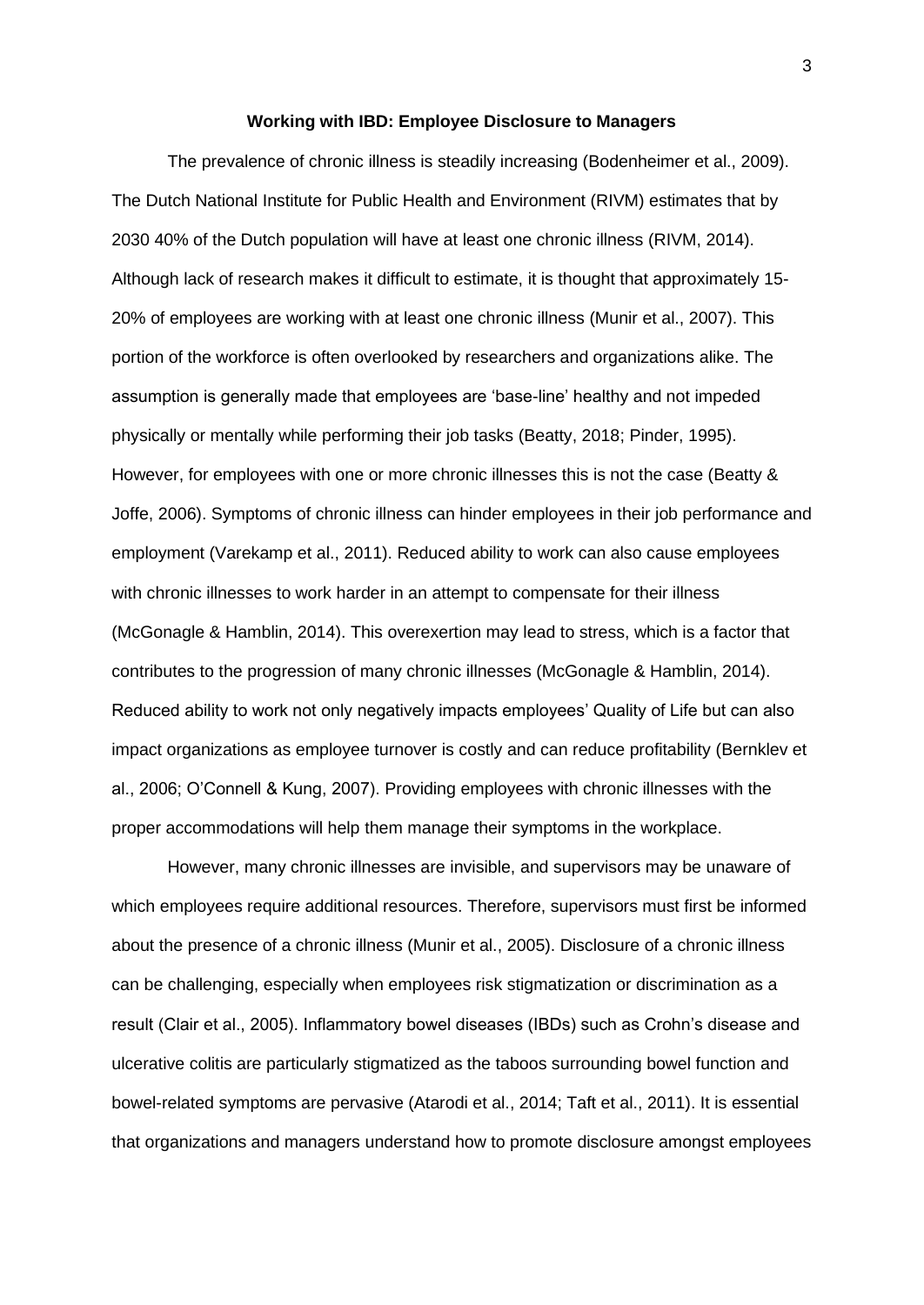with IBD, especially when stigmatization (anticipated or experienced) can make disclosure challenging (Beatty, 2018; Defenbaugh, 2013).

Research on employees working with IBD is scarce. A recent study by the Dutch Crohn's and Colitis Organization (van der Horst & Scherpenzeel, 2020) investigated the characteristics of employees with IBD. Over half (64%) of the participants indicated that they were currently employed. The IBD symptoms that most affected the employees at work were fatigue, stress, pain, and difficulty concentrating. Even though 87% did not have any accommodations at work, roughly two-thirds stated that they would like to receive accommodations. The most sought-after accommodations were flexible working hours, decreased working hours, and reduced workload. Research on disclosure of IBD at work suggests that most (81%) employees disclose their illness at work to some extent (Wyke et al., 1988). A qualitative study found that disclosing IBD often leads to feelings of relief (Frohlich, 2014). An experimental study on college students also showed that enacted stigma by others reduced once IBD had been disclosed to them (Rohde et al., 2018). Further qualitative research on IBD indicates that embarrassment about symptoms and fear of stigmatization generally stops people from disclosing (Saunders, 2014). Although these studies provide some initial insight into IBD disclosure, more in-depth quantitative knowledge is clearly needed. To understand how managers and organizations can promote disclosure amongst employees with IBD we need information about the factors that contribute to, or hinder disclosure.

Drawing from the larger body of literature, including research on chronic illness, other hidden social identities, and the Conceptual Model of the Decision to Pass or Reveal (Clair et al., 2005), this thesis will investigate the following research questions: What are the roles of individual, interpersonal, and organizational factors in disclosure of IBD? Which costs and benefits do employees with IBD experience because of their disclosure decision? Data collected through a survey will be assessed using a mixed-method design. Disclosure will be assessed in two ways: a comparison will be made between employees who disclose their IBD and those who do not; and for employees who disclose, the degree of disclosure will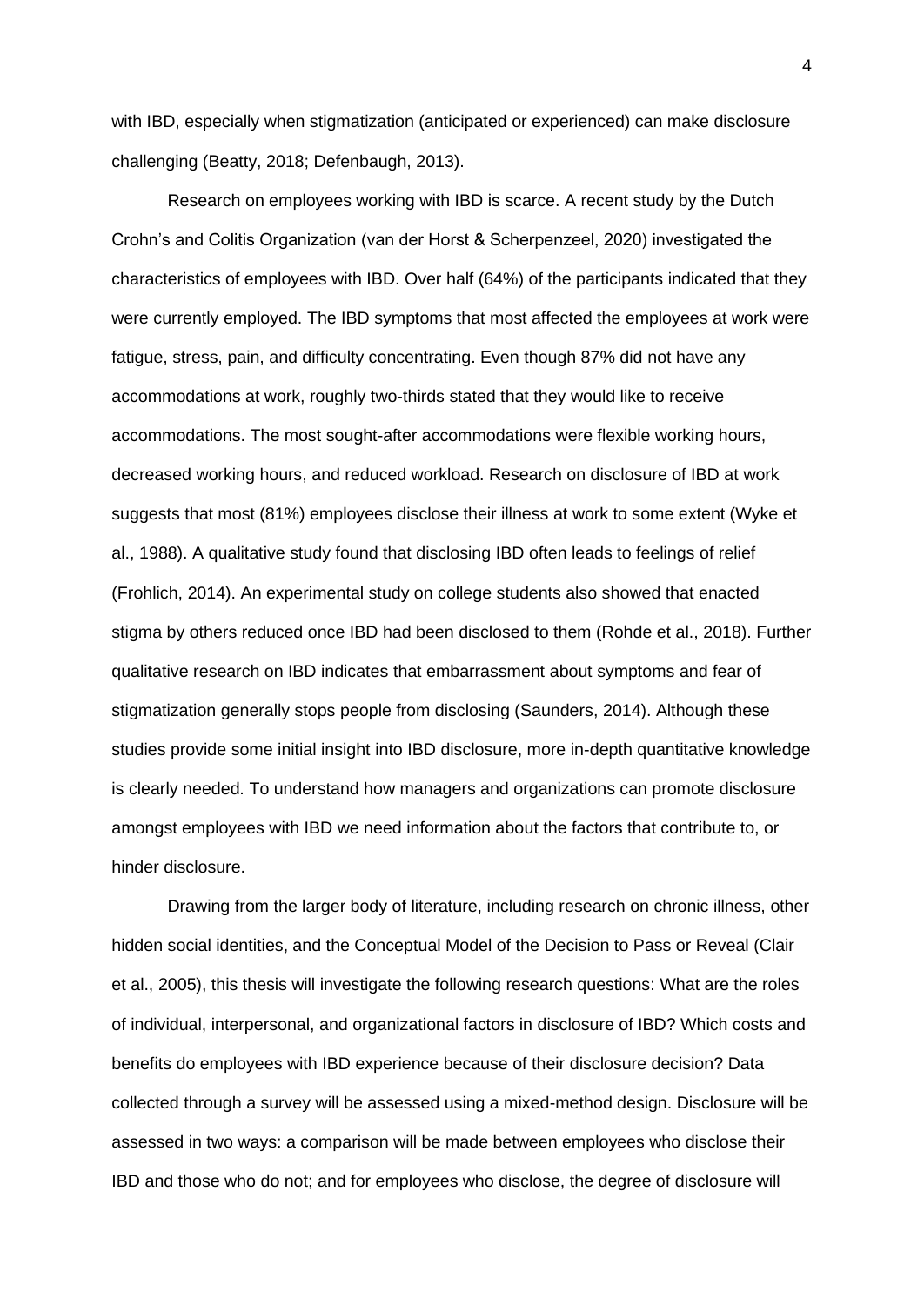also be measured continuously. The first research question will be explored quantitatively and the second qualitatively. A qualitative methodology was chosen because of the preliminary nature of this study. Not only will this thesis contribute to theory by integrating theories on stigma, diversity and disclosure, the insights gained in this study can also be applied by Human Resource (HR) workers, organizations, and supervisors to promote disclosure amongst employees. Results could perhaps also be used in job coaching or counseling for people with IBD.

#### **Theory and Hypotheses**

### **Inflammatory Bowel Diseases**

An illness is considered chronic when it lasts one year or more and requires ongoing medical attention or limits activities of daily living, or both (Centre for Disease Control, 2021). IBD is an autoimmune disease that causes chronic inflammation of the gastrointestinal (GI) tract. The two most common forms of IBD are Crohn's disease and ulcerative colitis. Crohn's disease is characterized by inflammation within the digestive tract, whereas ulcerative colitis refers to inflammation of the colon (Defenbaugh, 2013). People are generally diagnosed with IBD in their 20s or 30s (Centre for Disease Control, 2020). The incidence and prevalence of IBD have been on the rise. In 2015, it was diagnosed in about 1.3% (3 million) of the US adult population (Dahlhamer et al., 2016; Molodecky et al., 2012). Frequently experienced IBD symptoms are abdominal pain, stomach cramps, chronic diarrhea or constipation, bloody stool, inflammation in joints or eyes, fatigue, and rapid weight loss (Crohn's and Colitis foundation UK, 2017). Although these symptoms can significantly impact those with IBD, they are generally not visible to others, which means that IBDs can usually be classified as invisible illnesses.

When an illness is invisible, people have 'informational-control' over who they selfdisclose to (Defenbaugh, 2013; Goffman, 1974). According to the communication privacy management (CPM) theory (Petronio, 2010), people believe that they should have control over their personal information, and who accesses it. In the case of health information there exists a tension between privacy and openness (Westerman et al., 2017). An employee with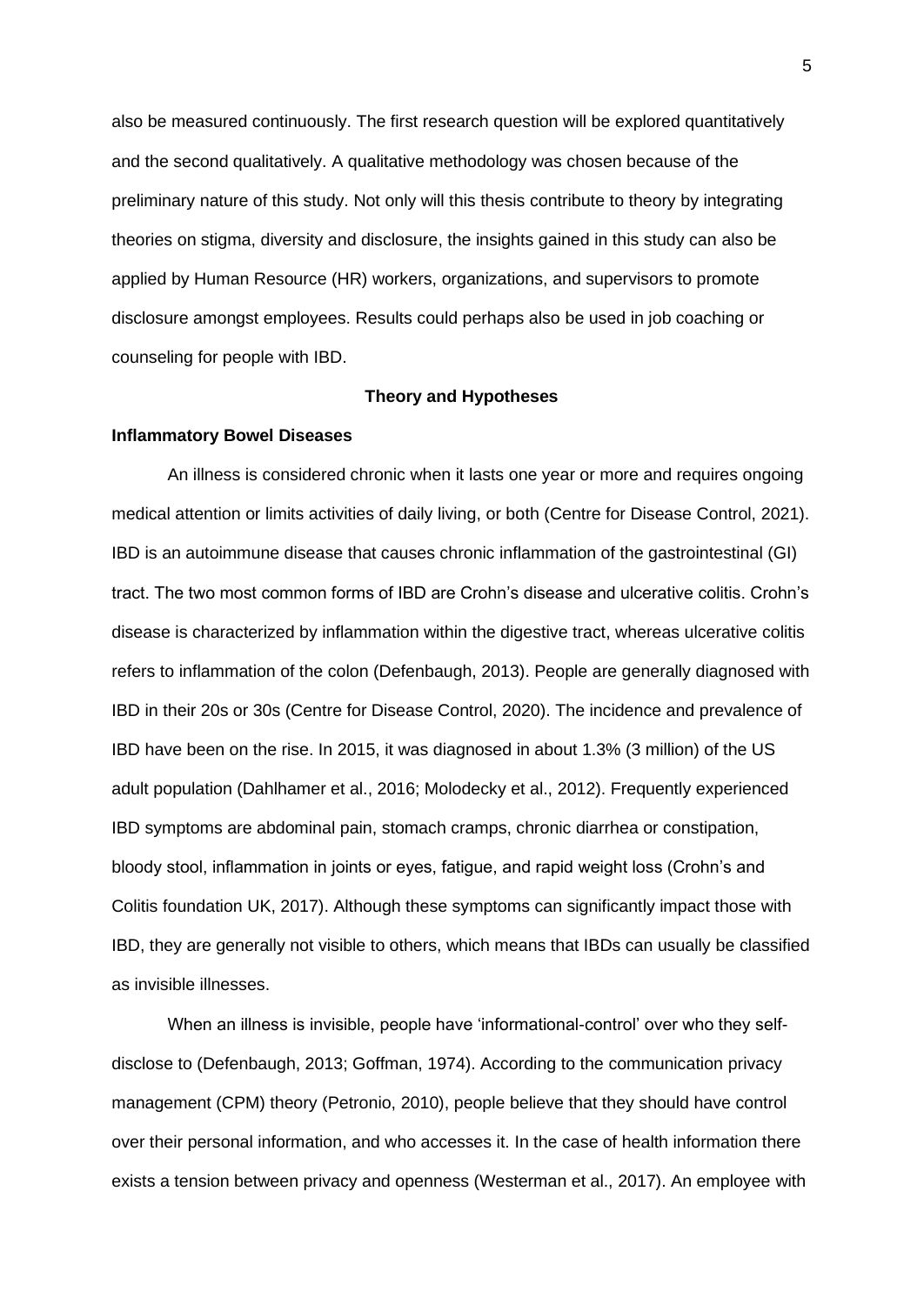IBD must decide if and in how much detail they wish to disclose health. Employees can partially disclose at work by informing their managers of the presence of a chronic illness or fully disclose by explaining how the illness affects them at work (Munir et al., 2005). Sharing general health information may be deemed acceptable, whereas sharing details could feel like a violation of one's privacy (Fried, 1968). Therefore, some people may prefer not to disclose or to disclose only partially. However, partial disclosure makes the employee dependent on the manager's knowledge regarding IBD. If a manager is unaware of the symptoms and their influence at work, they may not provide the appropriate accommodation. In this case, full disclosure is beneficial as it allows an employee to clearly communicate their wants and needs. This is in line with research showing that the degree to which employees value supervisor support is related to full disclosure (Munir et al., 2005).

#### **Conceptual Model of the Decision to Pass or Reveal**

This paper uses a simplified version of the conceptual model of the decision to pass or reveal developed by Clair and colleagues (2005) as the theoretical basis of the hypotheses. This generalized model of invisible social identity management focuses on the decision to pass or reveal an identity within the workplace context. Invisible social identities are those that lack clear visual indicators, such as being LGBTQIA+<sup>1</sup>, adherence to certain religious ideologies, or having an invisible chronic illness such as IBD. Within the model, disclosure is seen as the personal choice the employee makes to 'pass' or to 'reveal'. The two main antecedents to the disclosure decision introduced within this model are 1) individual factors (such as individual differences and personal motives) and 2) environmental factors (the interpersonal relationship and the organizational context). The model contains a feedback loop, where the costs and benefits experienced in previous disclosures influence the decision to disclose again in the future. Within the model, the disclosure decision is framed as a risk assessment, where the antecedents and previous disclosure experiences are weighed to estimate what the consequences of the disclosure will be. If the benefits

<sup>&</sup>lt;sup>1</sup> Acronym for: lesbian, gay, bisexual, trans, questioning/queer, intersex, asexual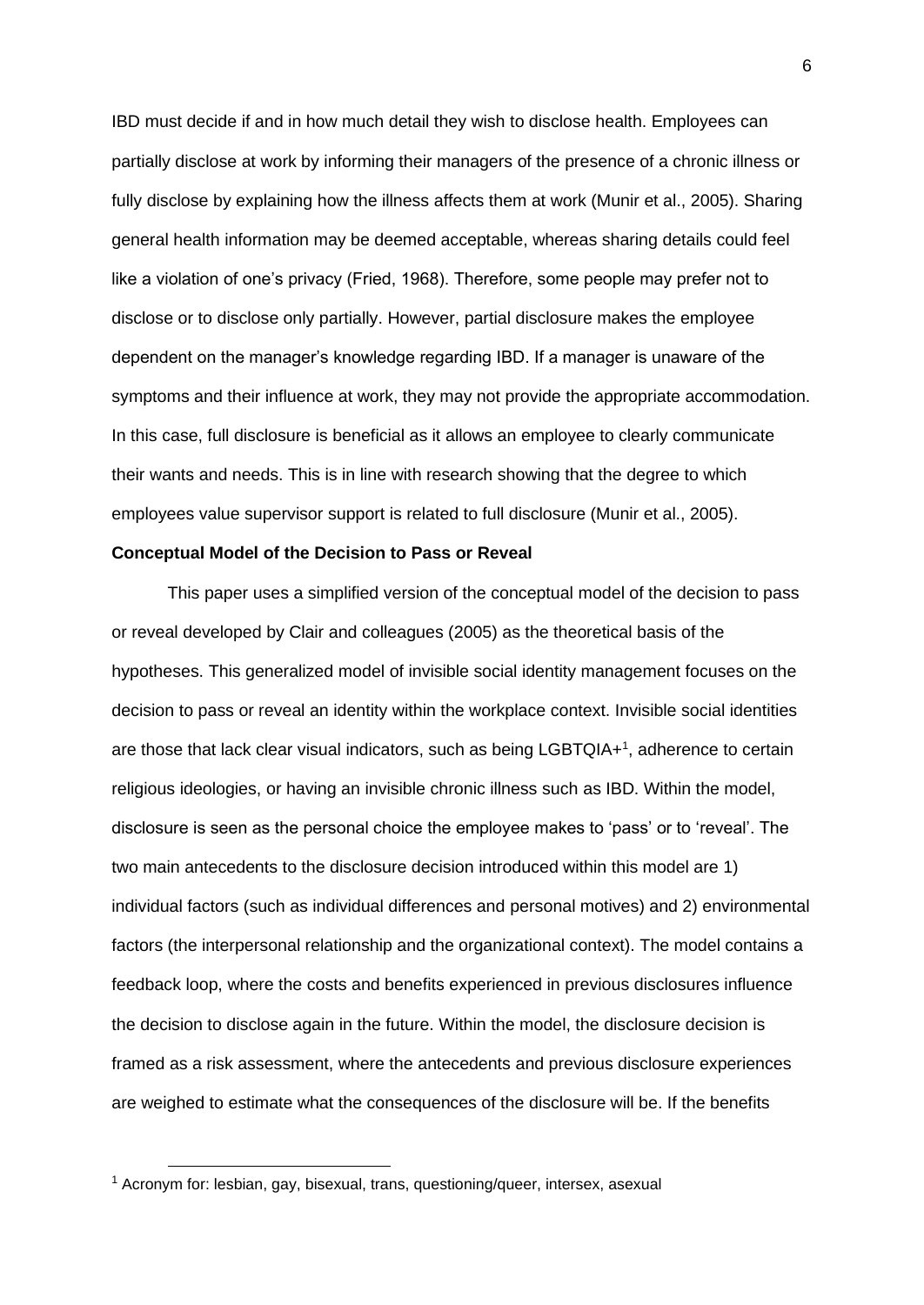outweigh the costs, an employee is likely to disclose, and vice versa, if the costs outweigh the benefits, disclosure by the employee is less likely.

Although the overall structure of the model will be upheld, some alterations have been made. Firstly, I used a simplified version of the model, which excluded the feedback loop and the effect of the contextual factors on the outcomes of disclosure. Secondly, the specific factors have been tailored to the invisible social identity of IBD. This approach is in line with Clair and colleagues (2005), as they stated the following: "There are likely to be specific factors unique to particular social identities that influence how people manage these identities in social interactions at work" (p.11). Lastly, in our hypotheses, we distinguished between disclosure as a dichotomous yes-or-no decision, and disclosure as a spectrum with different degrees. The reason for this approach is that there may be a ceiling effect, as previous research indicates that most employees disclose their IBD to some extent. Furthermore, including hypotheses regarding different degrees of disclosure allows for a richer understanding of disclosure of IBD.

## **Individual Difference**

Chronic illnesses are different from other invisible social identities "because of the potential intrusiveness of periodic symptoms" (Clair et al., 2005, p. 91). In the case of IBDs, which are often cyclical in nature, the disease can be unpredictable, fluctuating between periods of remission and periods of flare-up (Frohlich, 2014; Taft et al., 2011). A flare-up is characterized by a return or worsening of symptoms, with the type of symptoms depending on the type and location of the IBD (Abbvie, n.d.). An increase in symptoms can make work tasks more challenging and employees may wish to work reduced hours during a flare-up to manage their symptoms (Beatty & Joffe, 2006). In other words, increased severity can make disclosure necessary to manage symptom regimes effectively and receive the organizational support required (Beatty, 2004; Munir et al., 2005). Therefore, symptom severity is thought to be an influential individual factor when determining disclosure of IBD. Studies on other chronic illnesses have already shown a positive relationship between symptom severity and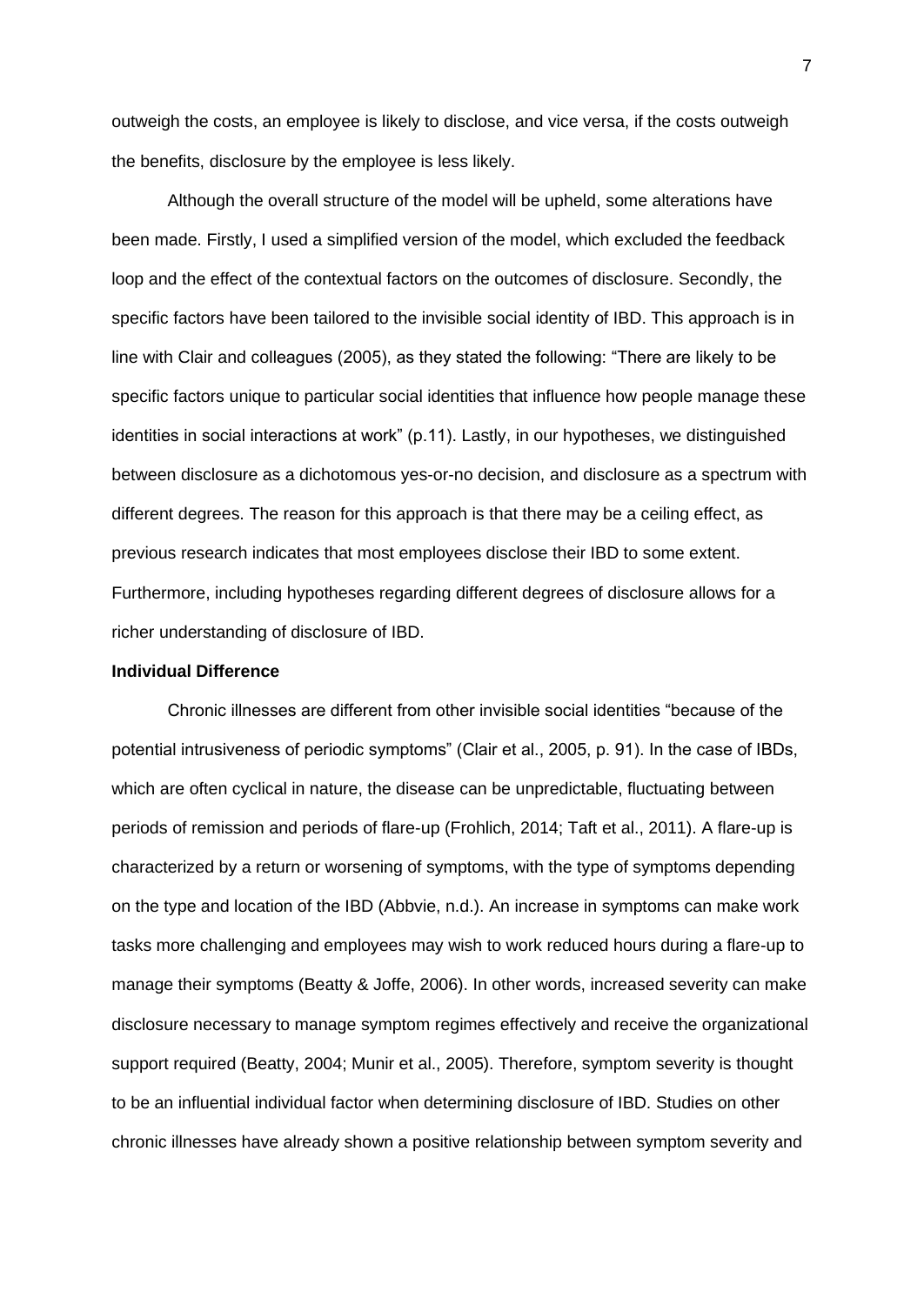disclosure (Beatty, 2004; Kirk-Brown et al., 2014; Munir et al., 2005) Therefore, the first hypothesis is:

*Hypothesis 1a:* Symptom severity is positively related to disclosure to managers. *Hypothesis 1b:* Symptom severity is positively related to the degree of disclosure to managers.

#### **Interpersonal and Environmental Context**

According to the model by Clair and colleagues (2005), the relationship between the individual difference variables and the disclosure decision is moderated by the context. Employees use the context to assess the likelihood that disclosure will be well-received (Clair et al., 2005). After the individual factors have been placed in the context, a cost-benefit analysis can help determine the best course of action. Within the model a distinction is made between the interpersonal and organizational context.

The interpersonal context refers to the target of the disclosure (in the case of this study, the manager). Supervisors have a major influence on the health of their employees, with research suggesting that leadership behavior is associated with many factors, such as employee health complaints, well-being, and sick leave (Franke, 2014; Inceoglu, 2018; Kuoppala, 2008). Within the model, the manager plays a role in the employee's decision to disclose in two ways. Firstly, the characteristics of the target can influence willingness to disclose. For example, research suggests that there may be increased self-disclosure in therapeutic settings when gender is matched (Zane & Ku, 2014). Secondly, the nature of the relationship between manager and employee will influence the likeliness of disclosure. Research has shown that people tend to disclose more personal information to people with whom they have a close and trusting relationship (Wheeless & Grotz, 1977). As I am interested in disclosure from employees to managers, I will explore the effect of Leader-Member Exchange (LMX). LMX is the relationship between supervisor and employee, characterized by mutual transaction of physical or psychological resources (Graen & Uhl-Bien, 1995). The quality of LMX varies across employees, with some employees having a stronger relationship with the supervisor than others (Graen, 2003). Having high-LMX is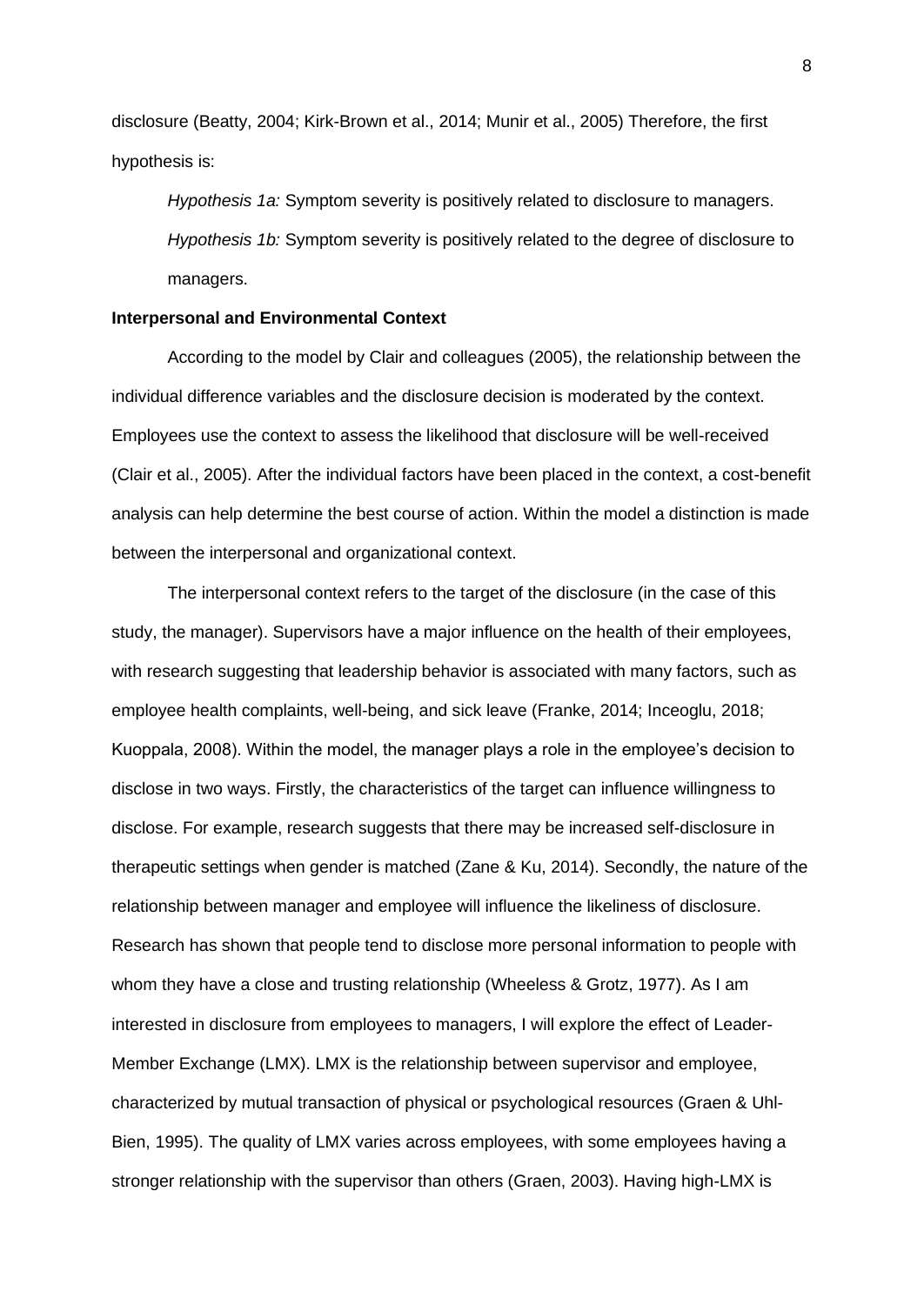beneficial for the employee as it is associated with more trust, resources, and autonomy (Van Dam et al., 2008). In the case of IBD disclosure, the relationship between symptom severity and disclosure is expected to be moderated by LMX.

The model by Clair and colleagues (2005) characterizes disclosure of IBD as a risk assessment. The quality of the relationship one has with one's supervisor provides important information as to the most likely outcome disclosure would have. When LMX is high, it may be more likely that disclosure will be met with a positive reaction and provision of additional resources. Knowing what to expect from your manager should hopefully lower the bar for disclosure, even when symptoms are (not yet) severe. And on the flip side, having a very poor relationship with the manager may make employees more likely to 'tough it out' and not disclose even when symptoms are more severe. Although this moderating effect has not yet been confirmed by research, research has shown that LMX contributes to an employee's willingness to disclose health information at work (Westerman et al., 2017). Therefore, the second hypothesis is:

*Hypothesis 2a:* LMX moderates the relationship between symptom severity and disclosure in a way that when LMX is high, disclosure to managers is more likely. *Hypothesis 2b:* LMX moderates the relationship between symptom severity and degree of disclosure in such a way that when LMX is high, the relationship will be stronger.

Aside from the relationship between employee and manager, the environmental context also plays a role in the disclosure decision. Employees assess the social norms of an organization based on the organizational climate that is prevalent (Clair et al., 2005). When it comes to disclosure, the organizational diversity climate (ODC) is particularly influential. This paper will assess ODC, defined as "the perceived formal structure characteristics and informal values of an organization" (Gonzalez & Denisi, 2009, p. 24). Research has shown a positive relationship between a supportive organizational climate and disclosure of stigmatized social identities (Chrobot-Mason et al., 2001). Although diversity often implies racial, ethnic, cultural, and gender components, diversity in health or chronic

9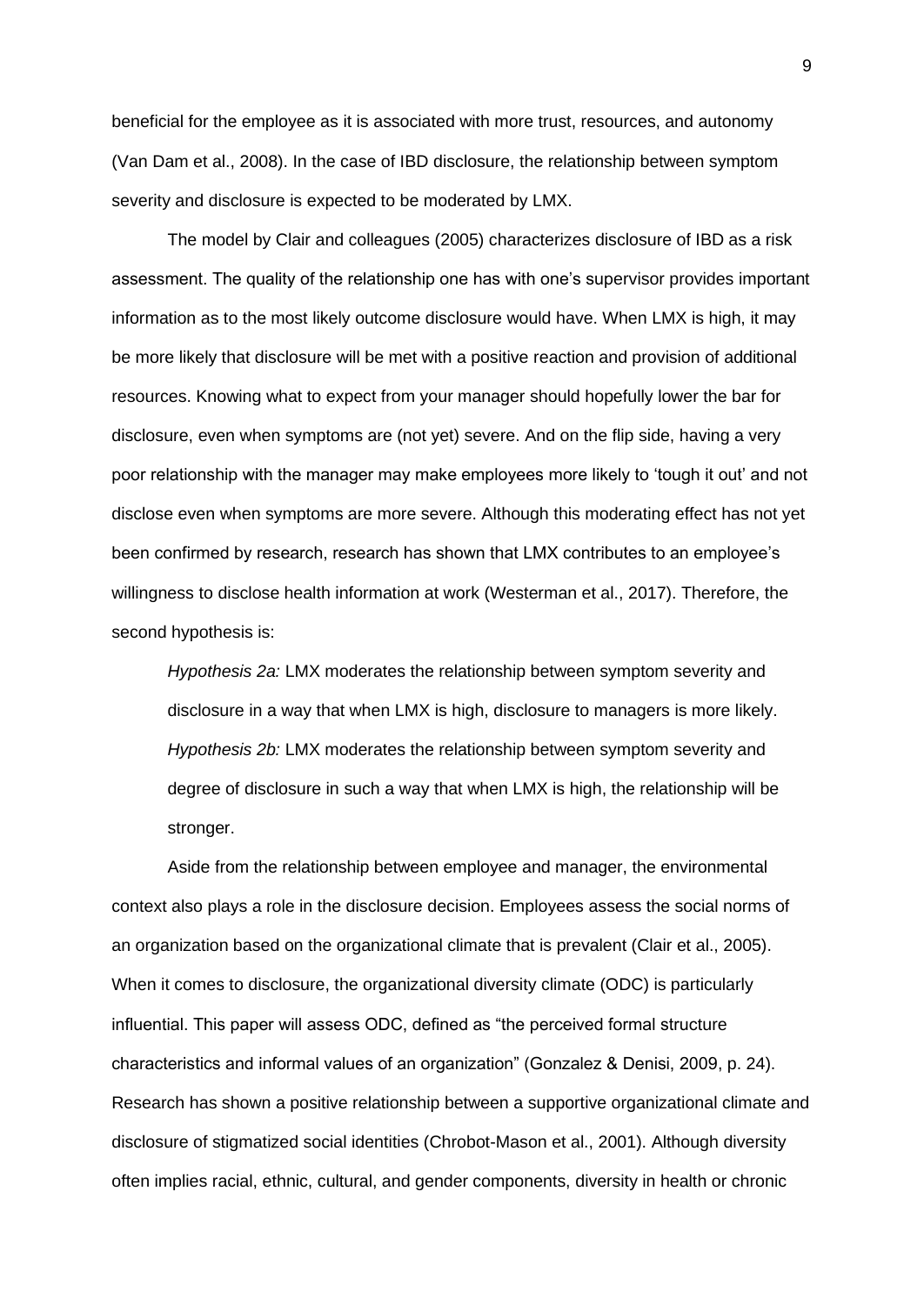illness should also be considered (Ball et al., 2005; Beatty & Joffe, 2006). When weighing the costs and benefits of disclosing their IBD, an employee will likely take ODC into account. As their form of diversity is invisible, they have a choice whether to disclose. In an unsupportive climate, one may wait until it is vital (very severe symptoms) to disclose the fact that you are actually part of a marginalized social group. However, within a very accepting social climate, disclosure should be a lot easier. Although the moderating effect of OCD on this relationship has not been previously researched, the anticipation of future discrimination has been found to lead to more concealment of chronic illnesses at work (McGonagle & Hamblin, 2014). Inversely, a positive organizational diversity climate is associated with more openness (Chrobot-Mason et al., 2001). Therefore, the third hypothesis is:

*Hypothesis 3a:* ODC moderates the relationship between symptom severity and disclosure in such a way that when ODC is high, disclosure to managers is more likely.

*Hypothesis 3b:* ODC moderates the relationship between symptom severity and degree of disclosure in such a way that when ODC is high, the relationship will be stronger.

### **Costs and Benefits of Disclosing**

Chronic illness disclosure in a workplace environment is a high-stakes decision as it can influence many key outcomes (Beatty, 2018). Within the model by Clair and colleagues (2005) these consequences are characterized as the costs and benefits of disclosure. Selfdisclosure contains an inherent dilemma (Vickers, 1997): "to tell or not to tell" (p. 240). The outcome remains unknown until the disclosure has been made and there is no going back. In the case of IBD the disclosure decision may be particularly influential to one's career path. IBD, unlike many other chronic illnesses, has its onset relatively early in life. According to Levinson's model of life stage development (1978), one's twenties and thirties are the age at which one develops one's sense of identity in the workplace. Chronic illness in these early career stages can lead to employees setting more appropriate career goals. However, it can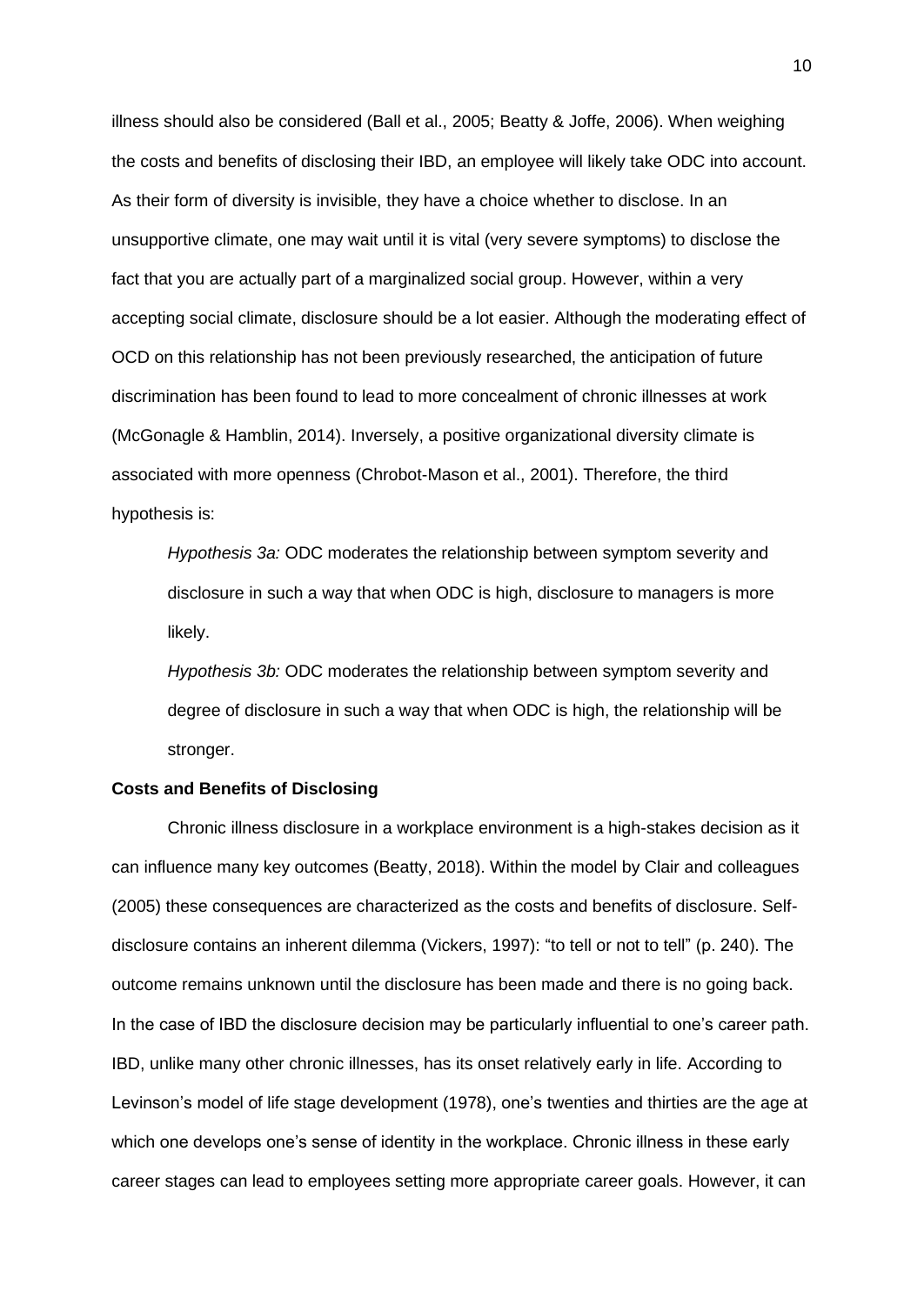also lead to disappointment as the career path they may have had in mind can become inaccessible (Beatty & Joffe, 2006).

On the one hand, disclosing can have many negative consequences. Disclosure can lead to stigma and discrimination (Beatty & Kirby, 2006). Disclosure can also form a barrier to career development, as there are often misconceptions that managers hold about the chronic illness and its symptoms (Beatty, 2012). It can even lead to loss of employment (Clair et al., 2005). On an interpersonal level, disclosure may also lead to exclusion by colleagues, which is harmful to wellbeing (Dickerson & Zoccola, 2013). On the other hand, disclosure can also be very beneficial. Keeping a facet of one's social identity concealed in the workplace can lead to stress (Smart & Wegner, 1999). Research has shown that disclosure can alleviate this negative effect (Chaudoir & Fisher, 2010). Research has also shown that disclosure leads to more organizational support and increased job retention (Kirk-Brown et al., 2014; Munir et al., 2005).

As suggested by Butler and Modaff (2016), future research should focus on "the response of the supervisor . . . to whom the information was disclosed." (p. 83). Yet, the number of studies assessing the costs and benefits of disclosing IBD is extremely limited. Therefore, the costs and benefits will be assessed using qualitative measures. The following research question has been formulated:

*RQ1:* Which costs and benefits are associated with the disclosure decision?

## **Figure 1**



*Conceptual Model of Employee IBD Disclosure*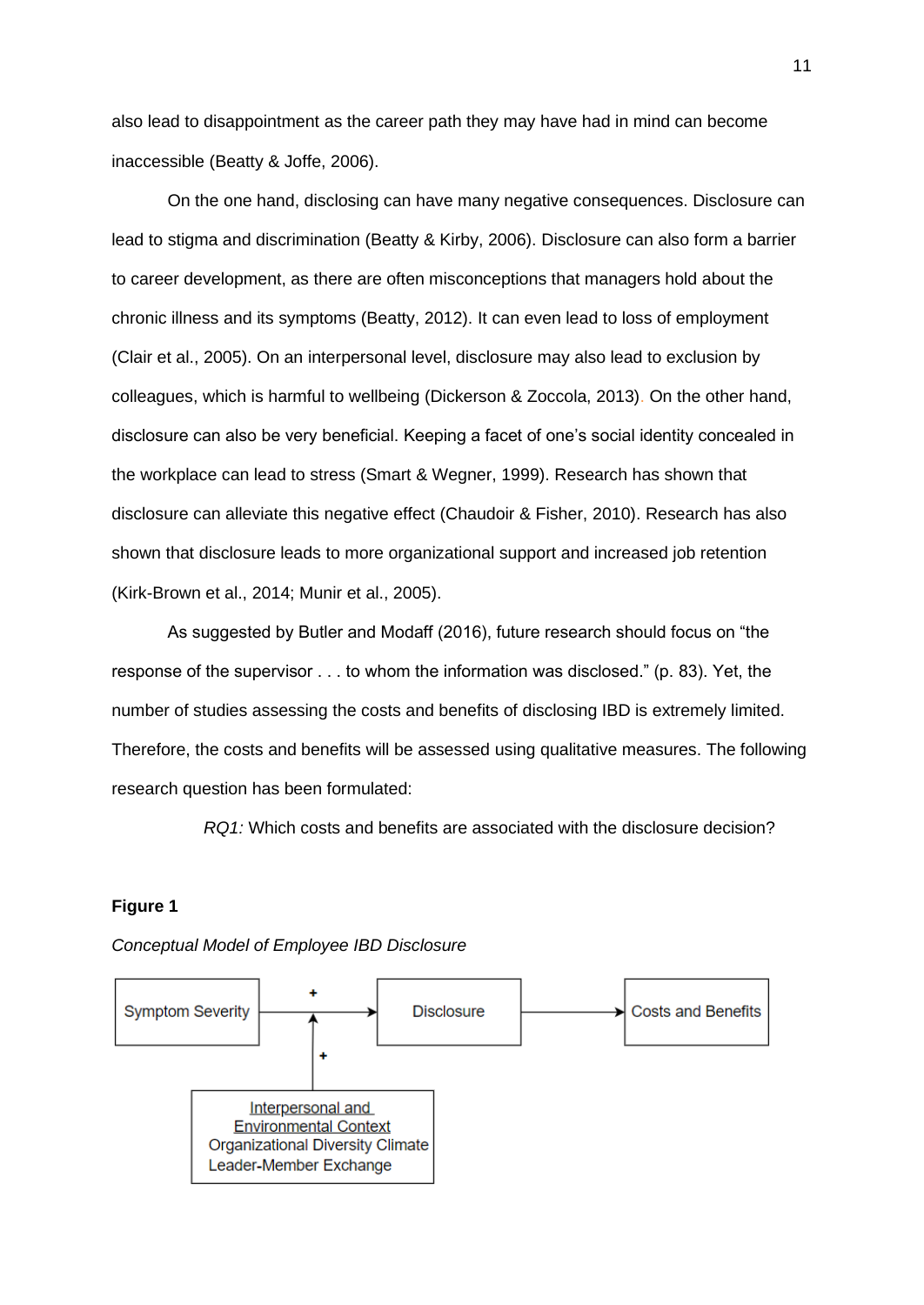#### **Methods**

### **Sample Characteristics**

Participants were recruited through multiple channels. The non-profit organization *Crohn & Colitis Nederland* participated in this study by posting the survey link in the newsletter and on the website. Further data was collected through (Reddit) forums regarding IBD such as r/CrohnsDisease, r/IBD, and r/ostomy and through postings in the thesis supervisor's social networks. To participate in this study, the participants had to meet the following criteria: minimum age of 18, a medical diagnosis of an IBD (according to participant's personal statement), current employment (either part-time or full-time), and not self-employed, on maternity leave or prolonged sick leave. According to the G\*Power calculation, the sample size needed to exceed a minimum of 119 participants (Faul et al., 2007). This calculation was based on the use of linear multiple regression with fixed model and  $R^2$  increase, assuming a moderate effect size of .15 and testing nine predictors in total (assuming inclusion of three control variables).

During the data collection period, a sudden and extreme spike in participants indicated that one or more individuals were submitting automated and/or forged responses to the survey. These responses were clearly not genuine as there were obvious multiple choice answer patterns, copy-pasted answers to open questions, and answers that were unrelated to the open questions. Luckily, the cut-off point within the data set was very clear, and the data could be salvaged. Once data collection was concluded, there was a total of 457 respondents. Of these, 364 responses were excluded because they were either judged to be fraudulent, did not have a direct supervisor, or were incomplete. Hence, the final sample included 93 participants. As this is below the goal of 119 participants a post hoc power analysis will be performed. Of this group, 23 (24.73%) were male and 70 (75.27%) were female, with an average age of 34.18 years old (*SD* = 10.28) and working an average of  $32.14$  (*SD* = 10.14) hours a week. The type of IBD was evenly split with 47 (50.5 %) having Crohn's disease and 44 (47.3%) having ulcerative colitis. Of the participants, the majority had either experienced one (34.4%) or no (39.9%) flares in the last six months.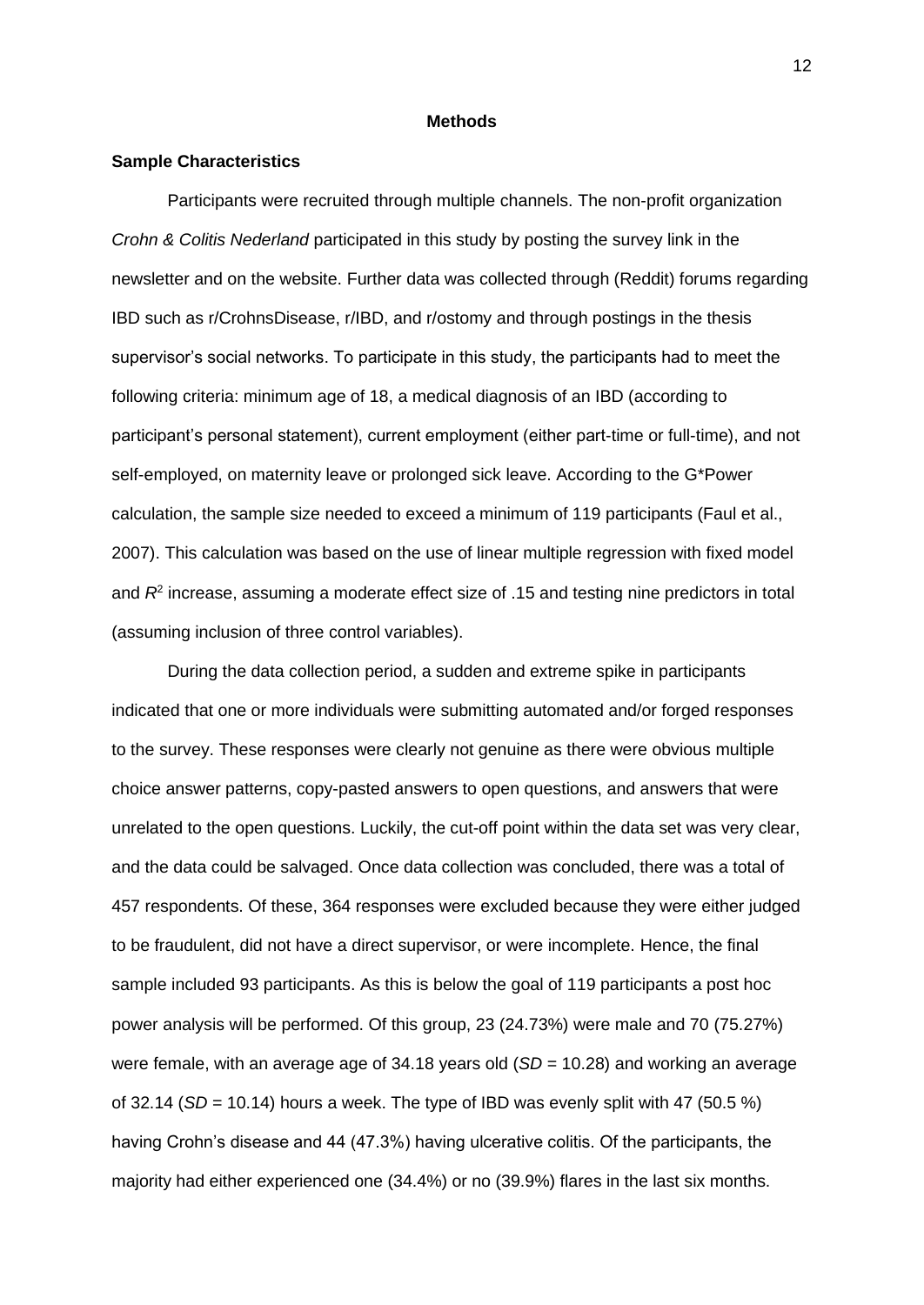#### **Design and Procedures**

Data was collected through a self-report survey containing already validated questionnaires as well as open questions. Hypothesis testing was run in SPSS, using the Hayes PROCESS macro with 2000 bootstrapping (Faul et al., 2007). The role of individual, interpersonal, and organizational factors in the disclosure of IBD to a manager was assessed with a cross-sectional analysis using the results from the questionnaires. The costs and benefits experienced based on the disclosure decision were investigated exploratively by qualitatively analyzing the answers to the open questions. The survey was presented in Dutch, English, and German to broaden the scope of the sample. For the Dutch and German versions of the survey, either an already validated version of the questionnaires was used or the items were translated and tested using back-translation. Before starting the survey, participants were presented with a written explanation about the purpose of the study, the anonymity of the data and the possibility to withdraw from the study at any point. This was followed by a consent form laying out the terms of voluntary participation, which had to be accepted to continue. After finalizing the survey, participants received a debriefing containing a list of the assessed variables, the research hypotheses, and the opportunity to state their email address (in a separate dataset) to enter the raffle. Contact information for '*de luisterlijn'* (or similar services) was also provided in case any participants felt distressed after completing the questionnaires. This design and procedure received a positive vote from the ethics review board of the respective department at University of Amsterdam.

#### **Measures**

## *Disclosure to Manager*

The model by Clair and colleagues (2005) proposes a dichotomous operationalization of disclosure (passing vs. revealing), which restricts the variance of disclosure and may not be adequate in reflecting the reality of disclosure behaviors, as previous research suggests that the majority of employees with IBD disclose to their employers (Wyke et al., 1988). As disclosure can also be operationalized as a continuum from complete secrecy to complete information (Goffman, 1974, pp. 94-5), we instead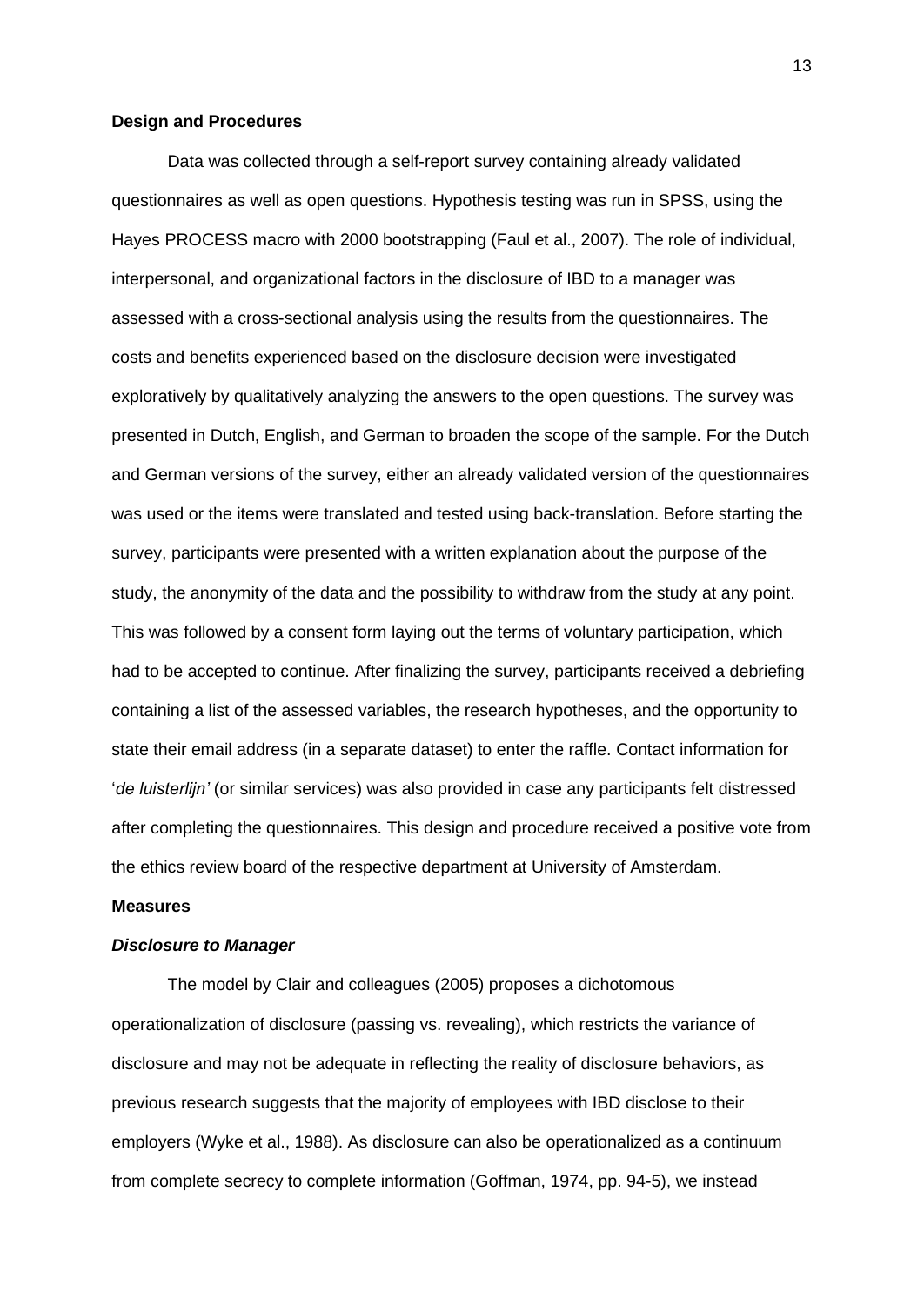included both a dichotomous and continuous disclosure measurement. Following the operationalization of Munir and colleagues (2005), disclosure was measured by asking participants whether they disclosed their IBD to their manager (yes or no). If participants had disclosed, the degree of disclosure was measured using the 'disclosure of illness' scale developed by Munir and colleagues (2007). The scale contains four items answered on a 5 point Likert scale ranging from 1 (*not at all*) to 1 (*full disclosure*). A higher score indicates a higher degree of disclosure. The four items were: "To what extent have you shared the following information about your IBD with your manager: a) type of IBD and its symptoms; b) ways in which you manage your IBD at work (e.g., medication, diet); c) the effect of your IBD on your work (e.g., on your ability to perform tasks); and d) any time off work needed, related to your IBD?" These items are based on the items used by Hakkarainen and colleagues (2016), replacing 'diabetes' with 'IBD'. Previous research found that this scale had a good to excellent reliability, with  $\alpha$  = .89 (Munir et al., 2007). In this study, the reliability was again good to excellent, with  $\alpha = .87$ .

## *IBD Symptom Severity*

Symptom severity was measured using The Short Inflammatory Bowel Disease Questionnaire (SIBDQ) developed by Jowett and colleagues (2001). The questionnaire contains ten items answered on a 7-point Likert scale ranging from 1 (*none of the time*) to 2 (a*ll of the time*). A higher score indicates more severe symptoms. An example question is "How often during the last two weeks have you been troubled by pain in the abdomen?" The SIBDQ was proven to be a valid measurement to identify changes in the health status of people with IBD (Irvine, Zhou et al., 1996). It can also be reliably self-administered (Irvine, Feagan, et al., 1996). In this study, the reliability was good to excellent, with *α* = .88.

#### *Leader-Member Exchange*

LMX was measured using the LMX-7 developed by Graen and Uhl-Bien (1995). This 7-item questionnaire is answered on a 5-point Likert scale. A higher score indicates a betterquality exchange and relationship between manager and employee. An example question is "How well does your leader understand your job problems and needs?" The LMX-7 was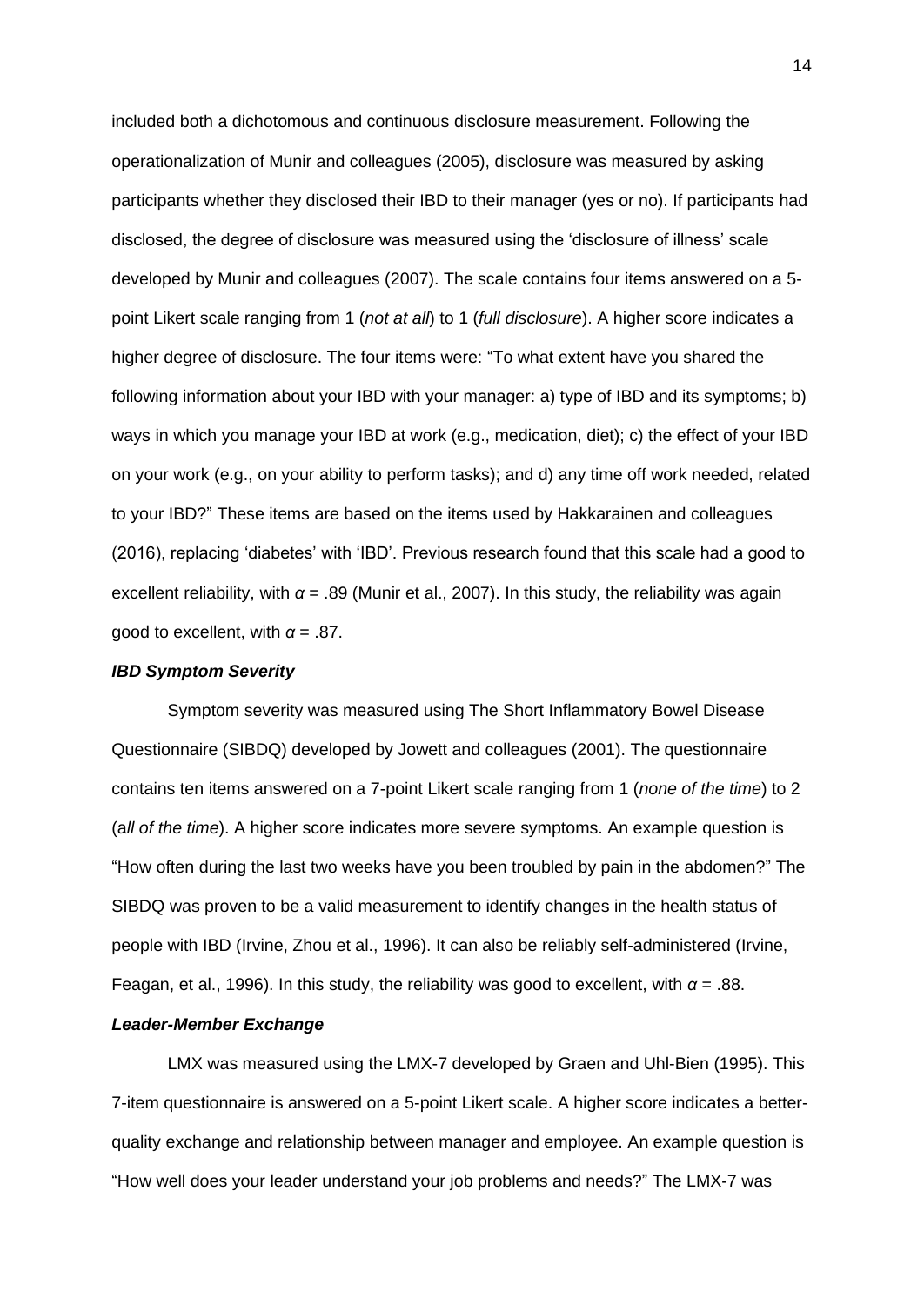shown to have good to excellent reliability with Cronbach alpha scores ranging between .8 and .9 and has shown consistent convergent validity with other LMX measures (Graen & Uhl-Bien, 1995). In this study, the reliability was excellent, with *α* = .91.

#### *Organizational Diversity Climate*

Organizational diversity climate was measured with the items developed by Herdman and McMillan-Capehart (2010). Within the items, the term "hotel" was replaced with "organization". The three items are answered on a 5-point Likert scale ranging from 1 (*strongly disagree*) to 5 (*strongly agree*). A higher score indicates a better organizational diversity climate. An example question is "The organization values differences in its employees." In previous research, the scale showed acceptable to good reliability of  $\alpha = .76$ (Herdman & McMillan-Capehart, 2010). In this study, the reliability was good to excellent, with  $\alpha = .84$ .

#### *Demographic Variables*

Data was collected on age (in years), tenure (length of employment in years), gender  $(1 = male, 2 = female, 3 = other/prefer not to say), occupation (select from multiple-choice)$ question), medical diagnosis of an IBD (Crohn's disease or ulcerative colitis), current employment (either part-time or full-time), and type of contract (permanent, temporary). Gender was included as research has shown that women are more likely to disclose their chronic illness than men or others (Munir et al., 2005). Tenure was included as disclosure is positively related to job tenure, and a longer tenure may also provide more opportunity for disclosure (Kirk-Brown et al., 2014).

## *Costs and Benefits*

The costs and benefits associated with the disclosure decision were assessed using two open questions: "What (if any) costs do you experience from the degree of your disclosure to your manager?" and "What (if any) benefits do you experience from the degree of your disclosure to your manager?"

## *COVID-19 Variables*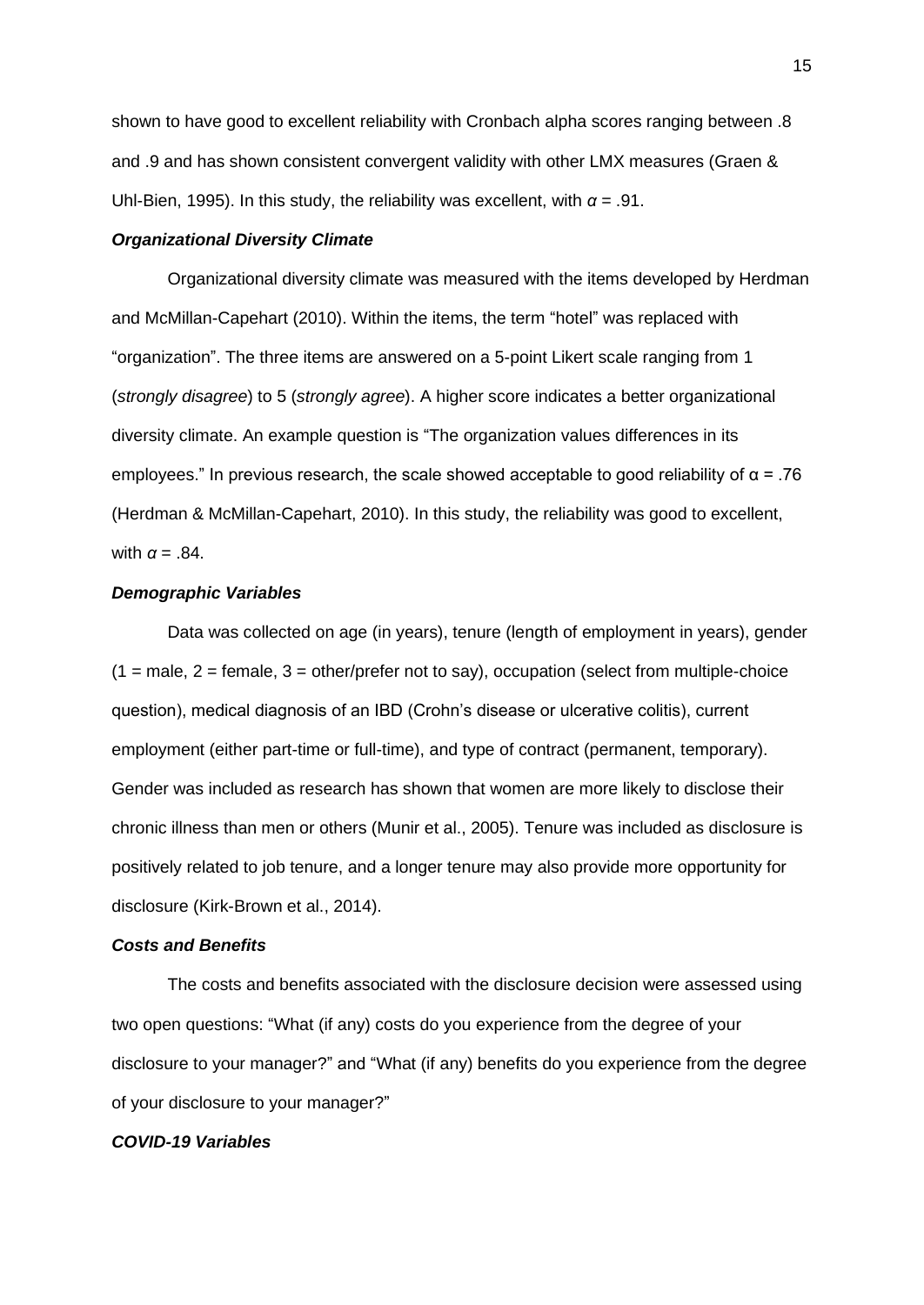The Coronavirus crisis (and co-occurring lockdown) has caused a rapid shift to working from home (WFH) (DeFilippis et al., 2020) and adverse mental health effects (Hamouche, 2020). This applies especially to people with chronic illnesses, because of the uncertainty of disease status and difficulties in receiving routine medical treatment (Brooks et al., 2020; Pellino & Spinelli, 2020). Therefore, items regarding the effects of COVID-19 on the participants were included. To assess the influence on working conditions, the following items were included: "On average, how many days of the week do you currently work remotely?" and "On average, how many days of the week did you work remotely before the COVID-19 pandemic?" I also included the COVID-19 Own Risk Appraisal Scale (CORAS) developed by Jaspal and colleagues (2020). This two-item questionnaire is answered on a 5-point Likert scale. A higher score indicates a greater appraisal of risk. The two items are: "What is your gut feeling about how likely you are to get infected with COVID-19?"  $(1 =$ *extremely unlikely* to 5 = *extremely likely*), "I feel vulnerable to COVID-19 infection" (1 = *strongly disagree* to 5 = *strongly agree*). Altered versions of these items were presented to the participants who had previously contracted COVID-19, adding "again" and "another" respectively. The CORAS was found to have good concurrent validity in previous research (Jaspal et al., 2020). In this study, the reliability was calculated separately for those who had and had not been previously infected with COVID-19. Reliability was questionable to acceptable for those who had previously contracted COVID-19, with *α* = .69, and good to excellent for those who had not previously contracted COVID-19, with *α* = .86.

## **Data analysis**

Hypotheses were tested using logistic regression analyses, linear multiple regression analyses in SPSS, and Model 1 and Model 2 from the Hayes PROCESS macro (Faul et al., 2007). Control variables were selected on a theoretical basis.

To test the second research question (Which costs and benefits do employees with IBD experience because of their disclosure decision?), we used the cutting and sorting technique (Ryan & Bernard, 2003). The answers to the open questions were carefully read, and those that did not answer the question were excluded. The remaining responses were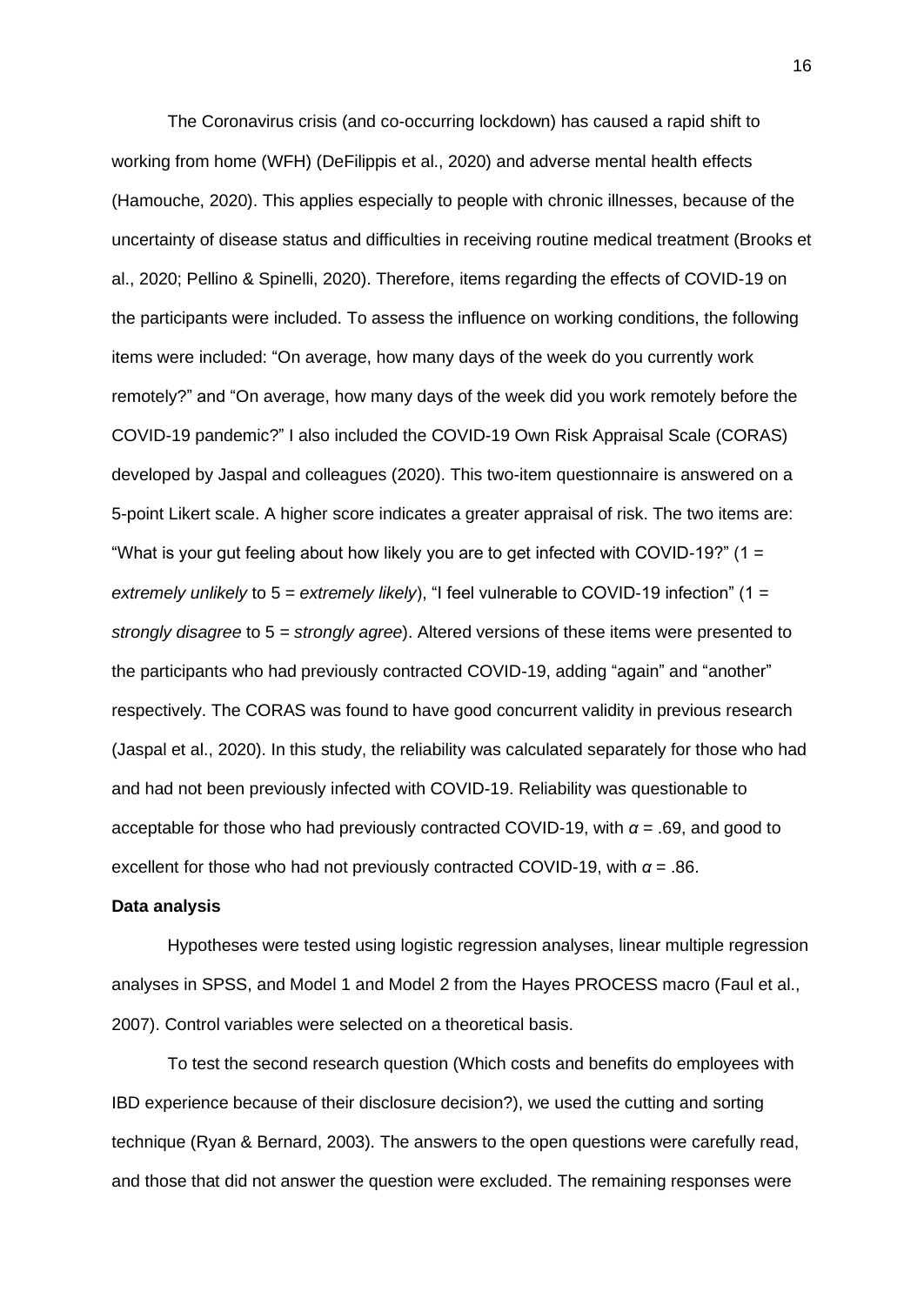grouped into four categories: benefits of not disclosing, costs of not disclosing, benefits of disclosing, and costs of disclosing. If an answer mentioned more than one cost or benefit, it was split up into multiple responses. The responses within these categories were then sorted into groups by two raters, who gave each group a name representing the type of answers it contained. It should be noted that I was one of the raters. An Excel spreadsheet was used for the sorting procedure. I then compared the chosen themes and identified the overarching themes that resulted from the cutting and sorting process. Any German responses were translated to English to allow both raters to comprehend them.

Two exploratory analyses were also performed. Combining results from the qualitative and quantitative findings, an independent sample t-test was performed to access which factors were related to the disclosure costs experienced. The effects of the COVID-19 pandemic were also assessed.

#### **Results**

#### **Descriptive Statistics and Preliminary Analyses**

Table 1 displays the means, standard deviations, and bivariate correlations between the study variables. Gender was coded dichotomously as  $1 =$  male,  $2 =$  female as no participants selected the third option in this sample. Gender was not significantly correlated with the decision to disclose,  $r = .07$ ,  $p = .512$ , or with the degree of disclosure,  $r = -.10$ ,  $p =$ .375. Tenure was also not correlated with either measure of disclosure, *r* = .11, *p* = .300 and  $r = .07$ ,  $p = .572$ . Although they did not correlate with the study variables, gender and tenure were still included as controls within the various hypothesis tests as this still had theoretical merit. No other demographic variables were significantly correlated with the study variables.

To assess whether the type of IBD (Crohn's disease or ulcerative colitis) was related to the numeric variables, I conducted an independent sample t-test. Histograms were created to test for normal distribution of the continuous study variables. Results showed that the degree of disclosure was skewed to the right. Therefore, the continuous variables were standardized. The assumption of variance homogeneity was met as the Levine's test for equality of variances showed no significant results. The results from the independent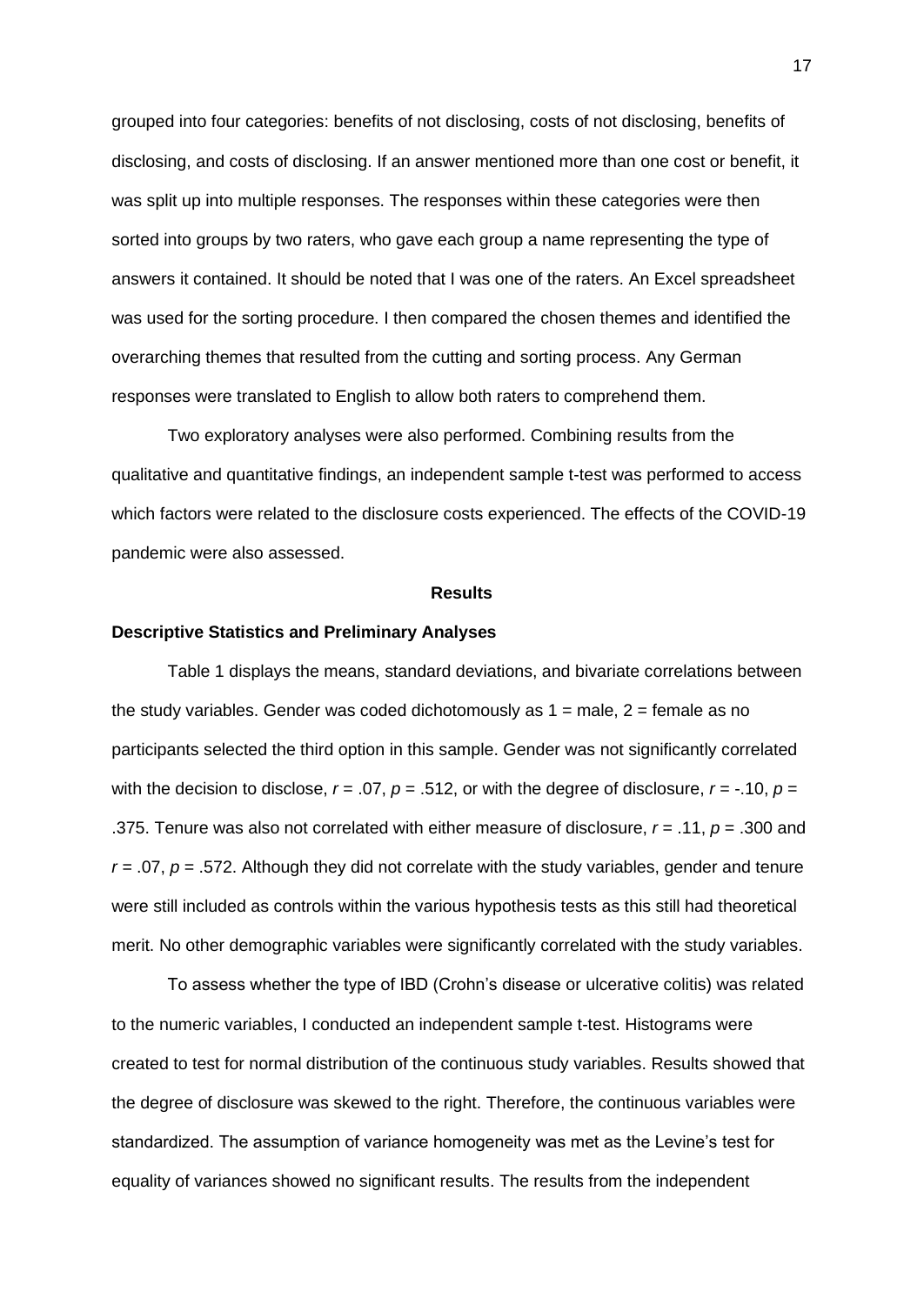samples t-test did not show a significant difference between employees with Crohn's disease and ulcerative colitis for any of the test variables (see Appendix G). Therefore, the type of IBD was not added as a control variable. Consequently, all analyses contained two control variables (gender and tenure).

## **Assumption testing**

For the linear multiple regression and logistic regression analyses, the assumptions of multicollinearity, homoscedasticity, uncorrelated residuals, normal distribution, and linearity were either tested and met or corrected for. Multicollinearity of study variables was assessed using a VIF test. All VIF values were <5. Therefore, the assumption of multicollinearity was met. Homoscedasticity was evaluated by creating ZPRED ZRESID plots. All results from the Durbin-Watson tests ranged between 1.5 and 2.5, which means that the residuals were uncorrelated. Standardized scores (Z-scores) were used to control for the lack of normal distribution. Linearity was assessed using plots created in the chart builder.

As the PROCESS macro utilizes 5000 times bootstrapping, it does not make assumptions about the distribution. Therefore, no further assumptions were tested. Even though it is not required, the Z-scores were used within the Model 1 and Model 2 analyses. This allowed for more consistency and made comparing regression and moderation results easier.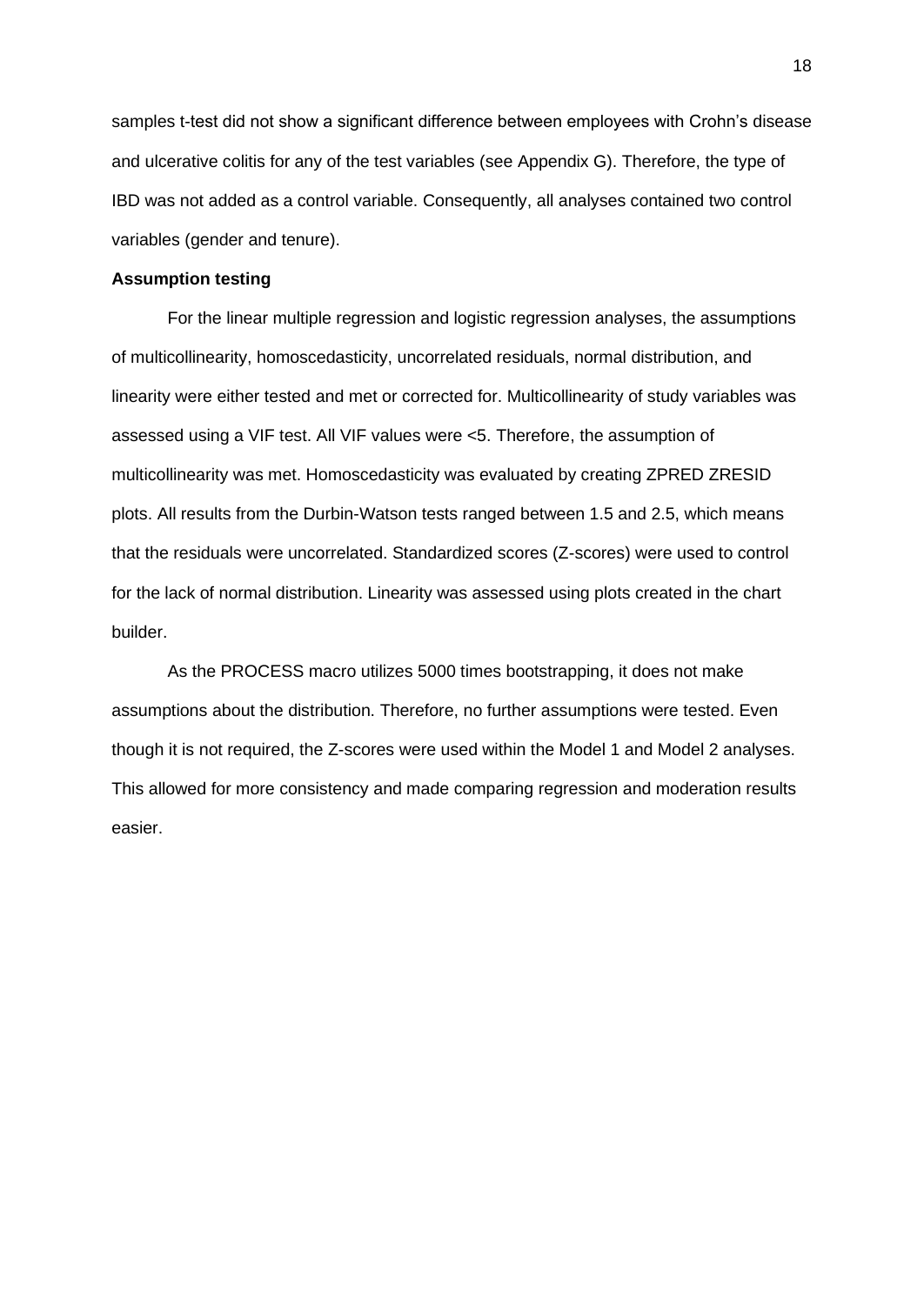## **Table 1**

|  |  | Means, Standard Deviations, and Correlations Between the Study Variables. |
|--|--|---------------------------------------------------------------------------|
|--|--|---------------------------------------------------------------------------|

| <b>Variables</b>        | <b>Correlations</b> |           |                |                |                          |                         |                          |                          |                |                      |
|-------------------------|---------------------|-----------|----------------|----------------|--------------------------|-------------------------|--------------------------|--------------------------|----------------|----------------------|
|                         | M                   | <b>SD</b> | 1              | $\overline{2}$ | $\mathbf{3}$             | $\overline{\mathbf{4}}$ | $5\phantom{.0}$          | 6                        | $\overline{7}$ | 8                    |
| 1. Employee gender      | 1.75                | .43       | $\overline{a}$ |                |                          |                         |                          |                          |                |                      |
| 2. Employee tenure      | 6.56                | 7.31      | .12            |                |                          |                         |                          |                          |                |                      |
| 3. Age difference L-F   | 2.48                | .65       | .01            | $-.38**$       | $\overline{\phantom{a}}$ |                         |                          |                          |                |                      |
| 4. Days WFH             | 4.69                | 2.65      | $-.18$         | $-.01$         | .77                      | $\blacksquare$          |                          |                          |                |                      |
| 5. Symptom severity     | 3.66                | 1.10      | $-.05$         | $-11$          | $.24*$                   | $-.02$                  | $\overline{\phantom{a}}$ |                          |                |                      |
| 6. LMX                  | 3.69                | .84       | .05            | $-.03$         | .14                      | .06                     | $-25$                    | $\overline{\phantom{a}}$ |                |                      |
| <b>7. ODC</b>           | 3.69                | .82       | .08            | $-.01$         | .17                      | .20                     | $-.22*$                  | $.58**$                  |                |                      |
| 8. Disclosure decision  | 1.83                | .38       | .07            | .11            | .12                      | $-0.09$                 | .01                      | .16                      | $-.02$         | $\blacksquare$       |
| 9. Degree of disclosure | 3.53                | 1.26      | $-10$          | .07            | $-.01$                   | .05                     | .16                      | $.33**$                  | .14            | $\cdot^{\mathrm{c}}$ |

*Note:*  $n = 93$ , Gender was coded as 1 = male, 2 = female, 3 = Other, L-F stands for Leader-Follower, WFH stands for work from home, Disclosure decision was coded

as  $1 =$  non-disclosure  $2 =$  disclosure.

\**p* < .05

\*\**p* < .001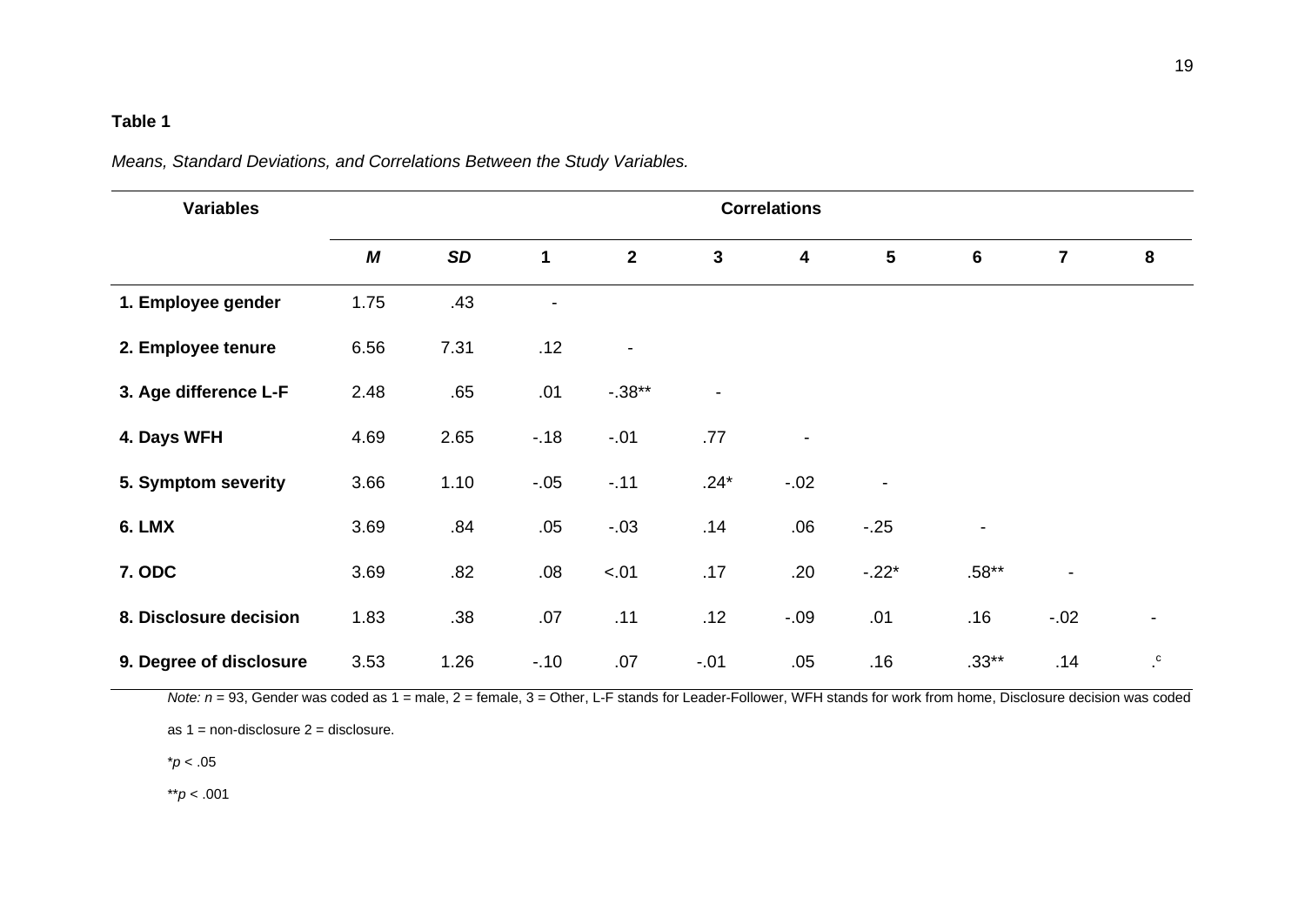#### **Hypotheses 1a through 3a**

Hypotheses 1a through 3a were tested by running logistic regressions for the direct effects and Model 1 and Model 2 from the Hayes PROCESS macro for the moderation (Faul et al., 2007). Results from these analyses are stated in Table 2. Of the 93 participants, 16 (17.2%) had not disclosed, and 77 (82.8%) had disclosed their IBD to their supervisor.

I expected that symptom severity would be positively related to the disclosure decision (Hypothesis 1a). This hypothesis was tested using a logistic regression analysis containing the control variables in the first block and the test variables in the second block (see Model 2a). The control variables gender and tenure were not significantly related to the disclosure decision. Results did show that LMX was significantly related to the disclosure decision,  $β = .77$ , Wald = 3.87,  $p = .049$ , 95%Cl Exp(B) [1.00, 4.68], indicating that increased LMX is associated with increased likelihood of IBD disclosure. More specifically, for every unit increase in LMX, the odds of disclosing increase 2.17 times. Symptom severity was not significantly related to the decision to disclose, β = .10, *Wald* = 0.10*, p* = .747, 95%CI Exp(B) [0.61, 2.00]. Hypothesis 1a was therefore not supported.

## **Table 2.**

*Beta values from the logistic regression analysis, regressing disclosure decision on the standardized covariates, predictor, and moderators.*

|                         | Model 1a | Model 2a | Model 3a | Model 4a | Model 5a |
|-------------------------|----------|----------|----------|----------|----------|
| Intercept               | 1.69     | 1.81     | 1.81     | 1.79     | 1.79     |
| Gender                  | $-32$    | $-30$    | $-39$    | $-39$    | $-37$    |
| Tenure                  | .34      | .36      | .30      | .35      | .38      |
| <b>Symptom severity</b> |          | .10      | .02      | .08      | .10      |
| <b>LMX</b>              |          | $.77*$   | $.87*$   | .72      | .67      |
| <b>ODC</b>              |          | $-53$    | $-61$    | .48      | $-45$    |
| <b>Severity x LMX</b>   |          |          | $-23$    |          | .10      |
| Severity x ODC          |          |          |          | $-39$    | $-47$    |
| Cox & Snell $R^2$       | .02      | .06      | .07      | .08      | .08      |
| Nagelkerke $R^2$        | .03      | .10      | .12      | .13      | .14      |

*Note:* n = 93, Gender was coded as 1 = male, 2 = female, Disclosure was coded as 1 = non-disclosure 2 = disclosure

\* *p* < .05

\*\**p* < .01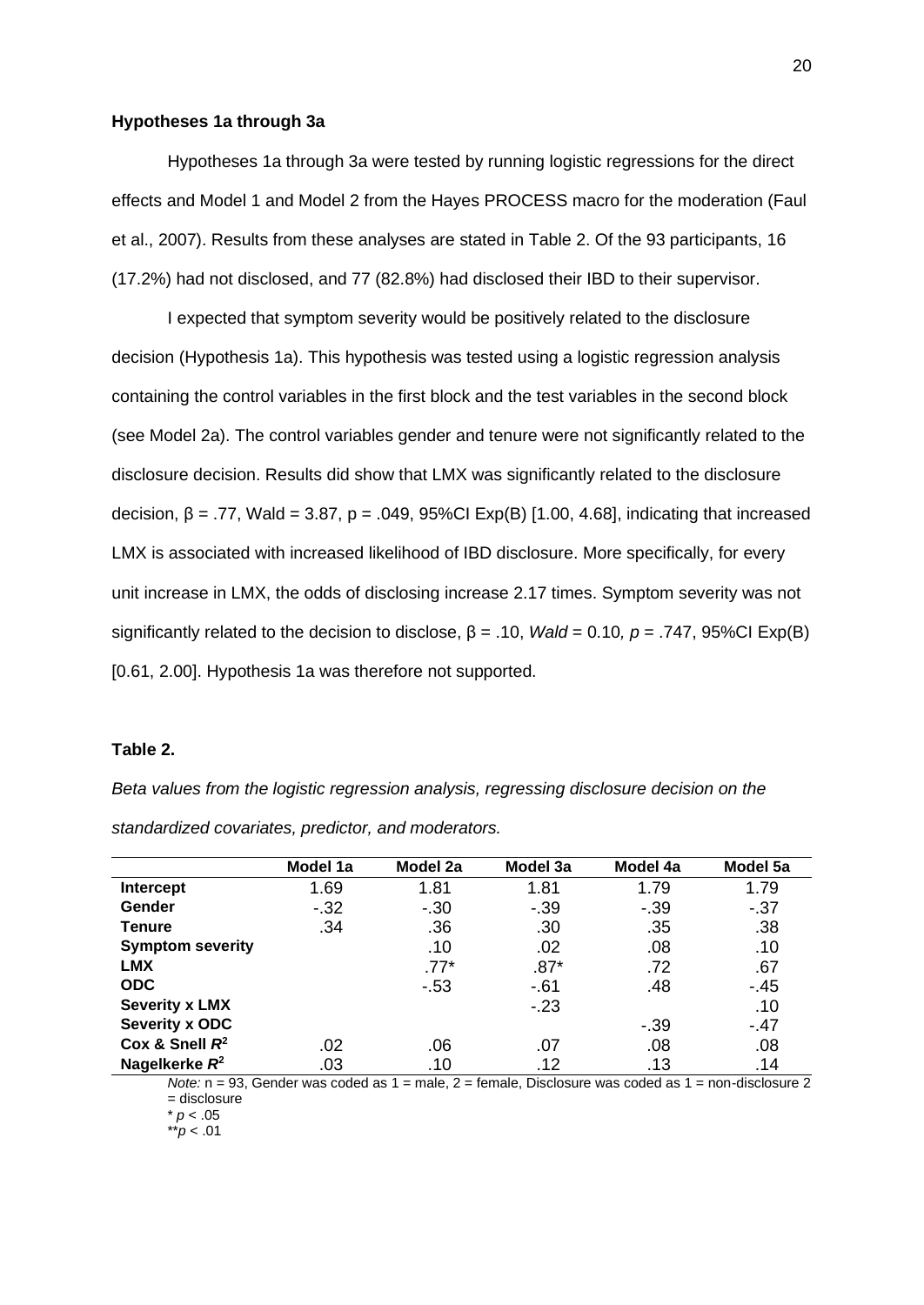To test the moderating effect of LMX (Hypothesis 2a) and ODC (Hypothesis 3a) on the relationship between symptom severity and the disclosure decision, Model 1 and Model 2 from the Hayes PROCESS macro were run (Faul et al., 2007). Model 3a and Model 4a show the moderating effects of LMX and ODC separately, controlling for the direct effect of the other moderator. Neither LMX nor ODC moderated the relationship between symptom severity and the disclosure decision. The same results were found when both moderators were included within one analysis (Model 5a). Therefore, Hypotheses 2a and 2b were not supported.

#### **Hypotheses 1b through 3b**

Hypotheses 1b through 3b were tested by running linear multiple regressions for the direct effects and Model 1 and Model 2 from the Hayes PROCESS macro for the moderation (Faul et al., 2007). The regression analysis only included participants who stated that they had disclosed their illness to the supervisor, reducing the sample size (*n* = 77). Results from these analyses are stated in Table 3.

Symptom severity was expected to be positively related to the degree of disclosure (Hypothesis 1b). This hypothesis was tested using linear multiple regression (Model 2b). The first block contained gender and tenure; the second block contained the test variables. The Model including the test variables (Model 2b) predicted significantly more variance than the Model containing only control variables (Model 1b), *R <sup>2</sup>Change* = .173, *F Change* (3,71) = 5.05, *p* = .003. Gender and tenure were not significantly related to the degree of disclosure. Symptom severity was found to be significantly related to the degree of disclosure  $\beta$  = .23, *t*(75) = 2.03, *p* = .046, providing support for Hypothesis 1b. Results also showed a significant effect of LMX on the degree of disclosure,  $\beta = .42$ ,  $t(75) = 2.95$ ,  $p = .004$ , implying that a higher perceived LMX is associated with a higher degree of disclosure.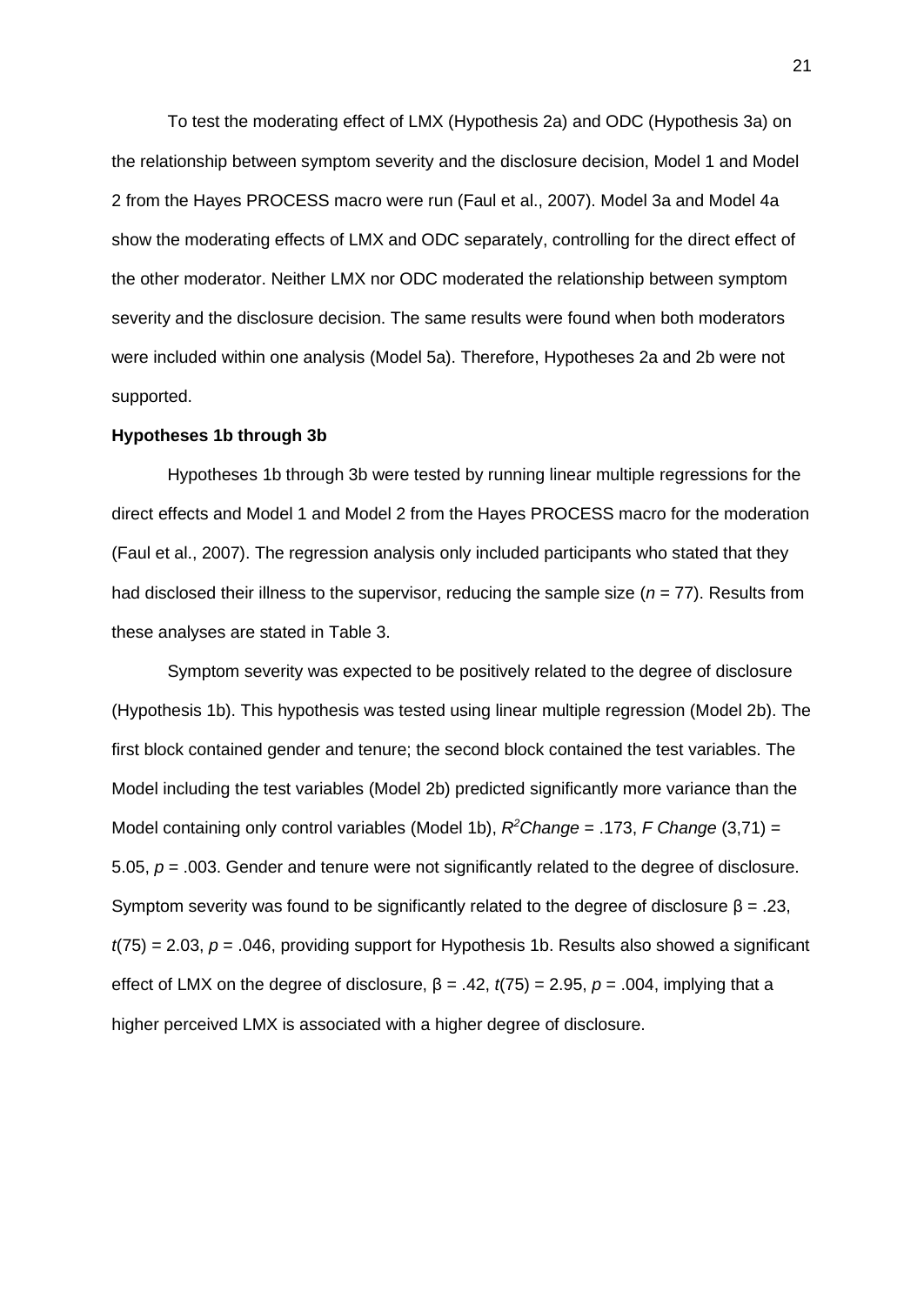## **Table 3**

*Beta values from the multiple linear regression analysis, regressing degree of disclosure on* 

|                         | Model 1b | Model 2b | <b>Model 3b</b> | Model 4b | <b>Model 5b</b> |
|-------------------------|----------|----------|-----------------|----------|-----------------|
| <b>Intercept</b>        | .45      | .56      | .33             | .41      | .37             |
| <b>Gender</b>           | $-26$    | $-34$    | $-23$           | $-29$    | $-26$           |
| <b>Tenure</b>           | .07      | .09      | .06             | .08      | .07             |
| <b>Symptom severity</b> |          | $.23*$   | $.26*$          | $.23*$   | $.24*$          |
| <b>LMX</b>              |          | $.42*$   | $.47**$         | $.43*$   | $.44*$          |
| <b>ODC</b>              |          | $-06$    | $-06$           | $-.02$   | $-.02$          |
| <b>Severity x LMX</b>   |          |          | $-19$           |          | $-0.06$         |
| <b>Severity x ODC</b>   |          |          |                 | $-23*$   | $-.19$          |
| $R^2$                   | .016     | .189     | .23             | .24      | .49             |

*the standardized covariates, predictor, and moderators.*

*Note: n* = 77, Gender was coded as 1 = male, 2 = female

 $* p < .05$ 

\*\**p* < .001

Model 3b and Model 4b show the moderating effects of LMX and ODC separately, controlling for the direct effect of the other moderator. Results still show significant direct effects of symptom severity and LMX. Model 3b shows that the interaction between LMX and symptom severity is not significant, β = -.19, *t*(76) = -1.79, *p* = .078, *95% CI* [-.40, .02]. Therefore, Hypothesis 2b was not supported. Model 4b showed a significant interaction between ODC and symptom severity, β = -.23, *t*(76) = -2.18, *p* = .03, *95% CI* [-.43, -.02]. Visualization of the interaction from Model 4b can be seen in the simple slopes (Figure 2). When ODC is low (- 1 *SD*), symptom severity has a positive effect on disclosure,  $β = .42$ , *t*(77) = 2.99, *p* = .004. When ODC is high (+ 1 *SD*) symptom severity is not significantly related to the degree of disclosure,  $\beta = -0.04$ , t(77) =  $-0.22$ ,  $p = 0.823$ . This interaction was no longer significant in Model 5, when the interaction of LMX was included, β = -.18, *t*(76) = - 1.27, *p* = .209, *95%CI* [-.48, .11]. This was most likely caused by the small sample size and lack of power. Therefore, Hypothesis 3b was (carefully) supported.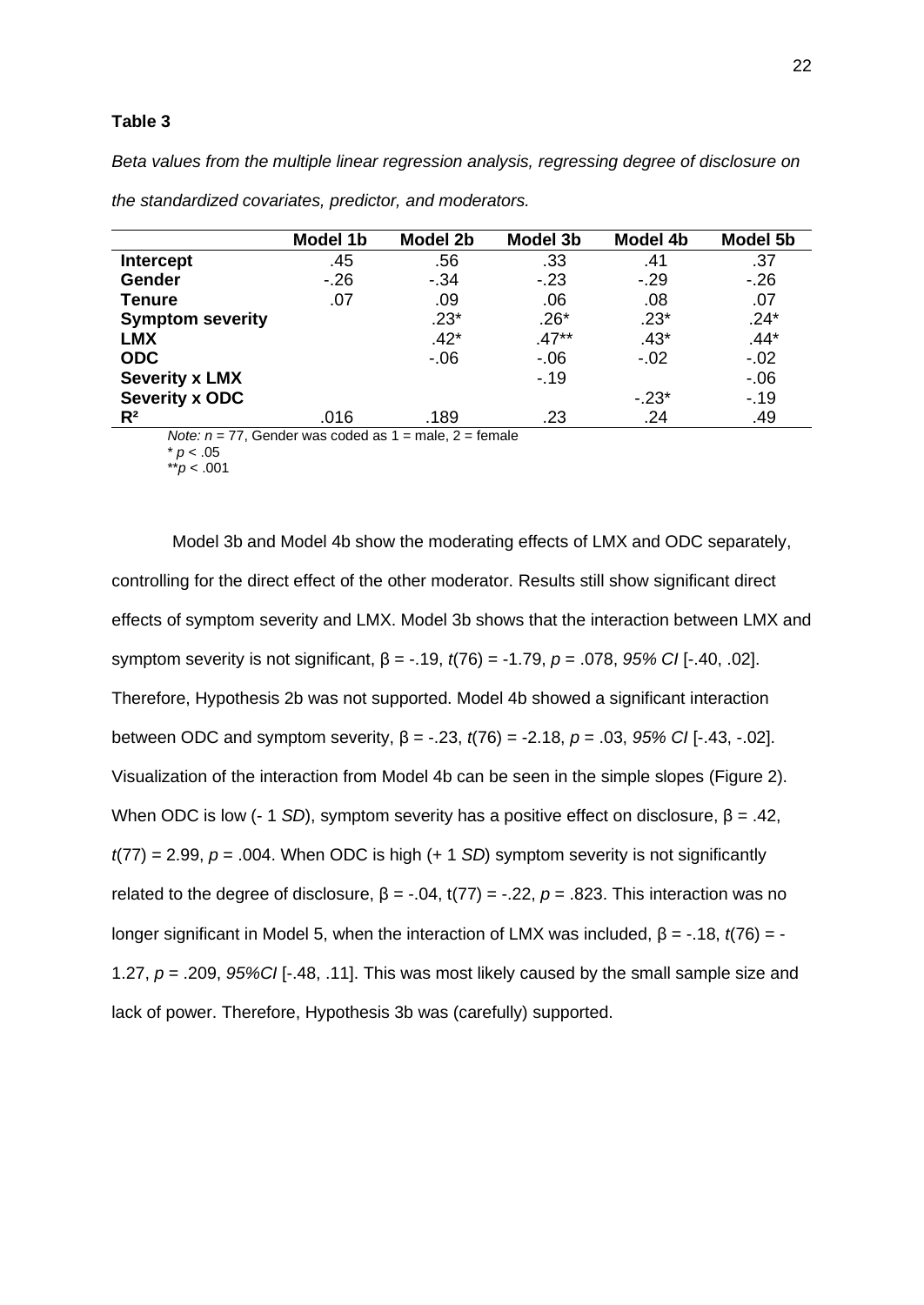## **Figure 2**

*Simple slopes of the moderating effect of ODC*



The final number of respondents was 93, which is below the minimum of 119 participants previously suggested by the G\*power calculation. Therefore, a post hoc power analysis was performed for the analysis that found a significant moderation (Hypothesis 3b). This analysis was performed on 77 participants (those who disclosed) and a total of five predictors (including two control variables) were included. Again, the calculation was based on the use of linear multiple regression with a fixed model and *R*<sup>2</sup> increase. When comparing the model containing all the test and control variables to the model including the interaction effects, the  $R^2$ Change = .301. The  $f$ <sup>2</sup> was calculated and this number was used to calculate the power in G\*Power. This post hoc power analysis showed a power of  $1-\beta = .51$  which indicates that the analysis was underpowered.

## **Qualitative analysis**

A total of 93 survey responses were analyzed to answer the research question "Which costs and benefits do employees with IBD experience because of their disclosure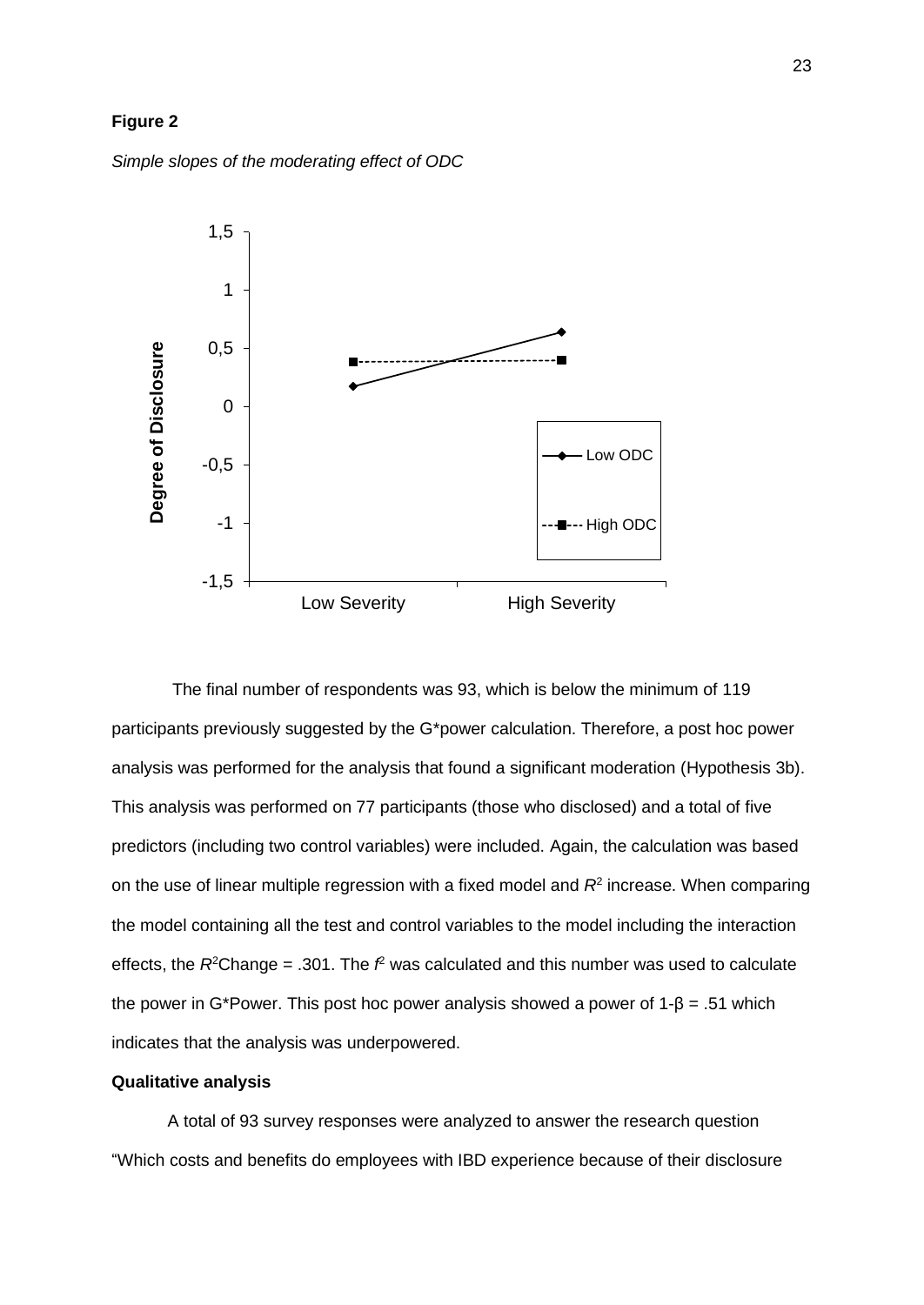decision?". Of the responses included in the quantitative analysis, a number were excluded here as they did not answer the open question. Coincidentally, as I used all available data, the same number of responses could be included from participants who had only partially completed the survey, but answered the open questions. Of the 93 participants 15 had not disclosed their IBD to their manager, and 78 had disclosed their IBD to some degree.

#### *Not Disclosed*

**Data Cleaning Process.** Of the 27 answers within this category, 17 were excluded from the analysis (see Appendix C), due to several factors: Some participants stated that they experienced no costs or benefits. Other participants misinterpreted the question as "what costs/benefits would you experience if you were to disclose?" (e.g., "People think differently of you and think you can't handle things"). And some participants brought up factors that were not actually related to their disclosure decision (e.g., "Flexibility in work from home due to the pandemic has been advantageous"). The remaining 10 responses were sorted into categories by two raters. Results are stated in Appendices A and B. These categories were then compared. As it was a limited number of responses, I have summarized the findings more generally instead of creating themes.

**Costs and Benefits of Not Disclosing.** While assessing the costs and benefits, an unexpected disclosure category was found. Most people who did not disclose their IBD to their employer did in fact disclose having a "long-term illness" or a "health/medical issue" According to the participants. This benefited them as it allowed them to receive time off and be better understood by their manager while retaining some privacy: "I explained I have a medical issue and I need to take time off on occasion. Ultimately, I don't think It's any of their business. There is no advantage in my opinion to disclosing the exact medical condition."

The employees that seemingly did not disclose any details to their supervisor reported different benefits: Hiding a part of their social identity was used as a protective tactic to avoid discrimination or prejudice. However, the major cost of not disclosing was that unexplained absence could have negative consequences. When the risk of discrimination is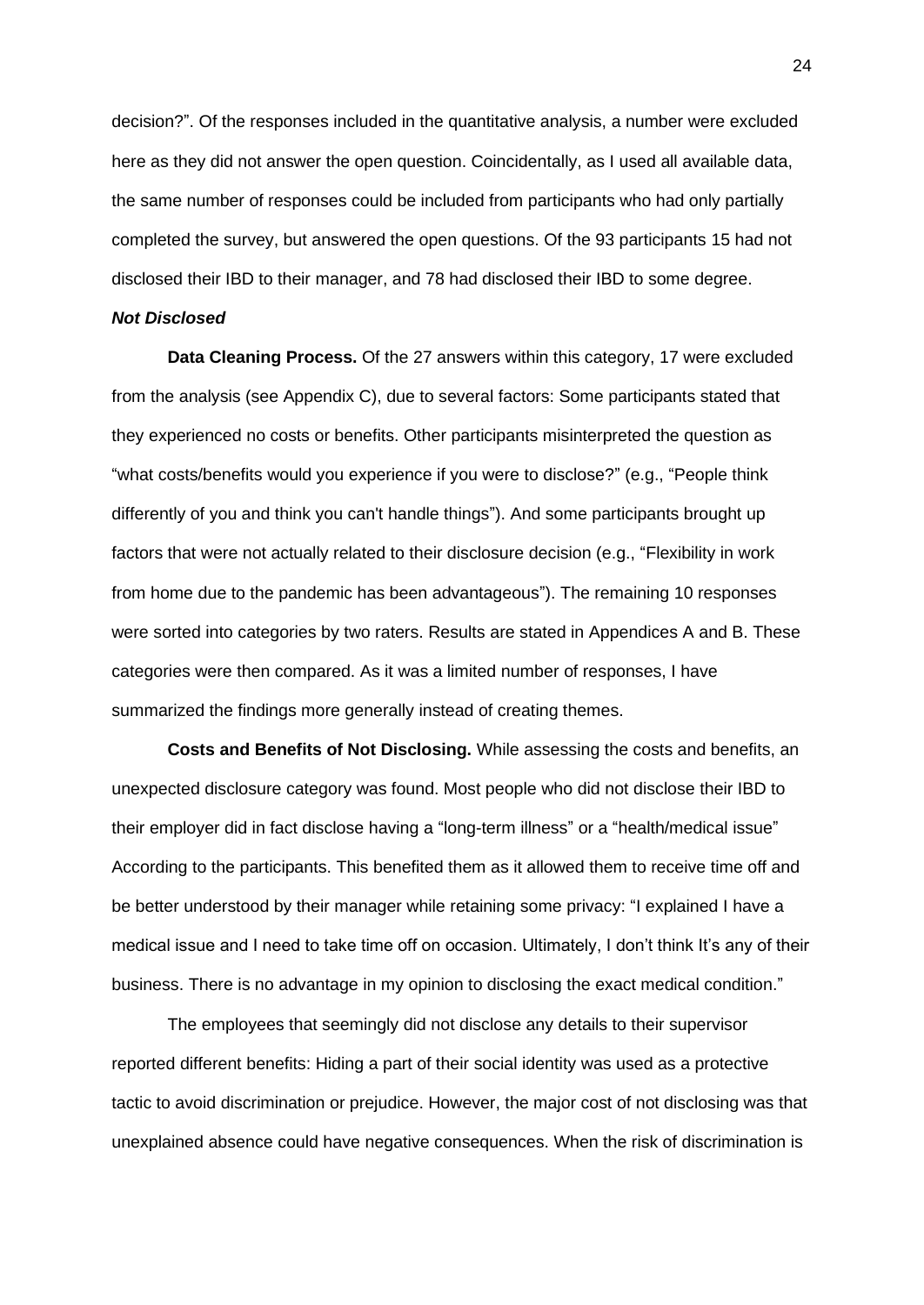high, employees with IBD are left between a rock and a hard place, as illustrated by the following response:

Where I live, an employer can fire an employee for any reason including no reason at all. Due to this labor law, I fear of being discriminated against if my employer knew of my condition and made assumptions on my ability to work. ... I fear the regular days off I need for treatment or sudden emergency flares may be misconstrued as skipping work without reason. And this could be another reason for my employer to fire me.

## *Disclosed*

**Data Cleaning Process.** Of the 84 participants who answered the questions about the costs and benefits and had disclosed to their supervisor, 63 benefits and 23 costs were included in the thematic analysis. The remaining responses were excluded for different reasons (for excluded responses, see appendix F). Most responses were excluded because they did not report experiencing costs or benefits from their disclosure. A small number of responses were excluded as they did not answer the question, or outright stated that they did not understand the question ("I needed to disclose because of covid because I needed him to adjust my schedule to reduce my contacts. I would be disinclined ordinarily to disclose.", "Don't understand the question. Costs like money? None. Weird question"). Two raters created categories with thematic names for both the benefits and costs of disclosing.

**Benefits of Disclosing.** The benefits of disclosing were mostly related to authenticity in the workplace, obtaining different types of support, and increased understanding by the supervisor. Three themes were extracted.

The first theme named by the raters was receiving instrumental support. Most responses within this theme were characterized as "receiving physical support" by Rater 2. Rater 1 identified multiple themes: "flexibility", "receive resources", and "take time off". These themes all still fit within the definition of instrumental support, which is defined as "provision of tangible assistance" (Taylor, 2011 p.193). A few types of support were mentioned repeatedly. Many participants stated that disclosing their IBD caused their manager to allow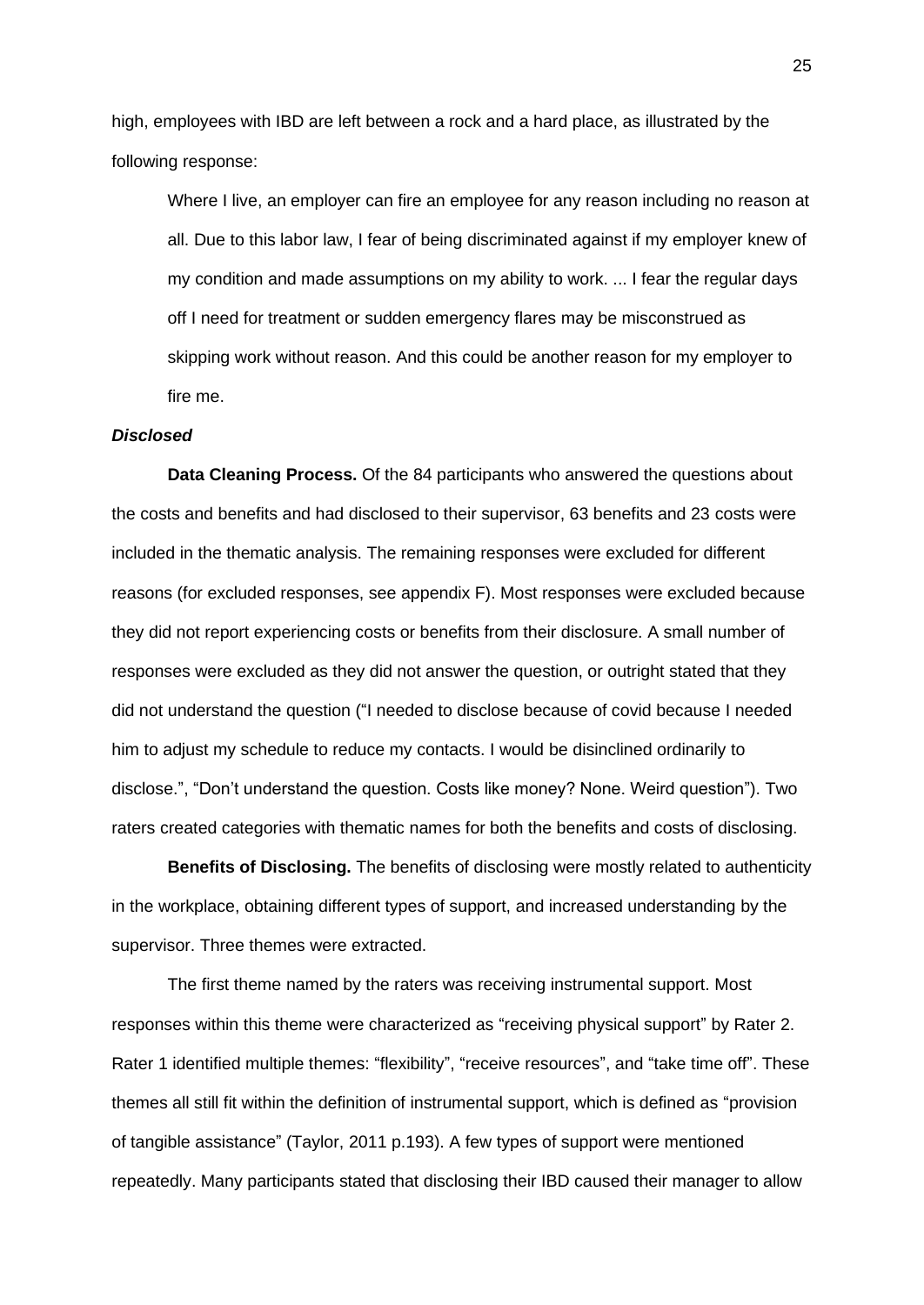them time off for rest, doctor's visits, and treatment. Another common benefit was the possibility of flexible working hours, being allowed to change shifts, or have more discretion over the hours worked. Lastly, adjustments to working conditions were also mentioned. Some employees could work from home; others were situated closer to the office bathroom or permitted to take extended bathroom breaks when necessary.

For instance: "My manager is able to interchange me for other employees in instances where my IBD prevents me from doing a job help me get someone to cover while I use the restroom." And: "They've worked with me regarding my hours, workload, and ways to manage pain at work."

The second theme named by the raters was transparency. Rater 1 characterized these responses as "openness", and Rater 2 titled the theme "being honest to my identity". The name transparency was chosen as it was deemed less morally charged than honesty or openness. The comfort of not needing to keep secrets in the workplace was mentioned. "Honesty is the best policy." It also seemed to allow for a better relationship with the supervisor: "Authenticity in relation to my boss." "... there is nothing unmentioned 'between us'."

The third theme is closely related to transparency: understanding and emotional support. This theme included Rater 1's theme of "emotional support manager" and Rater 2's "receiving mental support" and "understanding". Many employees mention that their supervisor understands what is going on with them. Not having to explain things repeatedly and not having their behavior misconstrued as uncommitted was often mentioned as a benefit: "My manager understands the physical symptoms and psychological effects of an IBD diagnosis. I feel confident I would be supported and my job would stay in place if I were to experience a flare during work." "They typically know that problems arise for specific, legitimate reasons and do their best to understand."

**Costs of Disclosing.** The costs of disclosure were mostly related to the way others reacted to the employee. Their professional ability was underestimated, and sometimes they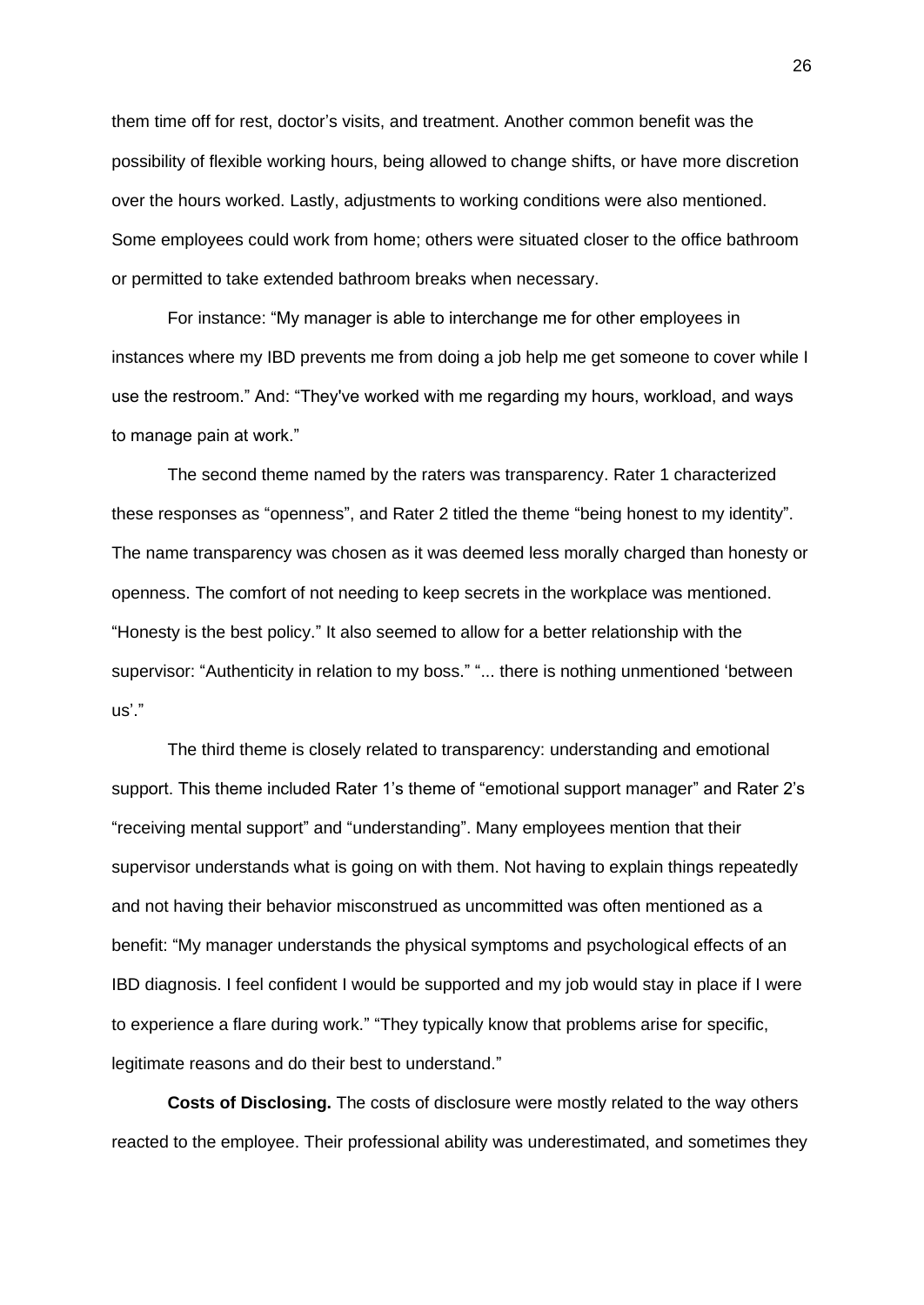were discriminated against. However, far fewer costs were mentioned than benefits. The majority (41 out of 65) of those who had disclosed said they experienced no costs.

The first theme identified by the raters was named ability to work. Both raters sorted the responses in this category into two separate themes with Rater 1 creating themes "stunt career growth" and "doubt ability" and Rater 2 "my capacity to work" and "handled with 'too much' care". However, as there were differences between the raters, one larger category was created. It seems that disclosing IBD may impact one's career in two ways: In the short term, respondents stated that they received fewer tasks and worried that their supervisor might think they were not equipped to do their job. Some even mentioned being handled in an overprotective way: "Sometimes it feels like I'm being handled with kid gloves." As a longterm consequence, disclosure of IBD can negatively impact employees' career development. Some mentioned being denied promotion or not being able to get a full-time position. For example: "No direct [costs] (yet) but I suspect it will impact my overall career prospects or could potentially lose work/project opportunities if people worry about me not being available due to my disease and taking time off when sick."

The second theme identified by the raters was named discrimination and prejudice. Responses within this category were labeled by Rater 1 as "being discriminated" and by Rater 2 as "my character and identity". When asked to elaborate on this theme, Rater 2 stated that "they [respondents] think the supervisor or person will attribute their shortcomings in the workplace to character traits instead of 'external' (disease related) circumstances." Employees either worried about the stigma of IBD or suffered overt discrimination. Although this was a small minority, it was still deemed important enough to include: "Regularly and openly ridiculed due to embarrassing nature of the condition." "I felt as though I was looked at differently afterward in a negative way and felt somewhat discriminated against by a few."

Although the raters identified several other themes, there was either not enough agreement amongst the raters or too few responses to create an additional category. These remaining themes were as follows: work identity, invasion of privacy, and lack of understanding.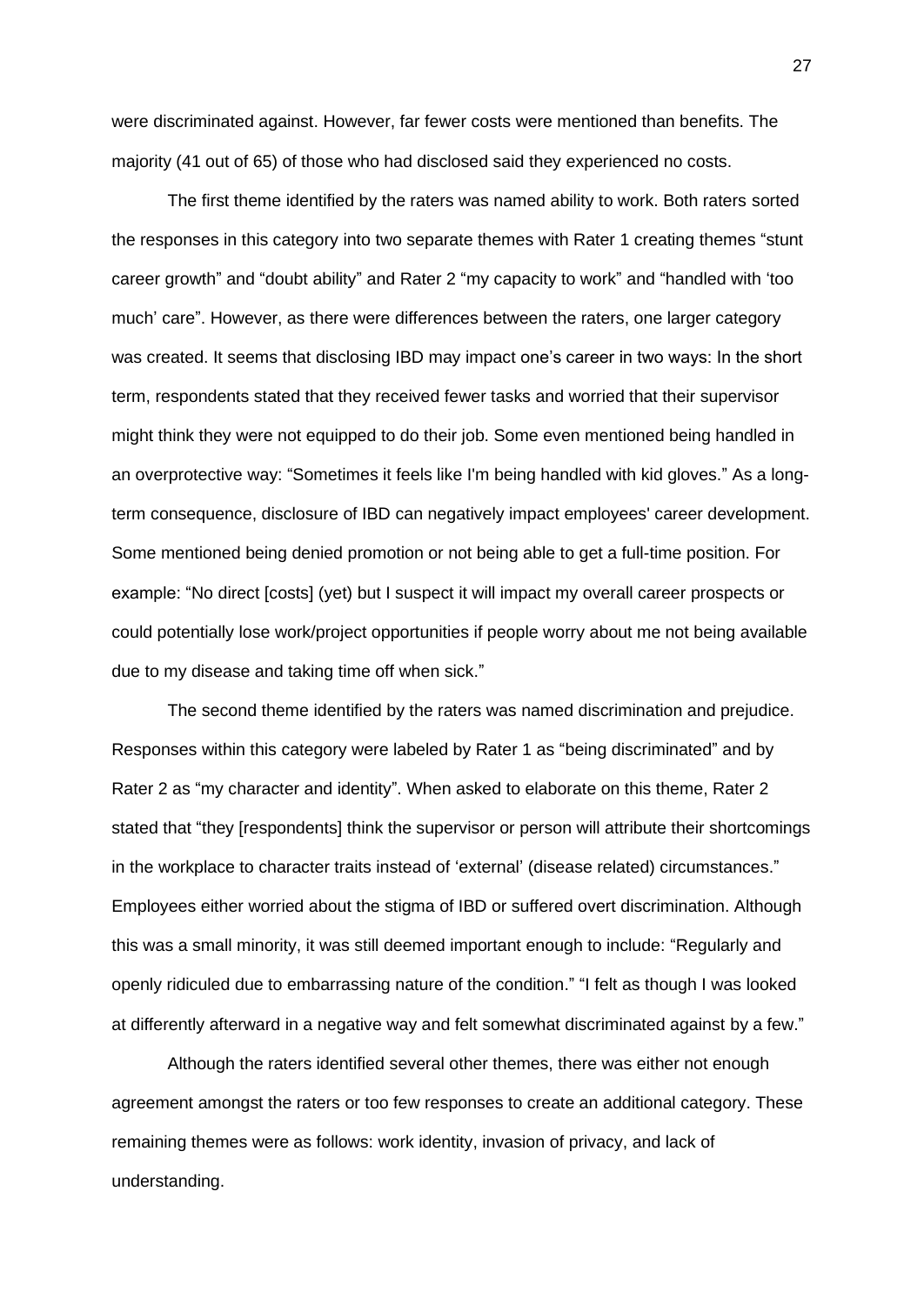### **Table 4**

| <b>Benefits of Disclosing</b>       | <b>Costs of Disclosing</b>                                    |
|-------------------------------------|---------------------------------------------------------------|
| Receiving instrumental support      | Ability to work                                               |
| Transparency                        | Discrimination and prejudice                                  |
| Understanding and emotional support | Work identity<br>Invasion of privacy<br>Lack of understanding |

*Themes Identified in Costs and Benefits of Disclosure*

The theme work identity was only identified by Rater 1. A few respondents mentioned that disclosing impacted their relationships in the workplace because their supervisor overemphasized their IBD: "Risk that the manager looks at me as an "employee with an issue" instead of just my professional qualities." "Being stressed about having to talk to her about my disease every time we have a performance talk, instead of talking about working related stuff."

The theme invasion of privacy was identified by both raters, however only two responses fell into this category. One participant stated the following: "HR and H&S requesting a copy of my prescription for their records due to drugs testing practices at work."

And similarly, the theme lack of understanding was identified by both raters but only contained one response: "He still does not understand the true nature of my condition, and does not always take me seriously when I express need for time off to rest."

#### **Exploratory analysis**

### *Disclosure Costs and Context*

Combining the qualitative and quantitative elements, I was interested in exploring the large group of people who disclosed and experienced no costs. Results of an independent samples t-test showed that participants who reported no costs reported significantly higher ODC (*M* = 3.93) than participants who reported experiencing any type of disclosure cost (*M*  $= 3.63$ ),  $t(65) = -2.87$ ,  $p = .006$ . No significant difference in LMX was found between these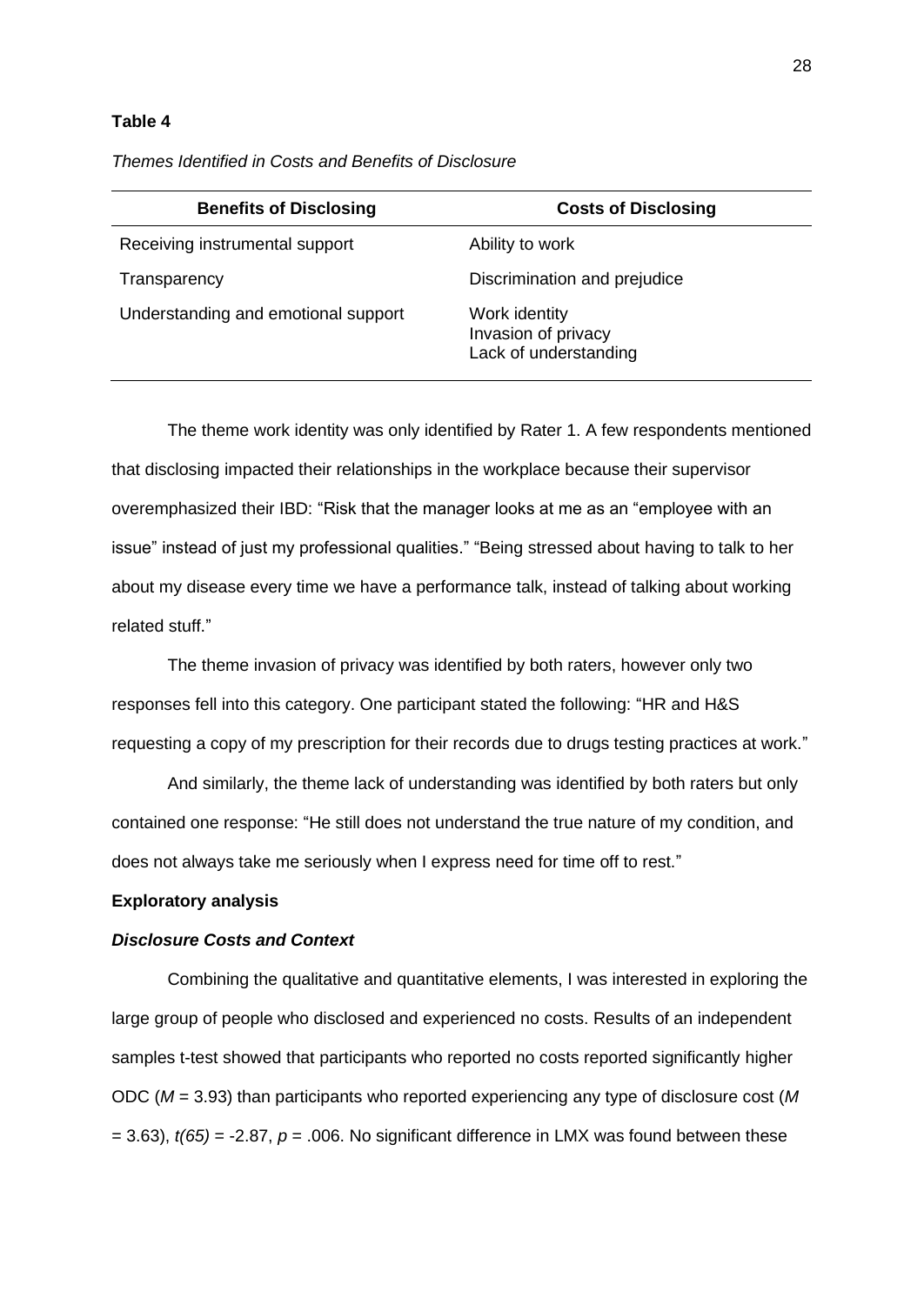groups, *t*(65) = -1.87, *p* = .066. The group of people that experienced costs was smaller than 30 (*n* = 24). However, results from a G\*Power analysis showed sufficient power, 1-β = .79.

## *Effects of COVID*

Within the sample, 9 participants had tested positive for COVID-19 at some point. Previous COVID-19 infection was, however, not related to IBD symptom severity experienced in the past year, *r* = .104, *p* = .323. Symptom severity was related to how the participants perceived their personal risk of contracting COVID-19, *r* = .205, *p* = .050. Before the pandemic, people worked from home an average of 1.59 days a week, and currently, they work from home on an average of 4.69 days a week. Results from a paired sample ttest shows that this was a significant increase,  $t(92) = 11.27$ ,  $p < .001$ .

### **Discussion**

## **Summary Results**

The purpose of this study was to assess the roles of individual, interpersonal, and organizational factors in the disclosure of IBD and the costs and benefits associated with disclosing or not disclosing. The analyses resulted in five main findings.

Consistent with previous research (Beatty, 2004; Kirk-Brown et al., 2014; Munir et al., 2005), this study shows a positive relationship between symptom severity and degree of disclosure. This suggests that when employees experience more severe IBD symptoms, they share more details with their supervisor about the type of IBD, how they manage it at work, how it affects their work, and whether they need time off. The same relationship was not found between symptom severity and the disclosure decision.

Results further showed that the ODC moderates the relationship between symptom severity and degree of disclosure. Employees assess the organizational social norms based on the prevailing organizational climate (Clair et al., 2005). Although previous research had found a positive relationship between ODC and openness within a different population (Chrobot-Mason et al., 2001), this moderation had not previously been studied. This finding aligns with the Conceptual Model of the Decision to Pass or Reveal by Clair and colleagues (2005), which suggests that the environmental context moderates the relationship between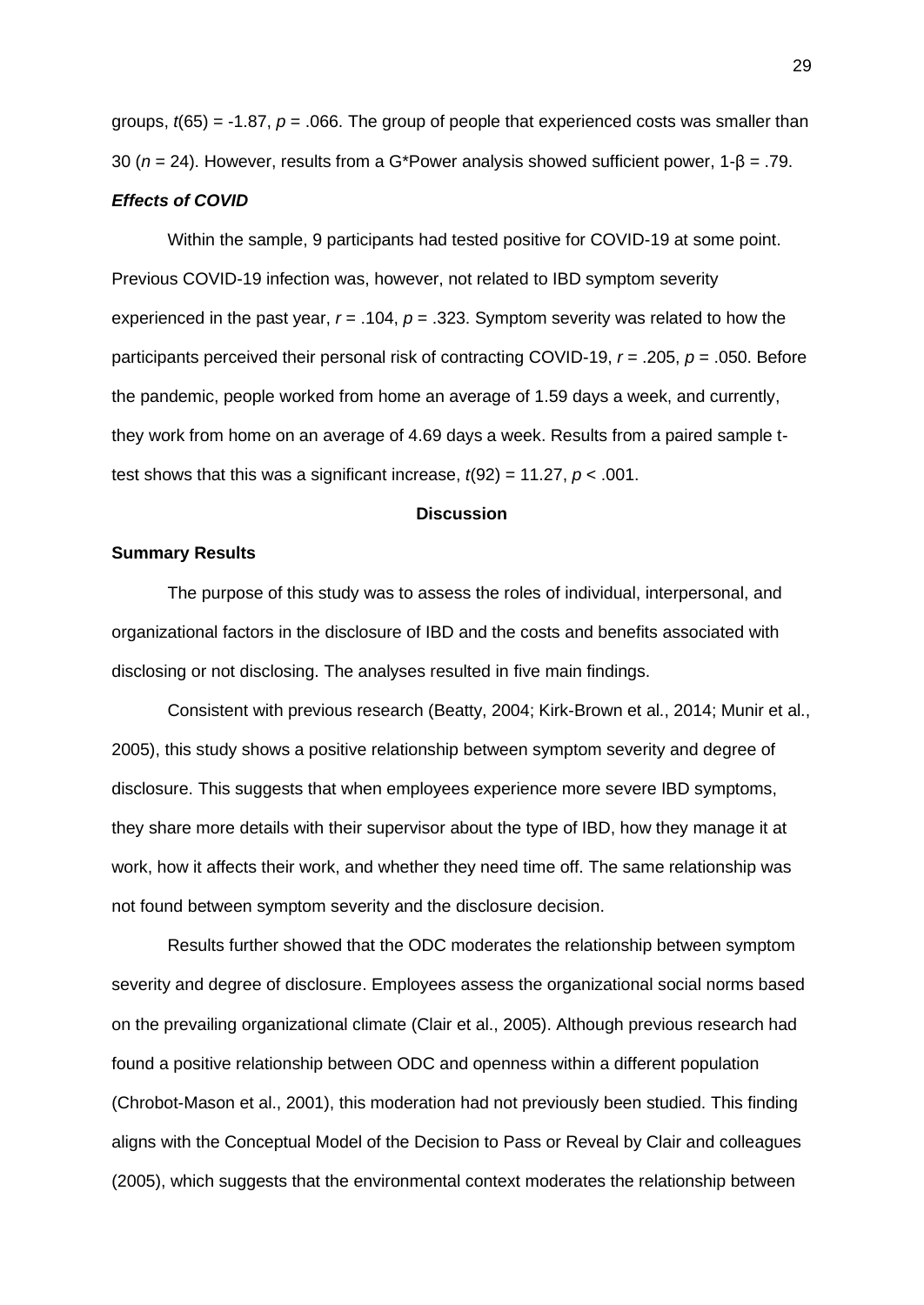individual differences and the disclosure decision. The results indicated that the relationship between symptom severity and degree of disclosure is only significant and positive when ODC is low. When the employees perceived a very positive diversity climate, the severity of symptoms was no longer related to the degree of disclosure. This supports the proposition in the theory section that an unsupportive climate may make an employee wait until disclosing more information becomes unavoidable because of the severity of their symptoms. Results from the exploratory analysis validate the reluctance to disclose in an unsupportive climate, as employees who mentioned any disclosure costs generally had worse ODC within their workplace.

The costs mentioned by employees who disclosed their IBD fell into two broad themes: the ability to work and discrimination and prejudice. These costs are all related to the way that others respond to the employee with IBD after they disclosed. This is supported by previous research showing that aside from the chronic illness itself, others' reactions to the disease generally form the most significant career boundary (Beatty, 2012). Managers may have misconceptions about what an employee with IBD can or cannot handle, leading to underestimating their ability to work, and the possibility of the respective employee being passed up for promotion. Aside from these misconceptions, disclosure leading to discrimination was also consistent with previous research (Beatty & Kirby, 2006). The benefits of disclosing IBD were more frequently mentioned than costs. The benefits fell under three themes: receiving instrumental support, transparency, and understanding and emotional support. The prevalence of different types of instrumental support reflects the findings from the Dutch Crohn's and Colitis Organization (van der Horst & Scherpenzeel, 2020). Their study showed that the most sought-after accommodations were flexible working hours, reduced workload, and decreased working hours. It seems that disclosure is, therefore, one way to potentially receive these benefits. In addition to these benefits, interpersonal benefits were also reported which is in line with research that shows that the stress of concealing one's social identity in the workplace can be alleviated by disclosing (Chaudoir & Fisher, 2010; Smart & Wegner, 1999).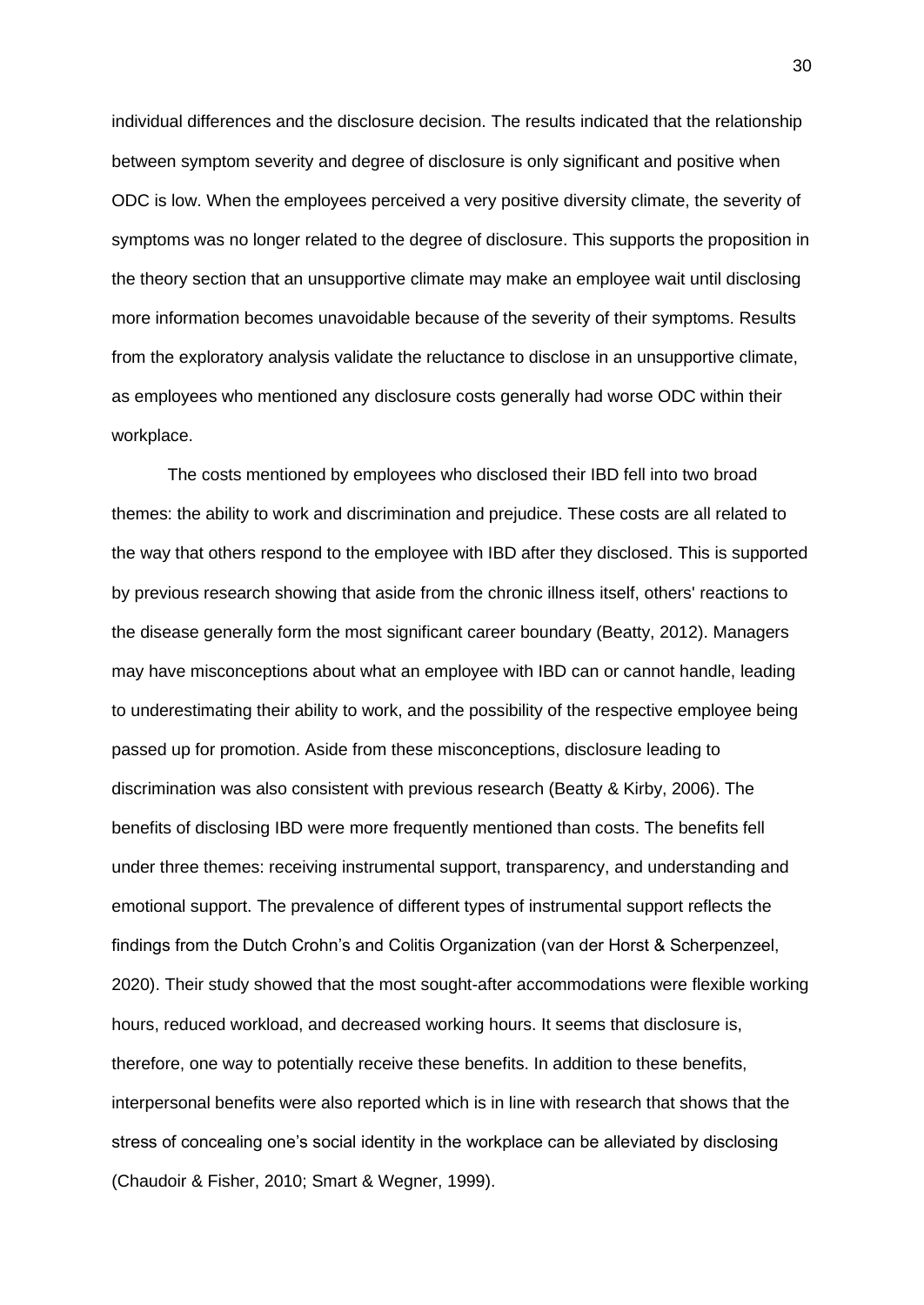Although the moderating effect of LMX was not supported, a direct effect of this interpersonal environmental factor on disclosure was found. LMX was directly related to both the disclosure decision and the degree to which employees disclosed information about their IBD to their manager. When an employee has a high-quality transactional relationship of resources with their supervisor, they partake in a higher degree of self-disclosure (Graen & Uhl-Bien, 1995). As stated previously, disclosing IBD to your manager can provide tangible benefits in the form of instrumental support. However, self-disclosure also serves an interpersonal purpose. The other benefits mentioned, transparency, and understanding and emotional support, focus on the interactions and relationship with the supervisor. Research has found that self-disclosure is positively related to solidarity, intimacy, and trust (Bauminger et al., 2008; Wheeless, 1976; Wheeless, 1997). This can explain why a direct effect of LMX on disclosure was found.

And finally, results from the qualitative analysis of the costs and benefits of not disclosing provided some interesting findings. The employees who did not disclose their IBD could be further separated into two categories: those who truly did not disclose anything and disclosed "a medical condition/health condition" without explaining that they had IBD specifically. The employees that did not disclose at all seemingly did so out of fear of discrimination and stigma. However, by not disclosing, they perceived a risk of being judged negatively or losing their job because of frequent sick days. The employees that disclosed an unnamed health condition seemingly avoided this cost. By only disclosing a small amount of information, they were able to receive some of the benefits (e.g., time off for medical treatment) without risking the stigma that conditions such as IBD still carry (Taft et al., 2011).

To summarize, the results from this study provide new information about the factors that are related to IBD disclosure and the costs and benefits that result from disclosing or not disclosing IBD at work. These results have both theoretical and practical implications.

#### **Theoretical Implications**

A simplified version of the conceptual model of the decision to pass or reveal by Clair and colleagues (2005) was used as the theoretical framework of this thesis. This model has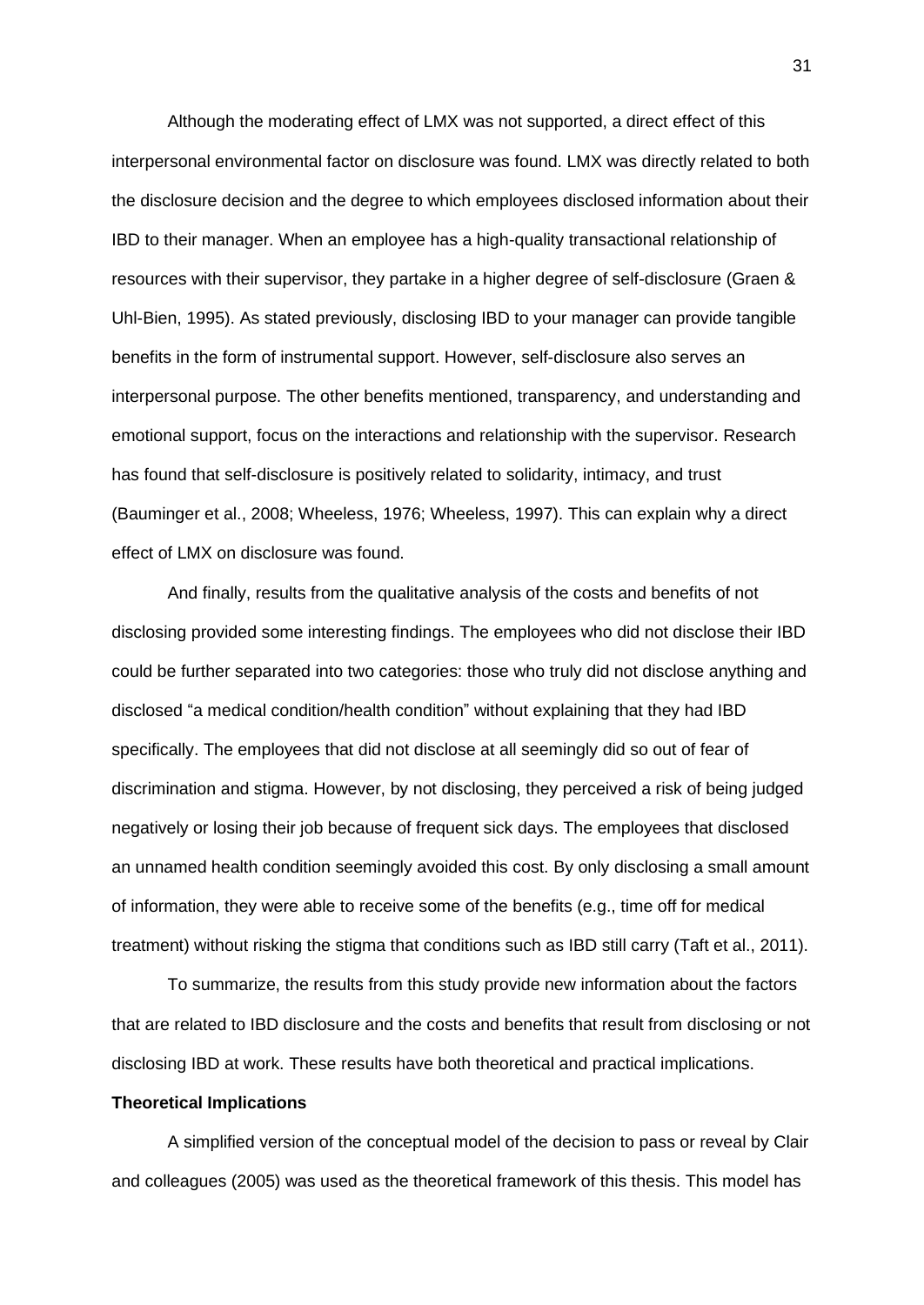been used to assess disclosure of invisible disabilities, pregnancy, sexual identity, and autism spectrum disorder (King, & Botsford, 2009; Leven, 2020; Santuzzi et al., 2014; Ragins et al., 2014). However, it had not yet been applied to employees with IBD. Although the overall structure of the model was upheld, some alterations were made.

Firstly, because of the preliminary nature of the research, the feedback loop between disclosure and costs and benefits, as well as the effect of the contextual factors on the outcomes of disclosure that employees experience, were not included in this study. Secondly, the specific factors included in the model were tailored to this particular invisible social identity. Instead of selecting one of the individual factors from the original model, symptom severity was chosen, as this factor is unique to employees with chronic illnesses. And lastly, the disclosure variable was also altered. The original model operationalizes disclosure as a choice, comparing "passing" and "revealing". However, previous research showed that most participants disclosed their IBD to some extent (Wyke et al., 1988). As disclosure can also be operationalized as a continuum from complete secrecy to complete information (Goffman, 1974, pp. 94-5), this study added a continuous operationalization of disclosure to the model, measuring the degree to which those that disclosed shared information. The results not only provide theoretical support for these changes but also avenues for future research.

Although the feedback loop and effect of contextual factors on the costs and benefits of disclosure were not included in the hypotheses of this study, due in part to the mixedmethods design, some indication of their existence was found. One participant mentioned the following in response to the open question: "In my first job which was a non permanent position (contracted) I was pushed out of my job as I had taken 4 weeks sick leave due to my crohn's. This has stopped me wanting to tell others" (Appendix C.). This clearly indicates the presence of a feedback loop, where the previous disclosure experience makes future disclosure less likely. This feedback loop could be assessed in future research using a longitudinal study design, perhaps focusing on employees with IBD who are starting a new job. In the exploratory analyses, an attempt was made to also assess the factors determining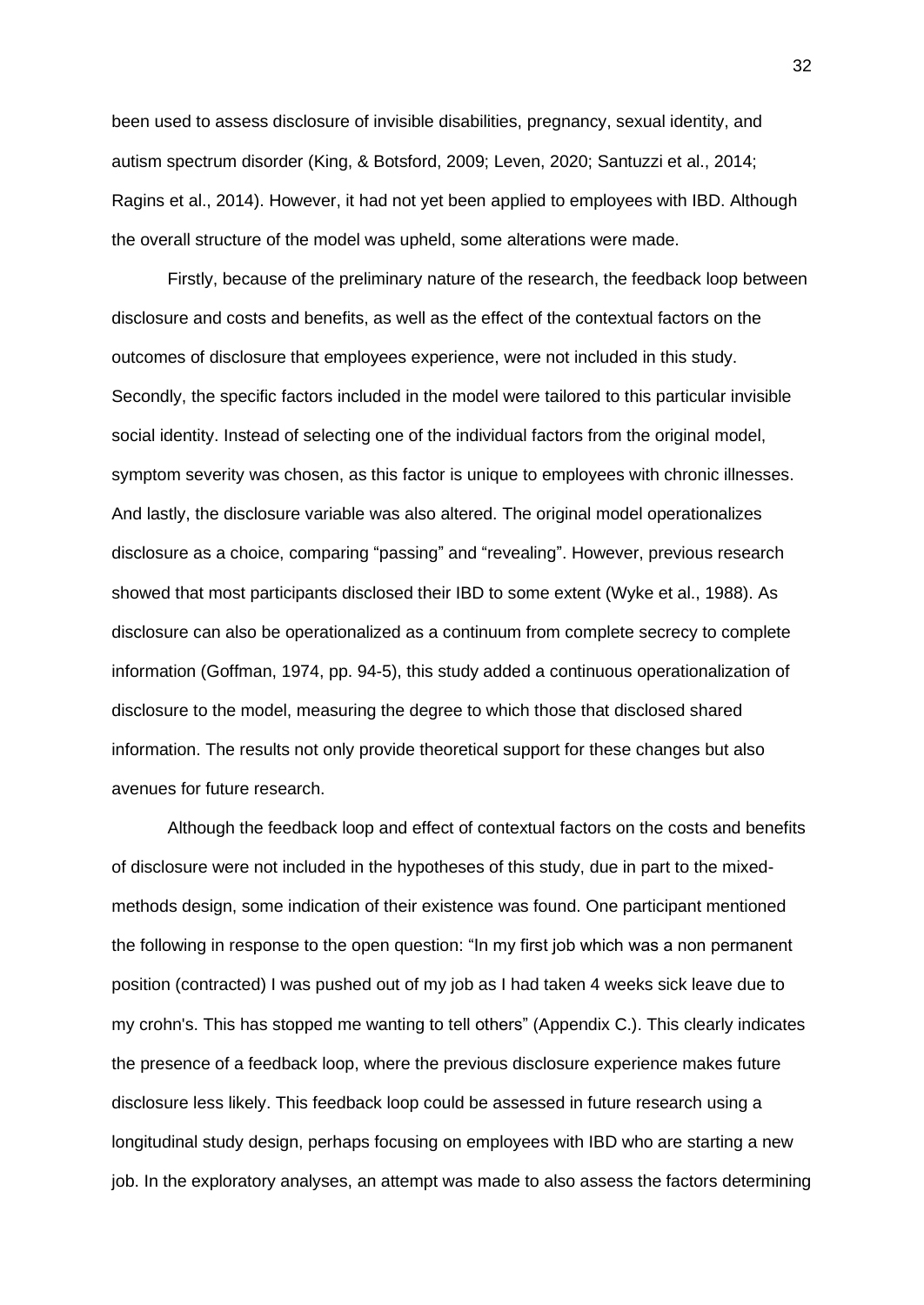the costs and benefits. Results showed that those who experienced no costs of disclosing reported a better ODC. The themes identified in the qualitative analysis could be used as a jumping off point to assess the relationship between the context and the outcomes of disclosing. This research could provide an even richer view of employees' IBD disclosure experience.

Results support the choice of symptom severity as the individual difference factor as it was found to relate to the degree of disclosure. Future research may elaborate on this study by using the model to assess the role of other individual or contextual factors tailored to disclosure of IBD. Factors such as anticipated stigma, inclusive leadership, and organizational policies could be included (Bowers et al., 2012; Earnshaw et al., 2012; Munir et al., 2008). The moderating effect that was found for ODC also provides many avenues for future research. The results showed that symptom severity only predicted the degree of disclosure when ODC was low. Future research could assess which individual difference factors predict the degree of disclosure when ODC is high. Some variables that may be considered are privacy perception and disclosure motives (Clair et al., 2005; Westerman et al., 2017).

Results also provide support for the addition of a continuous measurement of disclosure in the model. First, as was expected, the number of employees who did not disclose was very low. Furthermore, results from the open questions showed that those who did not disclose their IBD fell into two categories. This shows that the dichotomous operationalization of disclosure was not ideal for this sample. Future research on disclosure could resolve this operationalization issue in two ways. One option is to use three categories: not disclosed any health information, partially disclosed non-specific health information, and disclosed IBD as was done in previous research (Munir et al., 2005). Another option is to use a continuous measure for those who disclosed their IBD, as in this study.

Results also have implications for future attempts at incorporating research on chronic illness and diversity. Employees working with at least one chronic illness are thought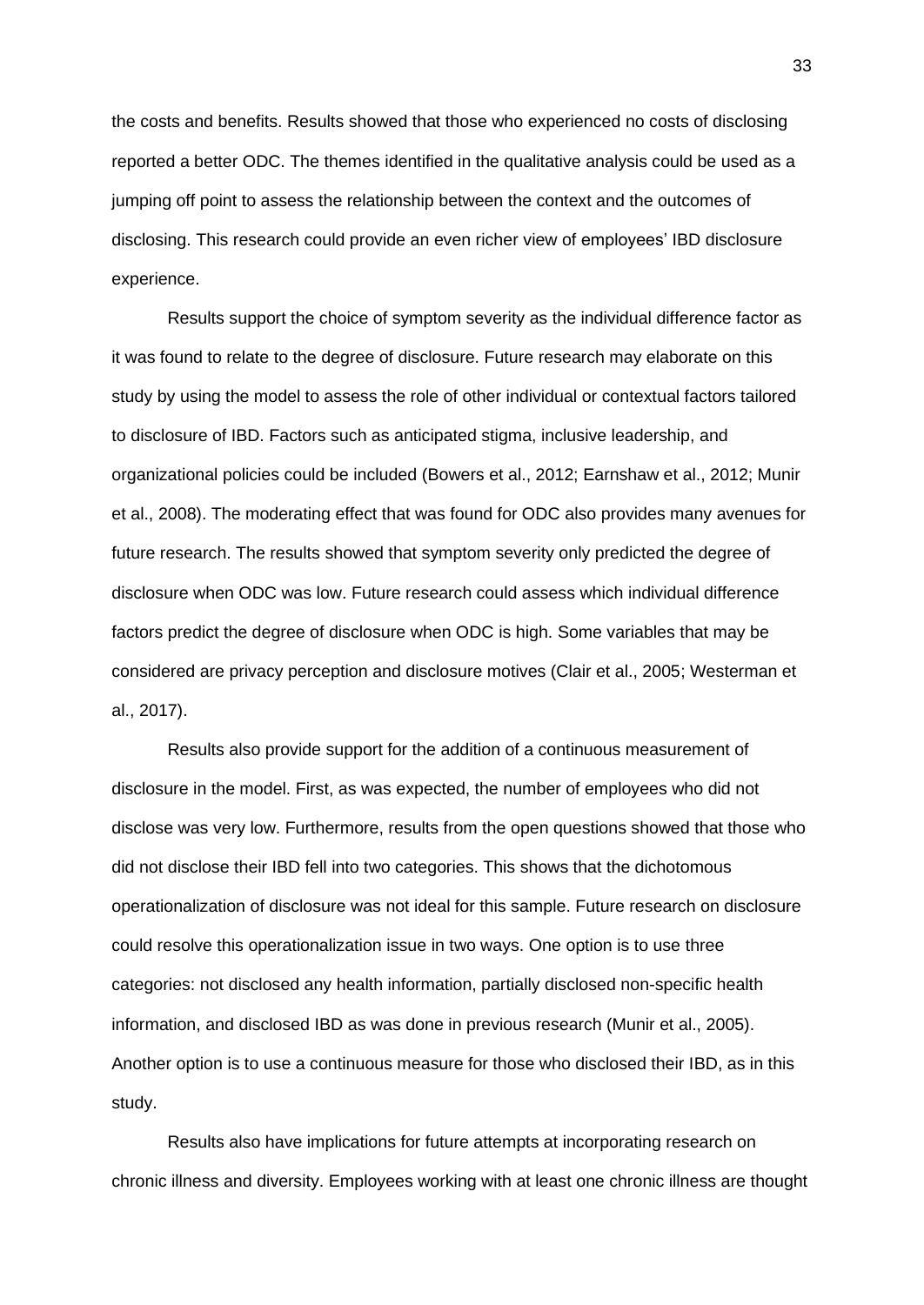to make up approximately 15-20% of the workforce (Munir et al., 2007). However, this substantial component of the workforce is often overlooked by companies and researchers alike. When discussing diversity within organizations, this generally implies diversity in characteristics such as race, ethnicity, culture, and gender (Ball et al., 2005; Beatty & Joffe, 2006). Diversity in health or chronic illness is forgotten, as the assumption is often made that all employees are "base-line" healthy (Pinder, 1995). Within this study, diversity was taken into account by assessing the moderating role of ODC on the relationship between symptom severity and disclosure, as suggested within the model by Clair and colleagues (2005). The items used to assess ODC were developed by Herdman and McMillan-Capehart (2010) and were not developed specifically for measuring ODC concerning chronic illness or health. Even when using this general measurement, a significant interaction was found. This indicates that although chronic illness may not be the first thing that comes to mind when discussing diversity, employees who have this social identity are still impacted by the diversity climate within their organization. Future research could further assess the role of diversity in the lives of employees with chronic illnesses. Although development of diversityrelated questionnaires specifically applicable to chronic illness could be a valuable avenue for future research, this study shows that preliminary research can use general diversity measurements that are already available.

### **Practical implications**

Concerning practical implications, results from this study emphasize the critical role that organizations and supervisors play in how employees navigate disclosure of IBD in the workplace. Organizational level interventions aimed at improving the ODC could increase disclosure amongst employees with IBD. The ODC is influenced by organizational policies and procedures, transparency of decision making, and the presence of other employees that have openly disclosed (Clair et al., 2005). One such organization procedure is HR initiating discussions about physical and psychological health with employees. Striving towards a better ODC will encourage employees with IBD to not delay disclosing information until their symptoms become severe. To further increase the amount of information employees share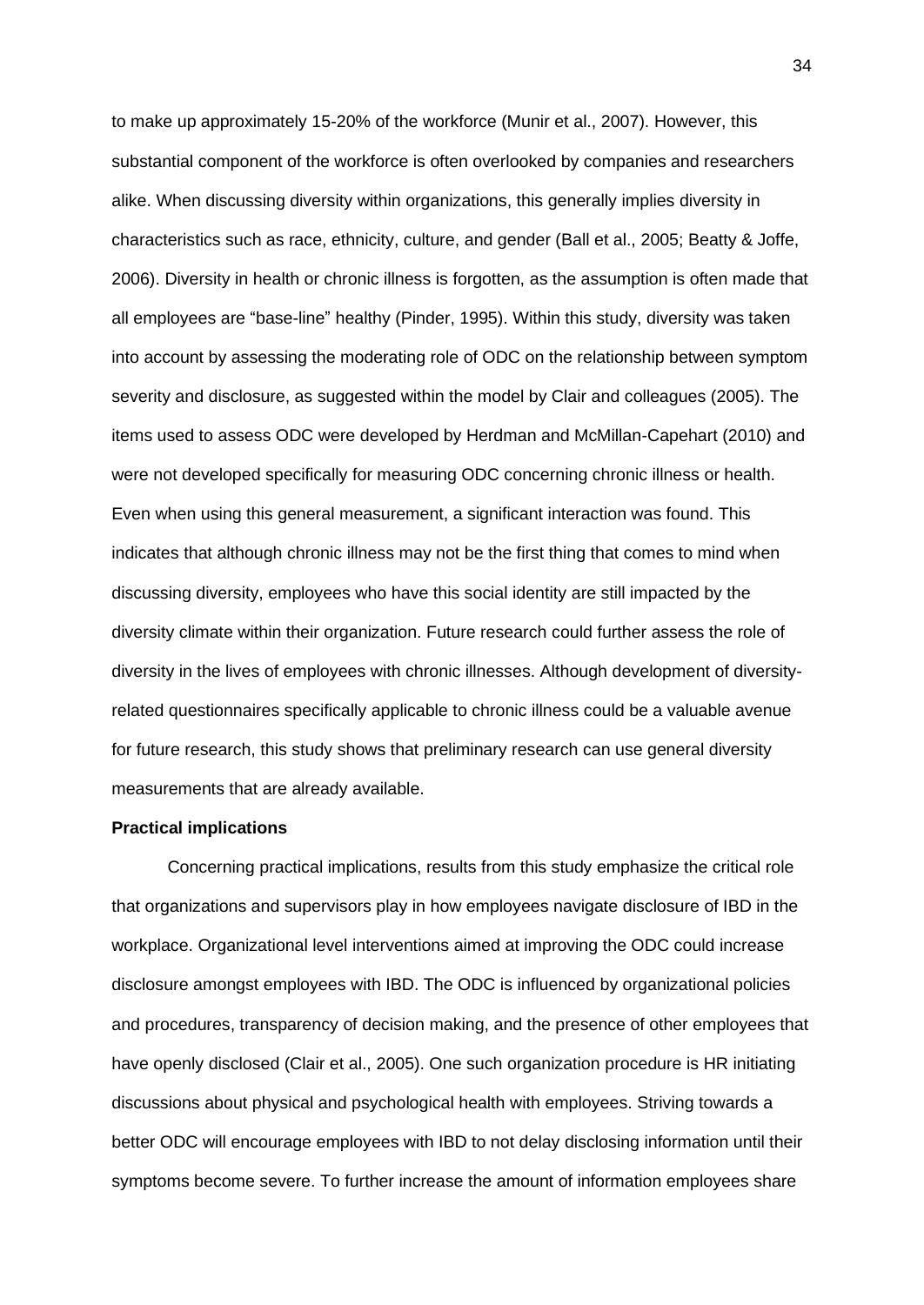about their chronic illness, especially if the ODC is already good, supervisors must work on improving LMX with their employees. This can be achieved through leadership coaching, where a supervisor is taught how to foster the dyadic relationship with their employees (Scandura, & Graen, 1984).

Furthermore, results about disclosure of chronic illness can also be valuable for employees with chronic illnesses. Expanding the field of research on chronic illness disclosure can provide informational resources for employees. A key example of this is the recent project by researchers at the University of Cologne, who developed an online tool that provides guidance for employees considering disclosure (Niehaus & Bauer, 2015). Results from this study can be used for future development of similar projects or in career counseling of employees with IBD.

The event during the data collection period of this study also has a practical implication for other researchers. An increasingly digitized world carries with it new opportunities but also new threats. During data collection, an onslaught of fraudulent responses was experienced. Although collecting data online means that this is never entirely avoidable, there are some precautions that can be taken. Although the use of forums, such as those on Reddit, can be valuable, when collecting data on less specified groups, it may be safer to distribute surveys through more formal channels or through your own network. If it is necessary to post a survey online, one may wish to refrain from mentioning the reward attached to completing the survey within the recruitment text post. And finally, using a challenge-response test (e.g., Captcha), such as the one included within Qualtrics, can help filter out responses.

## **Limitations and Strengths**

A few limitations of this study design should be noted. As the analysis relies on selfreport data only, there is a risk that the relationships found were due to common method variance. However, as I was interested in employees' personal experience, self-report questionnaires were the only feasible option. The data collected was also cross-sectional in nature. Although the theory the hypotheses were based on implies directional relationships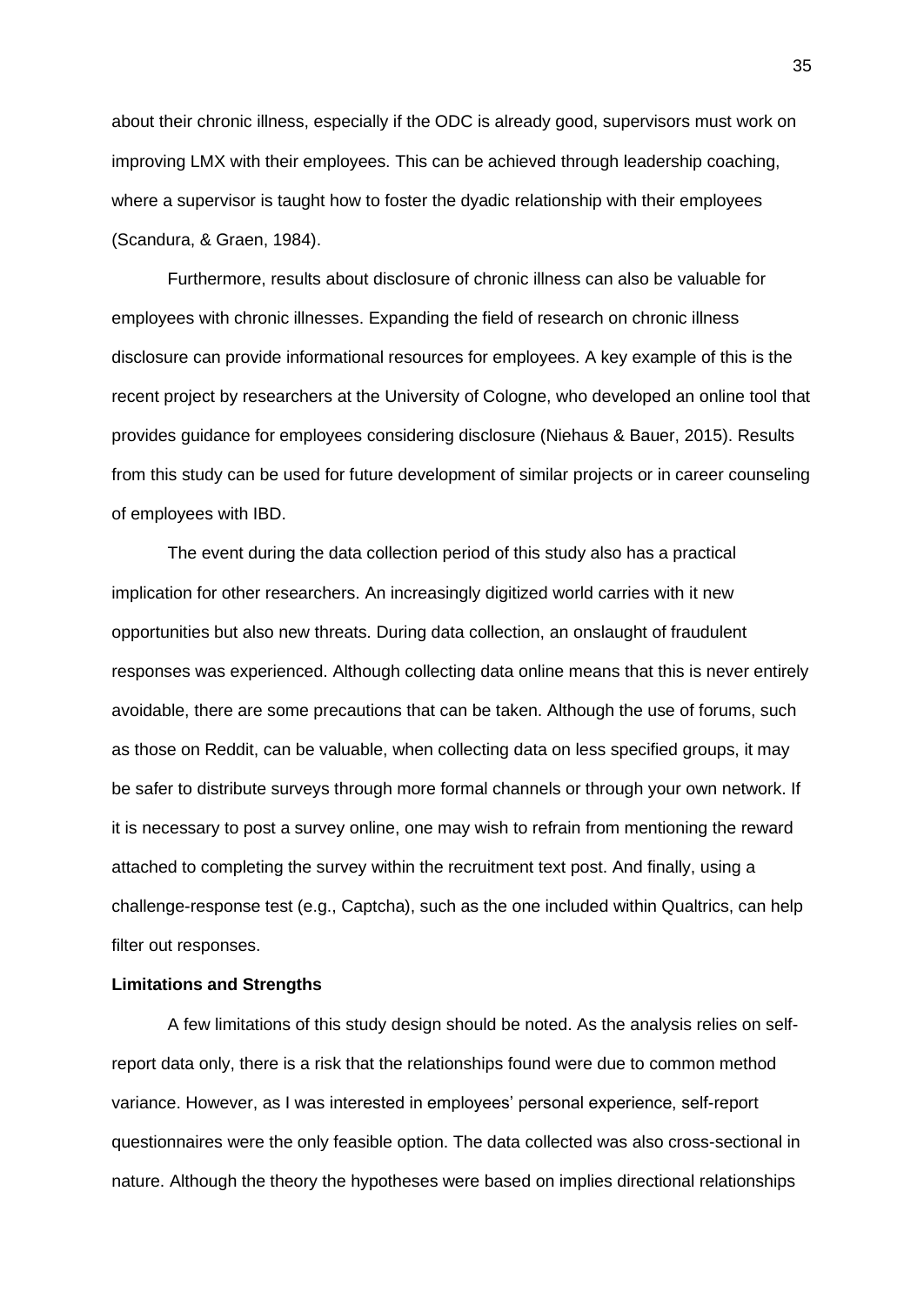between study variables, these cannot be determined within this data set. A longitudinal study or an experimental vignette study would allow us to explore the cause and effect between individual and contextual factors, disclosure, and outcomes.

Another concern is the size and representativeness of the sample. Firstly, the goal of reaching 119 participants to ensure a power level of  $1-\beta = 0.80$  was not met. Therefore a post hoc power analysis was performed. Results from the G\*Power analysis showed that the power was  $1-\beta = .51$ , meaning that there was a high chance of type II errors. In other words, although some hypotheses were not supported, there is also not enough support for the null hypotheses. This is especially the case for the hypotheses regarding the disclosure decision (Hypotheses 1a - 3a), as only 16 out of 93 participants did not disclose.

The sample may also differ from the composition of the population of employees with IBD. Predominantly women responded to the survey. Although the prevalence of Crohn's disease is seemingly higher in a female population, this is not the case for ulcerative colitis (Greuter et al., 2020). Gender was included as a control variable within all the analyses and was not related to any of the test variables. The population may also differ because of the sensitive nature of the study, and the way data was collected. Participants were informed that data collection was completely anonymous. However, if someone was very private about their IBD, they may still have chosen not to participate. Furthermore, data was also collected through IBD-related forums and a newsletter sent by the *Dutch Crohn's and Colitis Organization*. Those who responded may identify more strongly with IBD as a part of their social identity than the general population of employees with IBD.

The study design also has several strengths. The research questions were related to a very narrowly defined sample. This made it very challenging to find participants, especially with restrictions in financial and time resources. Although the sample achieved (*n* = 93) was less than initially aimed for, it was still large enough to show interesting relationships between study variables. Furthermore, the use of a mixed-method design provided many avenues for future research. Despite the limitations, undertaking the challenge provided new insights into the experience of employees with IBD.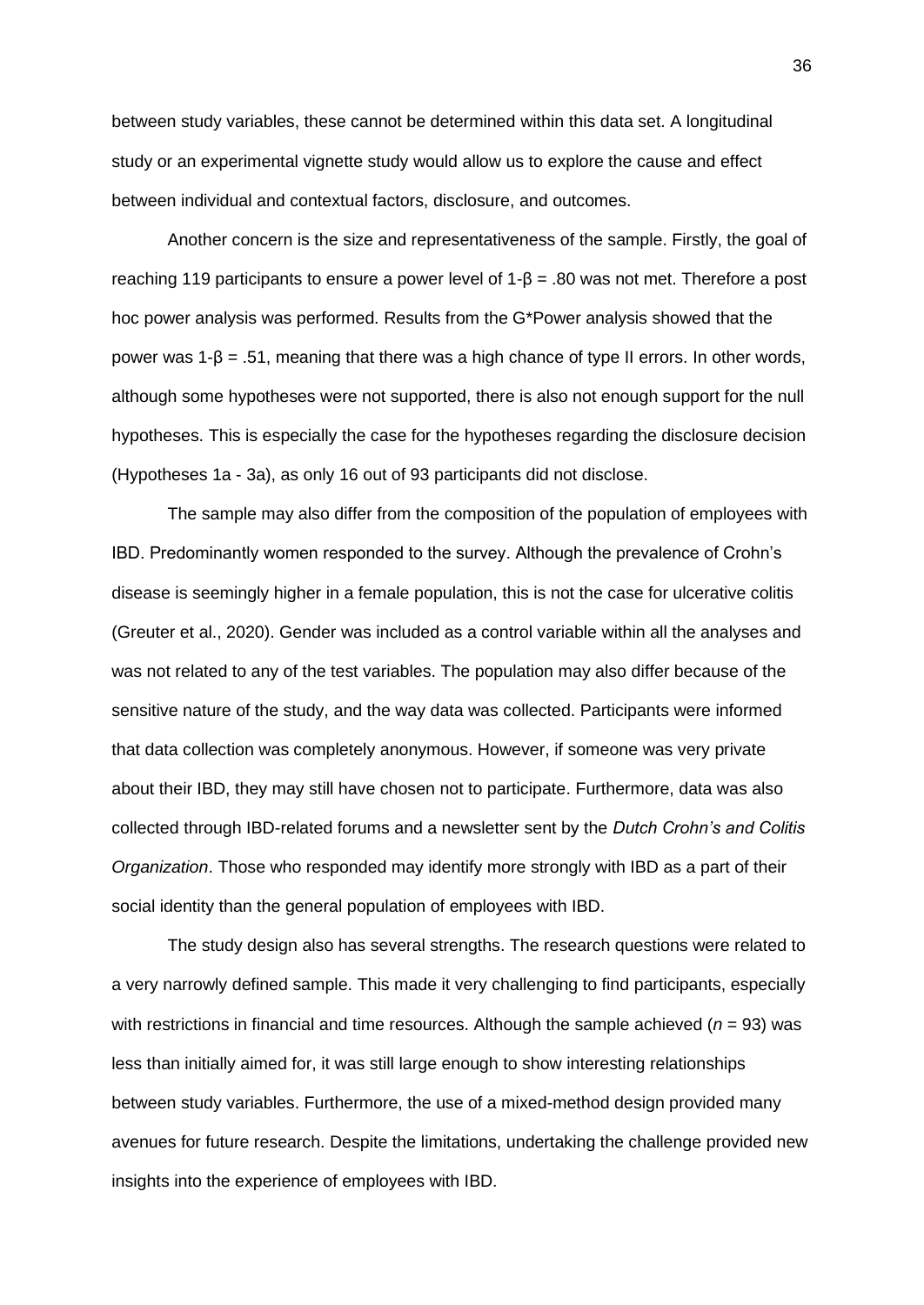#### **Conclusion**

Employees with invisible chronic illnesses, such as Inflammatory bowel disorders, are often overlooked in research on organizational diversity and occupational health. To provide these employees with the appropriate accommodations, we must identify ways in which disclosure can be promoted. In this study, the majority of participants disclosed their IBD to their supervisor. The degree of disclosure was related to the severity of symptoms, the relationship with the supervisor, and the climate prevalent within the organization, even after controlling for gender and tenure. Disclosure generally resulted in more benefits than costs. However, a poorer perceived ODC seemingly made the experience of disclosure costs more likely. Through organizational and managerial interventions, the degree of disclosure within this population may be increased. The intersection of chronic illness and diversity research and the other factors related to IBD disclosure, and the outcomes thereof warrant further investigation.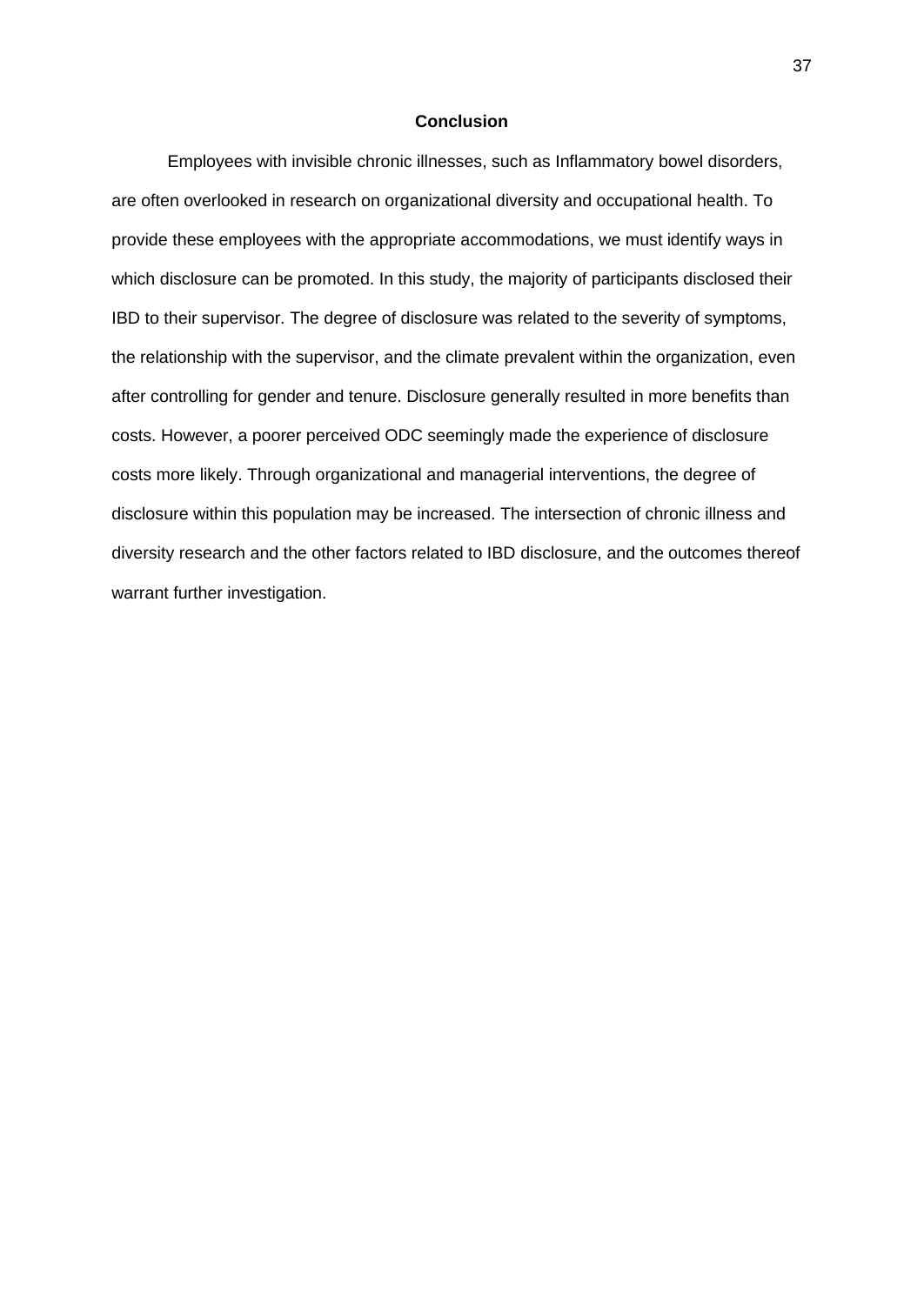#### **References**

- Abbvie. (n.d.). *UC flare-up*. [https://www.crohnsandcolitis.com/living-with-crohns-uc/ulcerative](https://www.crohnsandcolitis.com/living-with-crohns-uc/ulcerative-colitis/flare-ups)[colitis/flare-ups](https://www.crohnsandcolitis.com/living-with-crohns-uc/ulcerative-colitis/flare-ups)
- Atarodi, S., Rafieian, S., & Whorwell, P. J. (2014). Faecal incontinence-the hidden scourge of irritable bowel syndrome: A cross-sectional study. *BMJ Open Gastroenterology*, *1*(1), 1- 6.<https://doi.org/10.1136/bmjgast-2014-000002>
- Ball, P., Monaco, G., Schmeling, J., Schartz, H., & Blanck, P. (2005). Disability as diversity in Fortune 100 companies. *Behavioral Sciences and the Law*. *23*(1), 97-121. <https://doi.org/10.1002/bsl.629>
- Bauminger, N., Finzi-Dottan, R., Chason, S., & Har-Even, D. (2008). Intimacy in adolescent friendship: The roles of attachment, coherence, and self-disclosure. *Journal of Social and Personal Relationships*, 25(3), 409–428.

<https://doi.org/10.1177/0265407508090866>

- Beatty, J. E. (2004). *Chronic illness as invisible diversity: Disclosing and coping with illness in the workplace* (Document No. 3122094) [Doctoral dissertation, Boston College]. ProQuest Information and Learning Company.
- Beatty, J. E. (2012). Career barriers experienced by people with chronic illness: A US study. *Employee Responsibilities and Rights Journal*, *24*(2), 91-110. <https://doi.org/10.1007/s10672-011-9177-z>
- Beatty, J. E. (2018). Chronic illness stigma and its relevance in the workplace. In Thomas, S.B. & Grandy, G. (Eds.), *Stigmas, work and organizations* (pp. 35-54). Palgrave Macmillan. [https://doi.org/10.1057/978-1-137-56476-4\\_3](https://doi.org/10.1057/978-1-137-56476-4_3)
- Beatty, J. E., & Joffe, R. (2006). An overlooked dimension of diversity: The career effects of chronic illness. *Organizational Dynamics*, *35*(2), 182-195. <https://doi.org/10.1016/j.orgdyn.2006.03.006>
- Beatty, J. E, & Kirby, S. L. (2006). Beyond the legal environment: How stigma influences invisible identity groups in the workplace. *Employee Responsibilities and Rights Journal*, *18*(1), 29-44.<https://doi.org/10.1007/s10672-005-9003-6>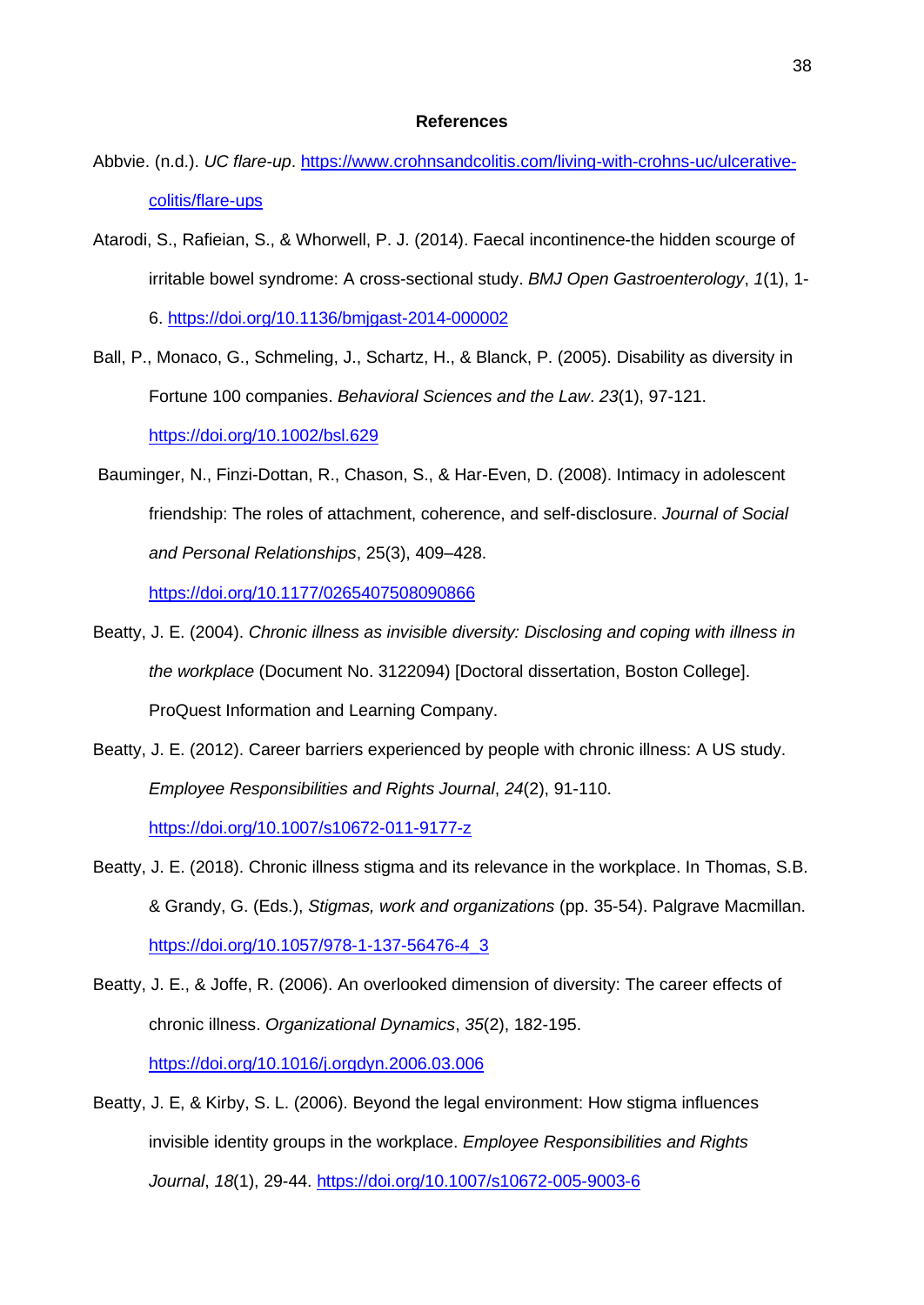Bernklev, T., Jahnsen, J., Henriksen, M., Lygren, I., Aadland, E., Sauar, J., Schulz, T., Stray, N., Vatn, M., & Moum, B. (2006). Relationship between sick leave, unemployment, disability, and health-related quality of life in patients with inflammatory bowel disease. *Inflammatory Bowel Diseases*, *12*(5), 402-412.

<https://doi.org/10.1097/01.MIB.0000218762.61217.4a>

- Bodenheimer, T., Chen, E., & Bennett, H. D. (2009). Confronting the growing burden of chronic disease: Can the U.S. health care workforce do the job? *Health Affairs*, *28*(1), 64-74. <https://doi.org/10.1377/hlthaff.28.1.64>
- Bowers, K. W., Robertson, M., & Parchman, M. L. (2012). How inclusive leadership can help your practice adapt to change: The most effective leaders realize that everyone's input is valuable. *Family practice management*, *19*(1), 8-11. <https://www.ncbi.nlm.nih.gov/pmc/articles/PMC3796957/pdf/nihms509901.pdf>
- Brooks, S. K., Webster, R. K., Smith, L. E., Woodland, L., Wessely, S., Greenberg, N., & Rubin, G. J. (2020). The psychological impact of quarantine and how to reduce it: Rapid review of the evidence. *The Lancet*, *395*(10227), 912-920. [https://doi.org/10.1016/S0140-6736\(20\)30460-8](https://doi.org/10.1016/S0140-6736(20)30460-8)
- Butler, J. A., & Modaff, D. P. (2016). Motivations to disclose chronic illness in the workplace. *Qualitative Research Reports in Communication, 17(1), 77-84.* <https://doi.org/10.1080/17459435.2016.1143387>
- Centre for Disease Control. (2020, August 11). *Inflammatory Bowel Disease Prevalence (IBD) in the United States*.<https://www.cdc.gov/ibd/data-statistics.htm>

Centre for Disease Control. (2021, April 28). *About Chronic Diseases*. <https://www.cdc.gov/chronicdisease/about/index.htm>

Chaudoir, S. R., & Fisher, J. D. (2010). The disclosure processes model: Understanding disclosure decision making and postdisclosure outcomes among people living with a concealable stigmatized identity. *Psychological bulletin*, *136*(2), 236-256. <https://doi.org/10.1037/a0018193>

Chrobot-Mason, D., Button, S. B., & DiClementi, J. D. (2001). Sexual identity management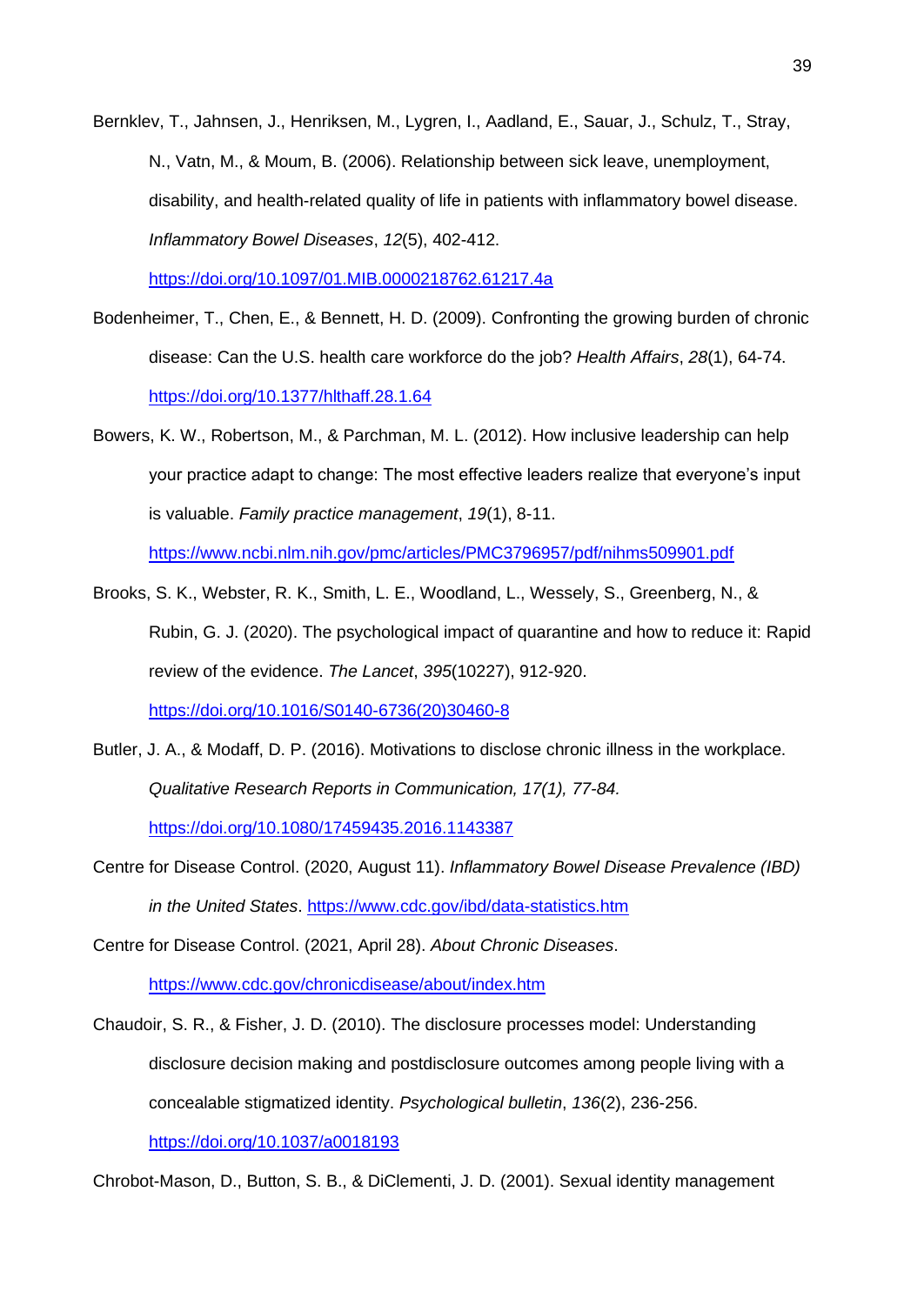strategies: An exploration of antecedents and consequences. *Sex Roles*, *45*(5), 321- 336.<https://doi.org/10.1023/A:1014357514405>

Clair, J. A., Beatty, J. E., & Maclean, T. L. (2005). Out of sight but not out of mind: Managing invisible social identities in the workplace. *Academy of Management Review*, *30*(1), 78- 95. <https://doi.org/10.5465/AMR.2005.15281431>

Crohn's and Colitis foundation UK (2017, July). *What are the symptoms?* <https://crohnsandcolitis.org.uk/about-crohns-and-colitis/what-are-the-symptoms>

- Dahlhamer, J. M., Zammitti, E. P., Ward, B. W., Wheaton, A. G., & Croft, J. B. (2016). Prevalence of Inflammatory Bowel Disease Among Adults Aged ≥18 Years — United States, 2015*. Morbidity and Mortality Weekly Report*, *65*(42), 1166-1169. <https://doi.org/10.15585/mmwr.mm6542a3>
- Defenbaugh, N. L. (2013). Revealing and concealing ill identity: A performance narrative of IBD disclosure. *Health communication*, *28*(2), 159-169. <https://doi.org/10.1080/10410236.2012.666712>
- DeFilippis, E., Impink, S., Singell, M., Polzer, J. T., & Sadun, R. (2020). Collaborating during coronavirus: The impact of COVID-19 on the nature of work. *National Bureau of Economic Research. 27612,* 2-31. <https://doi.org/10.3386/w27612>
- Dickerson, S. S., & Zoccola, P. M. (2013). Cortisol responses to social exclusion. In DeWall, C. N. (Ed.). (2013). *The Oxford handbook of social exclusion* (pp. 143–151). Oxford University Press.
- Earnshaw VA, Quinn DM, Park CL (2012) Anticipated stigma and quality of life among people living with chronic illnesses. *Chronic Illness,* 8(2), 79–88. <https://doi.org/10.1177/1742395311429393>
- Faul, F., Erdfelder, E., Lang, A.-G., & Buchner, A. (2007). GPOWER: A general power analysis program. *Behavior Research Methods*, *Instruments, & Computers, 28*(1), 1-11. <https://doi.org/10.3758/BF03203630>
- Franke, F., Felfe, J., Pundt, A., Dortmund, H., Pundt, A., Felfe, J., & Pundt, A. (2014). The impact of health-oriented leadership on follower health: Development and test of a new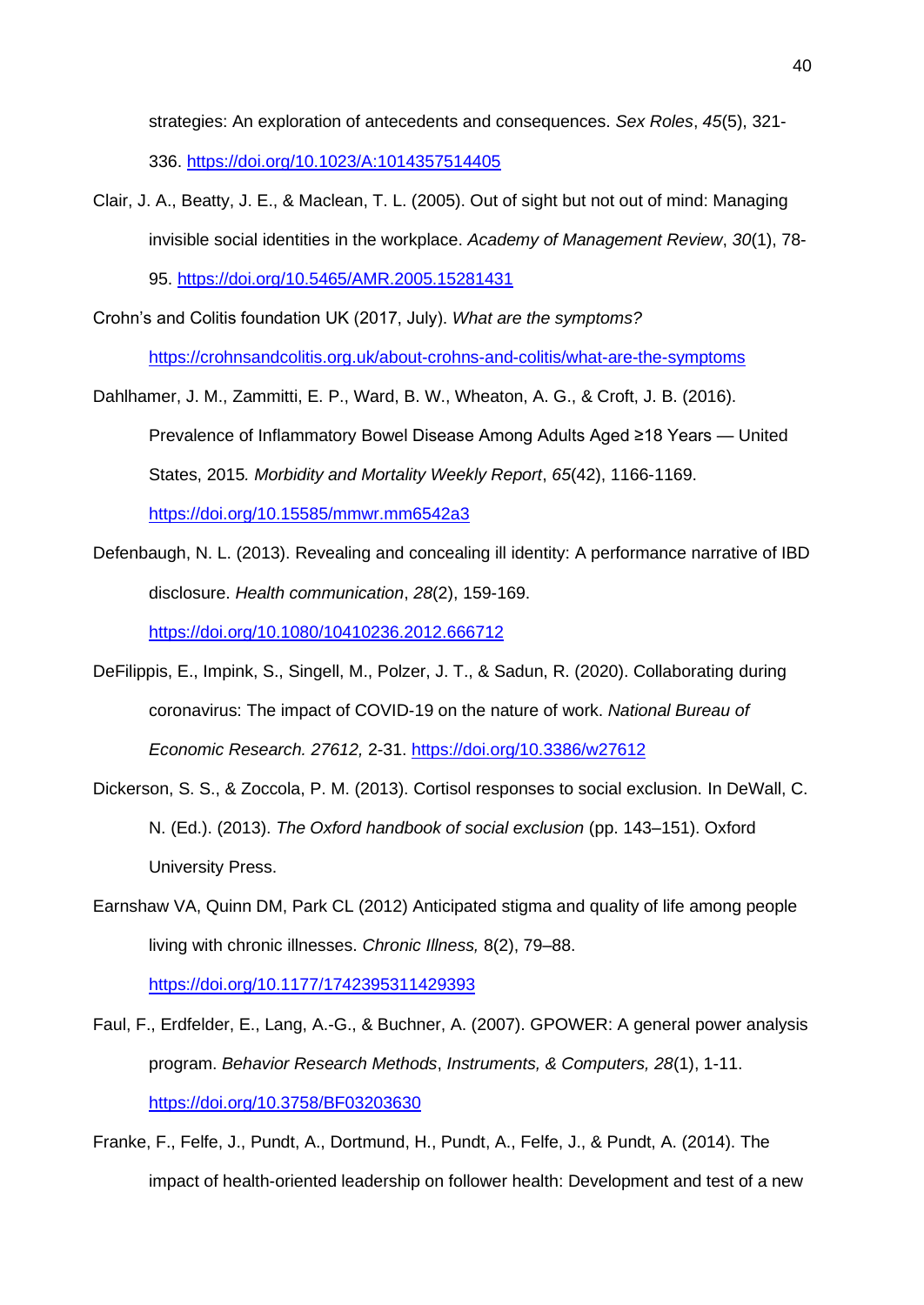instrument measuring health-promoting leadership. *German Journal of Human Resource Management*, 28(1–2), 139-

161. <https://doi.org/10.1177/239700221402800108>

- Fried, C. (1968). Privacy. *The Yale Law Journal*, *77*(3), 475–493. <https://doi.org/10.2307/794941>
- Frohlich, D. O. (2014). Support often outweighs stigma for people with inflammatory bowel disease. *Gastroenterology Nursing*, *37*(2), 126-136. <https://doi.org/10.1097/SGA.0000000000000030>
- Goffman, E. (1974). *Stigma; Notes on the management of spoiled identity. Jason Aronson.*  <https://doi.org/10.2307/2575995>
- Gonzalez, J. A., & Denisi, A. S. (2009). Cross-level effects of demography and diversity climate on organizational attachment and firm effectiveness. *Journal of Organizational Behavior*, *30*(1), 21-40. <https://doi.org/10.1002/job.498>
- Graen, G. B. (2003). Interpersonal workplace theory at the crossroads: LMX and transformational theory as special cases of role making in work organizations. In G. B. Graen (Ed.), *Dealing with diversity* (pp. *145-182*). Greenwich: Information Age Publishing
- Graen, G. B., & Uhl-Bien, M. (1995). Relationship-based approach to leadership: Development of leader-member exchange (LMX) theory of leadership over 25 years: Applying a multilevel multi-domain perspective. *The Leadership Quarterly*, *6*(2), 219-247 [https://doi.org/10.1016/1048-9843\(95\)90036-5](https://doi.org/10.1016/1048-9843(95)90036-5)
- Greuter, T., Manser, C., Pittet, V., Vavricka, S. R., & Biedermann, L. (2020). Gender differences in inflammatory bowel disease. *Digestion, 101*(1), 102-108. <https://doi.org/10.1159/000504701>
- Hakkarainen, P., Moilanen, L., Hanninen, V., Rasanen, K., & Munir, F. (2016). Short report: Educational and psychological aspects disclosure of Type 1 diabetes at work among Finnish workers. *Diabetic Medicine*, *34*(1), 115–119.<https://doi.org/10.1111/dme.13134> Hamouche, S. (2020). COVID-19 and employees' mental health: stressors, moderators and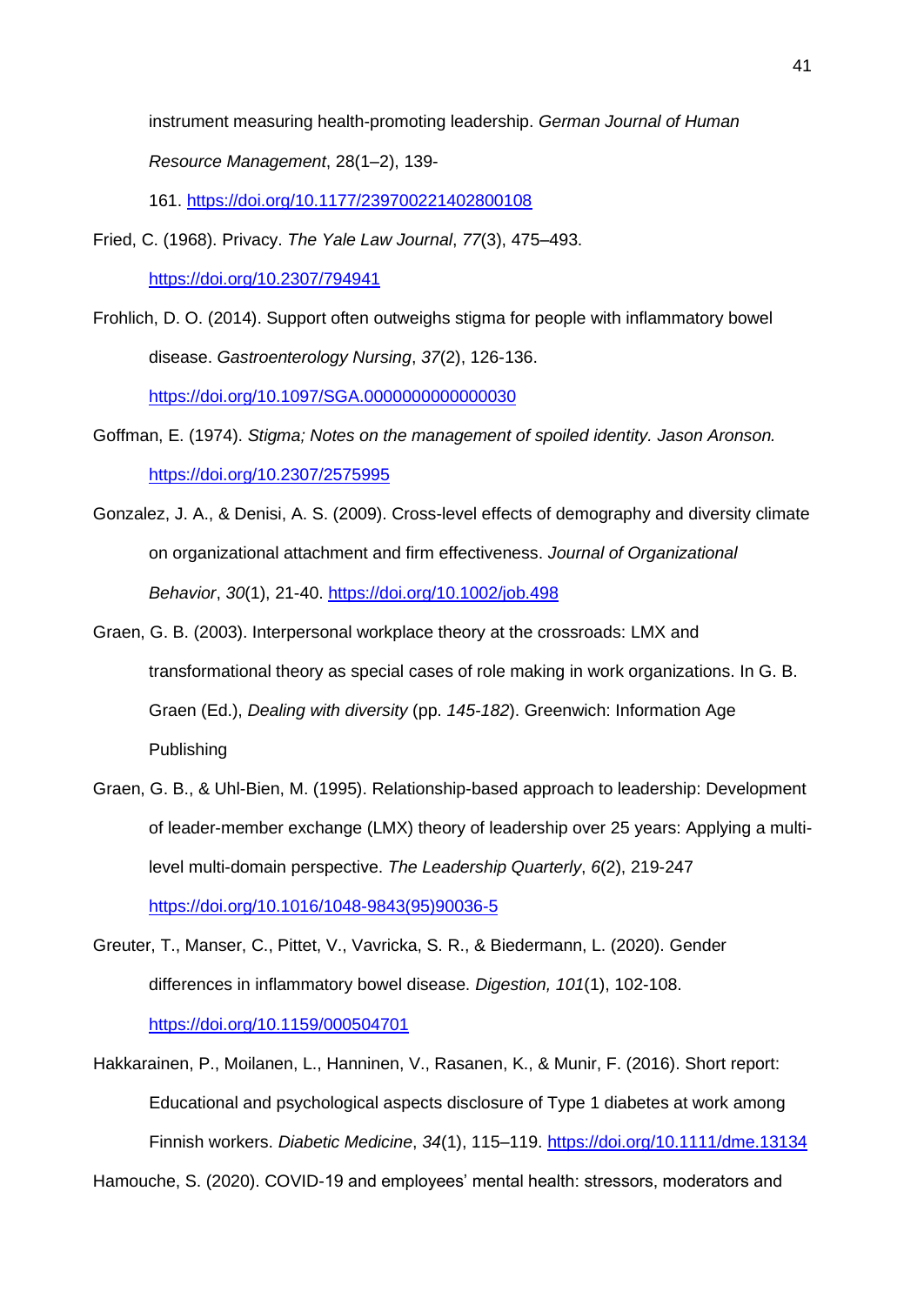agenda for organizational actions. *Emerald Open Research*, *15*(2).

<https://doi.org/10.35241/emeraldopenres.13550.1>

- Herdman, A. O., & McMillan-Capehart, A. (2010). Establishing a diversity program is not enough: Exploring the determinants of diversity climate. *Journal of Business and Psychology*, *25*(1), 39-53. <https://doi.org/10.1007/s10869-009-9133-1>
- Inceoglu, I., Chu, C., Plans, D., & Gerbasi, A. (2018). Leadership behavior and employee wellbeing: An integrated review and a future research agenda. *Leadership Quarterly*, 29, 179–202. <https://doi.org/10.1016/j.leaqua.2017.12.006>
- Irvine, E. J., Feagan, B. G., & Wong, C. J. (1996). Does self-administration of a quality of life index for inflammatory bowel disease change the results? *Journal of Clinical Epidemiology*, *49*(10), 1177-1185. [https://doi.org/10.1016/0895-4356\(96\)00136-9](https://doi.org/10.1016/0895-4356(96)00136-9)
- Irvine, E. J., Zhou, Q., & Thompson, A. K. (1996). The Short Inflammatory Bowel Disease Questionnaire: A quality of life instrument for community physicians managing inflammatory bowel disease. *The American Journal of Gastroenterology*, *91*(8) 1571- 1578.
- Jaspal, R., Fino, E., & Breakwell, G. M. (2020). The COVID-19 Own Risk Appraisal Scale (CORAS): Development and validation in two samples from the United Kingdom. *Journal of Health Psychology*. 1-15. <https://doi.org/10.1177/1359105320967429>
- Jowett, S. L., Seal, C. J., Barton, J. R., & Welfare, M. R. (2001). The Short Inflammatory Bowel Disease Questionnaire is reliable and responsive to clinically important change in ulcerative colitis. *American Journal of Gastroenterology*, *96*(10), 2921-2928. [https://doi.org/10.1016/S0002-9270\(01\)03244-0](https://doi.org/10.1016/S0002-9270(01)03244-0)
- King, E. B., & Botsford, W. E. (2009). Managing pregnancy disclosures: Understanding and overcoming the challenges of expectant motherhood at work. *Human Resource Management Review*, *19*(4), 314-323. <https://doi.org/10.1016/j.hrmr.2009.03.003>
- Kirk-Brown, A. K., Van Dijk, P. A., Simmons, R. D., Bourne, M. P., & Cooper, B. K. (2014). Disclosure of diagnosis of multiple sclerosis in the workplace positively affects employment status and job tenure. *Multiple Sclerosis Journal, 20*(7), 871–876.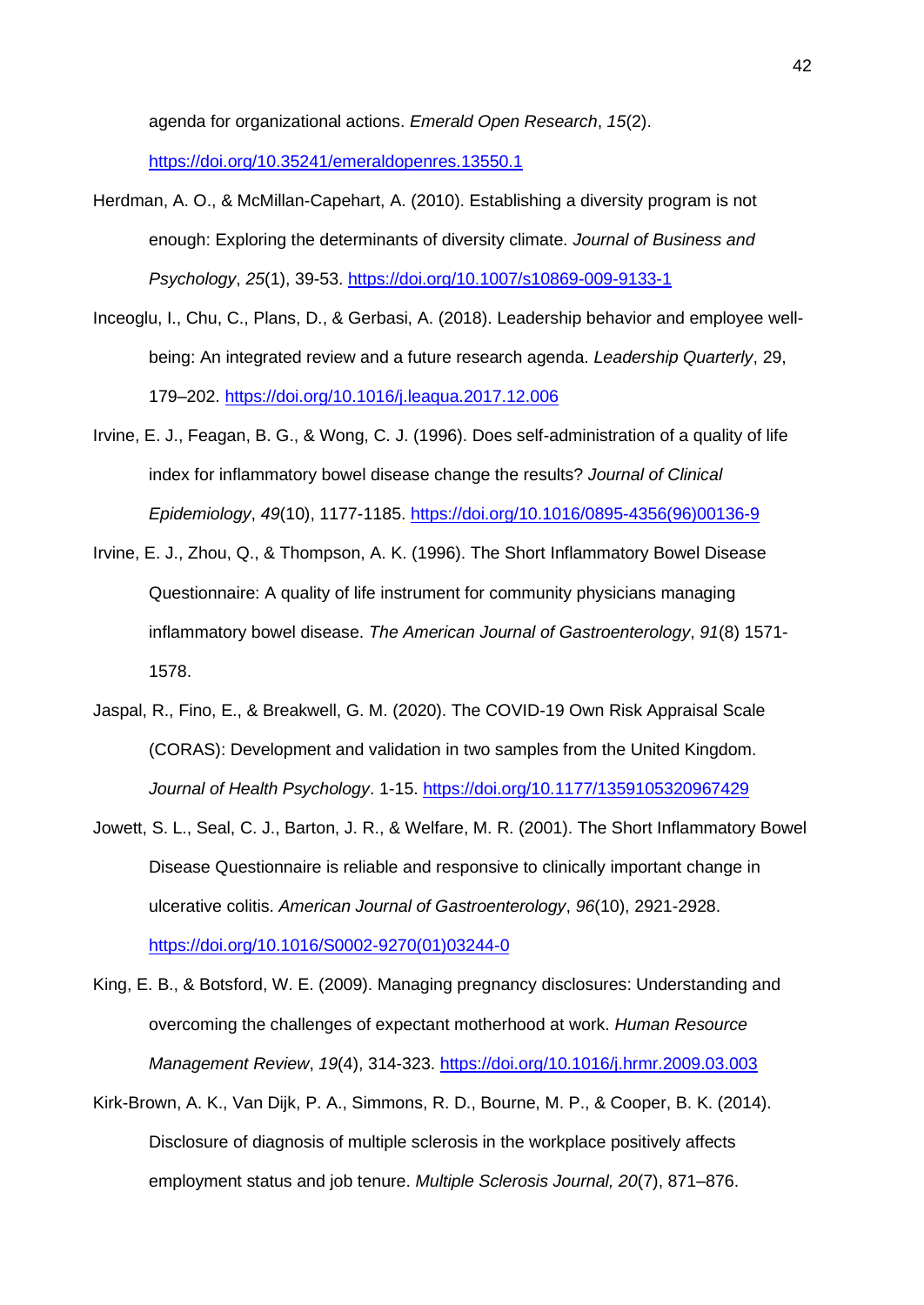<https://doi.org/10.1177/1352458513513967>

Kuoppala, J., Lamminpää, A., Liira, J., & Vainio, H. (2008). Leadership, job well-being, and health effects: A systematic review and a meta-analysis. *Journal of Occupational and Environmental Medicine, 50*(8), 904-

915. <https://doi.org/10.1097/JOM.0b013e31817e918d>

- Leven, D. (2020). *Invisible social identity in the workplace: Narrative research exploring how experiences of autistic adults influence their decision to disclose* (Publication No. 27742768) [Doctoral dissertation, University of Massachusetts]. ProQuest Dissertations Publishing
- McGonagle, A. K., & Hamblin, L. E. (2014). Proactive responding to anticipated discrimination based on chronic illness: Double-edged sword? *Journal of Business and Psychology, 29*(3), 427–442.<https://doi.org/10.1007/s10869-013-9324-7>
- Molodecky, N. A., Soon, I. S., Rabi, D. M., Ghali, W. A., Ferris, M., Chernoff, G., Benchimol, E. I., Panaccione, R., Ghosh, S., Barkema, H. W., & Kaplan, G. G. (2012). Increasing incidence and prevalence of the inflammatory bowel diseases with time, based on systematic review. *Gastroenterology*, *142*(1), 46-54. <https://doi.org/10.1053/j.gastro.2011.10.001>
- Munir, F., Leka, S., & Griffiths, A. (2005). Dealing with self-management of chronic illness at work: Predictors for self-disclosure. *Social Science and Medicine*, *60*(6), 1397-1407. <https://doi.org/10.1016/j.socscimed.2004.07.012>
- Munir, F., Yarker, J., Haslam, C., Long, H., Leka, S., Griffiths, A., & Cox, S. (2007). Work factors related to psychological and health-related distress among employees with chronic illnesses. *Journal of Occupational Rehabilitation*, *17*(2), 259-277. <https://doi.org/10.1007/s10926-007-9074-3>
- Munir, F., Yarker, J., & Haslam, C. (2008). Sickness absence management: encouraging attendance or 'risk-taking' presenteeism in employees with chronic illness? *Disability and Rehabilitation*, 30(19), 1461-1472.<https://doi.org/10.1080/09638280701637380>

Niehaus, M., & Bauer, J. (2015). Sag ich's oder sag ich's nicht? Konstruktion einer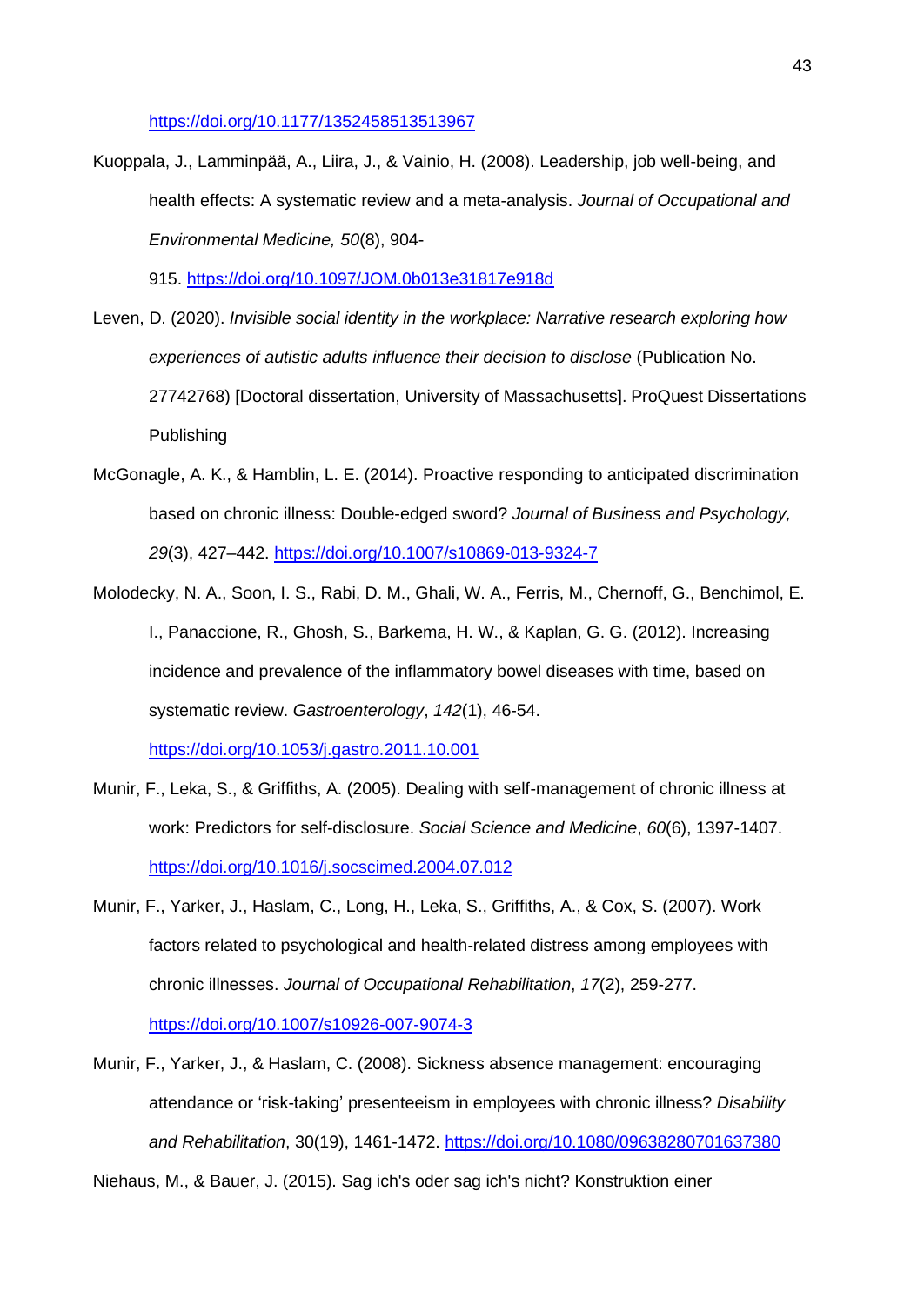Entscheidungshilfe (Decision Aid) für Arbeitnehmer mit einer chronischen Erkrankung zum "Coming out "am Arbeitsplatz*. Das Gesundheitswesen*, *77*(08/09), A11. <https://doi.org/10.1055/s-0035-1562967>

- O'Connell, M., & Kung, M.-C. (2007). The cost of employee turnover. *Industrial Management*, *49*(1), 14-19.
- Pellino, G., & Spinelli, A. (2020). How coronavirus disease 2019 outbreak is impacting colorectal cancer patients in Italy: A long shadow beyond infection. *Diseases of the Colon and Rectum*, *63*(6), 720-722. <https://doi.org/10.1097/DCR.0000000000001685>
- Petronio, S. (2010). Communication privacy management theory: What do we know about family privacy regulation? *Journal of Family Theory & Review*, *2*(3), 175-196. <https://doi.org/10.1111/j.1756-2589.2010.00052.x>
- Ragins, B. R., Singh, R., & Cornwell, J. M. (2007). Making the invisible visible: Fear and disclosure of sexual orientation at work. *Journal of applied psychology*, *92*(4), 1103- 1118.<https://doi.org/10.1037/0021-9010.92.4.1103>
- RIVM. (2014, June 24). *Toekomstverkenning RIVM: Een gezonder Nederland met meer chronisch zieken*. [https://www.rivm.nl/nieuws/toekomstverkenning-rivm-gezonder](https://www.rivm.nl/nieuws/toekomstverkenning-rivm-gezonder-nederland-met-meer-chronisch-zieken)[nederland-met-meer-chronisch-zieken](https://www.rivm.nl/nieuws/toekomstverkenning-rivm-gezonder-nederland-met-meer-chronisch-zieken)
- Rohde, J. A., Wang, Y., Cutino, C. M., Dickson, B. K., Bernal, M. C., Bronda, S., Liu, A., Priyadarshini, S. I., Guo, L., Reich, J. S., & Farraye, F. A. (2018). Impact of disease disclosure on stigma: An experimental investigation of college students' reactions to inflammatory bowel disease. *Journal of Health Communication*, *23*(1), 91-97. <https://doi.org/10.1080/10810730.2017.1392653>
- Ryan, G. W., & Bernard, H. R. (2003). Techniques to identify themes. *Field Methods*. 15(1), 85- 109.<https://doi.org/10.1177/1525822X02239569>
- Santuzzi, A. M., Waltz, P. R., Finkelstein, L. M., & Rupp, D. E. (2014). Invisible disabilities: unique challenges for employees and organizations*. Industrial and Organizational Psychology*, *7*(02), 204–219.<http://doi.org/10.1111/iops.12134>

Saunders, B. (2014). Stigma, deviance and morality in young adults' accounts of inflammatory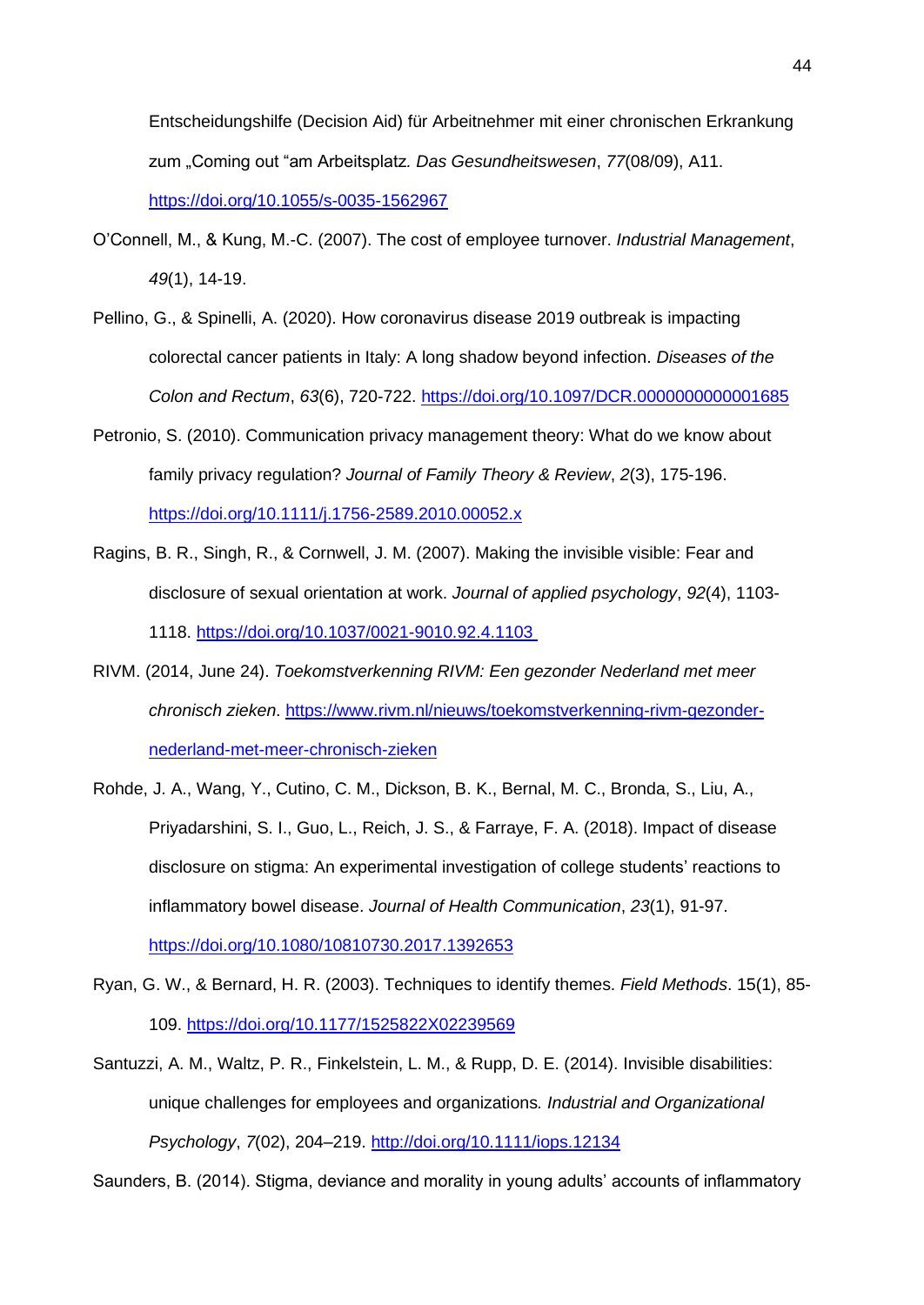bowel disease. *Sociology of Health & Illness*, *36*(7), 1020-1036.

<https://doi.org/10.1111/1467-9566.12148>

- Scandura, T. A., & Graen, G. B. (1984). Moderating effects of initial leader–member exchange status on the effects of a leadership intervention. *Journal of Applied Psychology, 69*(3), 428–436.<https://doi.org/10.1037/0021-9010.69.3.428>
- Smart, L., & Wegner, D. M. (1999). Covering up what can't be seen: Concealable stigma and mental control. *Journal of Personality and Social Psychology*, *77*(3), 474-486. <https://doi.org/10.1037/0022-3514.77.3.474>
- Taft, T. H., Keefer, L., Artz, C., Bratten, J., & Jones, M. P. (2011). Perceptions of illness stigma in patients with inflammatory bowel disease and irritable bowel syndrome. *Quality of Life Research*. *20*(9), 1391-1399<https://doi.org/10.1007/s11136-011-9883-x>
- Taylor, S. E. (2011). Social support: A review. In H. S. Friedman (Ed.), *The Oxford handbook of health psychology* (pp. 189–214). Oxford University Press.
- Van Dam, K., Oreg, S., & Schyns, B. (2008). Daily work contexts and resistance to organisational change: The role of leader-member exchange, development climate, and change process characteristics. *Applied Psychology*. *57*(2), 200-207 <https://doi.org/10.1111/j.1464-0597.2007.00311.x>
- Van der Horst, D., & Scherpenzeel, M. (2020, April). *Werken met IBD Hoe is de huidige arbeidssituatie van Inflammatoire Darmziekte (IBD) in Nederland?* (18052020) Crohn & Colitis Nederland.<https://www.crohn-colitis.nl/onderzoek/crohn-colitis-en-onderzoek-7/>
- Varekamp, I., Verbeek, J. H., de Boer, A., & van Dijk, F. J. H. (2011). Effect of job maintenance training program for employees with chronic disease - a randomized controlled trial on self-efficacy, job satisfaction, and fatigue. *Scandinavian Journal of Work, Environment and Health*. *37*(4), 288-297.<https://doi.org/10.5271/sjweh.3149>
- Vickers, M. H. (1997). Life at work with "invisible" chronic illness (ICI): the "unseen", unspoken, unrecognized dilemma of disclosure. *Journal of Workplace Learning, 9*(7), 240–252. <https://doi.org/10.1108/13665629710190040>

Westerman, C. Y. K., Currie-Mueller, J. L., Motto, J. S., & Curti, L. C. (2017). How supervisor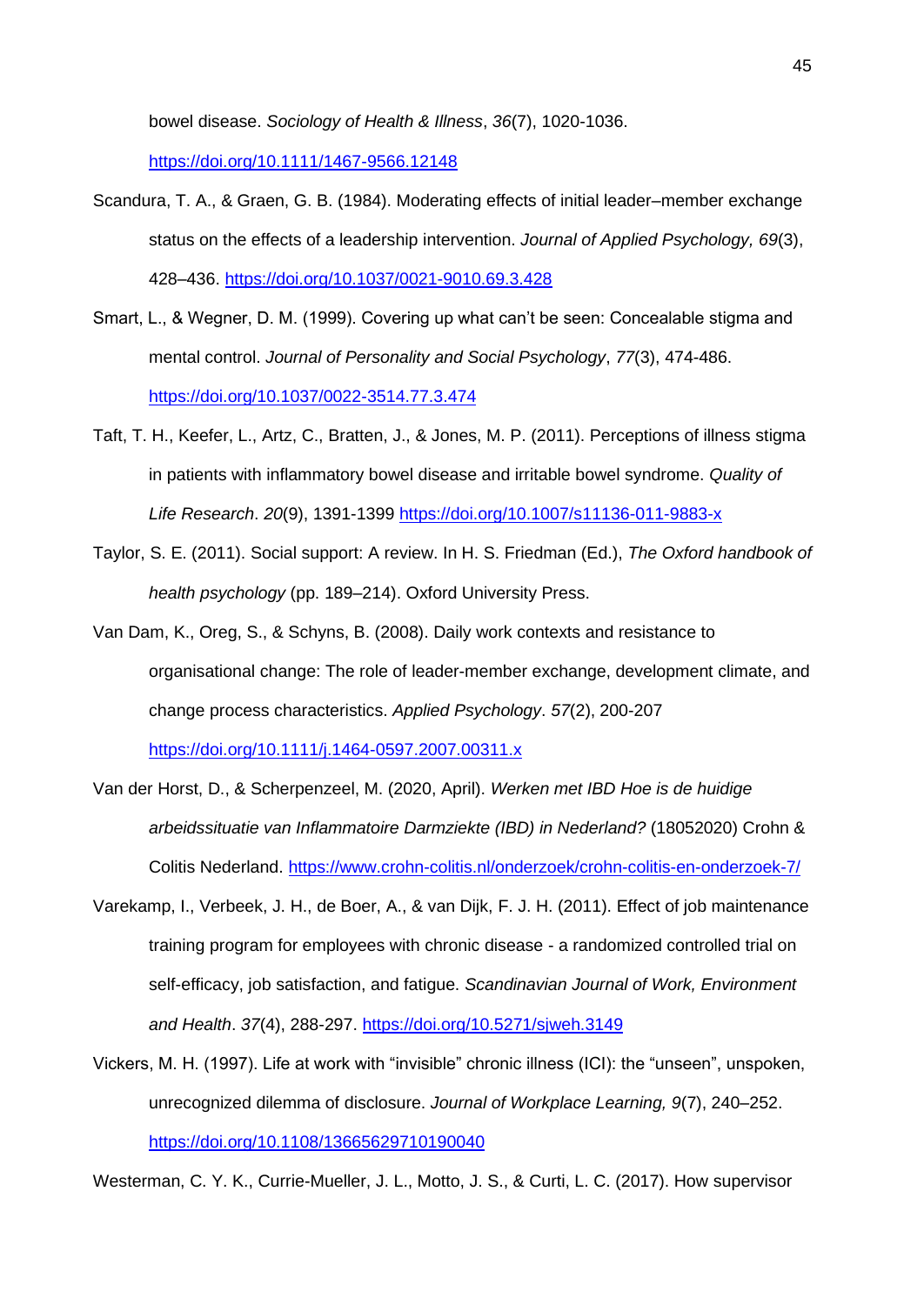relationships and protection rules affect employees' attempts to manage health information at work. *Health Communication*, *32*(12), 1520-1528. <https://doi.org/10.1080/10410236.2016.1234538>

Wheeless, L. R. (1976) Self-disclosure and interpersonal solidarity: Measurement, validation, and relationships. *Human Communication Research*, *3*(1), 47–61, <https://doi.org/10.1111/j.1468-2958.1976.tb00503.x>

Wheeless, L. R., & Grotz, J. (1977). The measurement of trust and its relationship to selfdisclosure. *Human Communication Research*, *3*(3), 250-257. <https://doi.org/10.1111/j.1468-2958.1977.tb00523.x>

- Wyke, R. J., Edwards, F. C., & Allan, R. N. (1988). Employment problems and prospects for patients with inflammatory bowel disease, *Gut*. *29*(9), 1229-1235, <https://doi.org/10.1136/gut.29.9.1229>
- Zane, N., & Ku, H. (2014). Effects of ethnic match, gender match, acculturation, cultural identity, and face concern on self-disclosure in counseling for Asian Americans, *Asian American Journal of Psychology*, *5*(1), 66-74,<https://doi.org/10.1037/a0036078>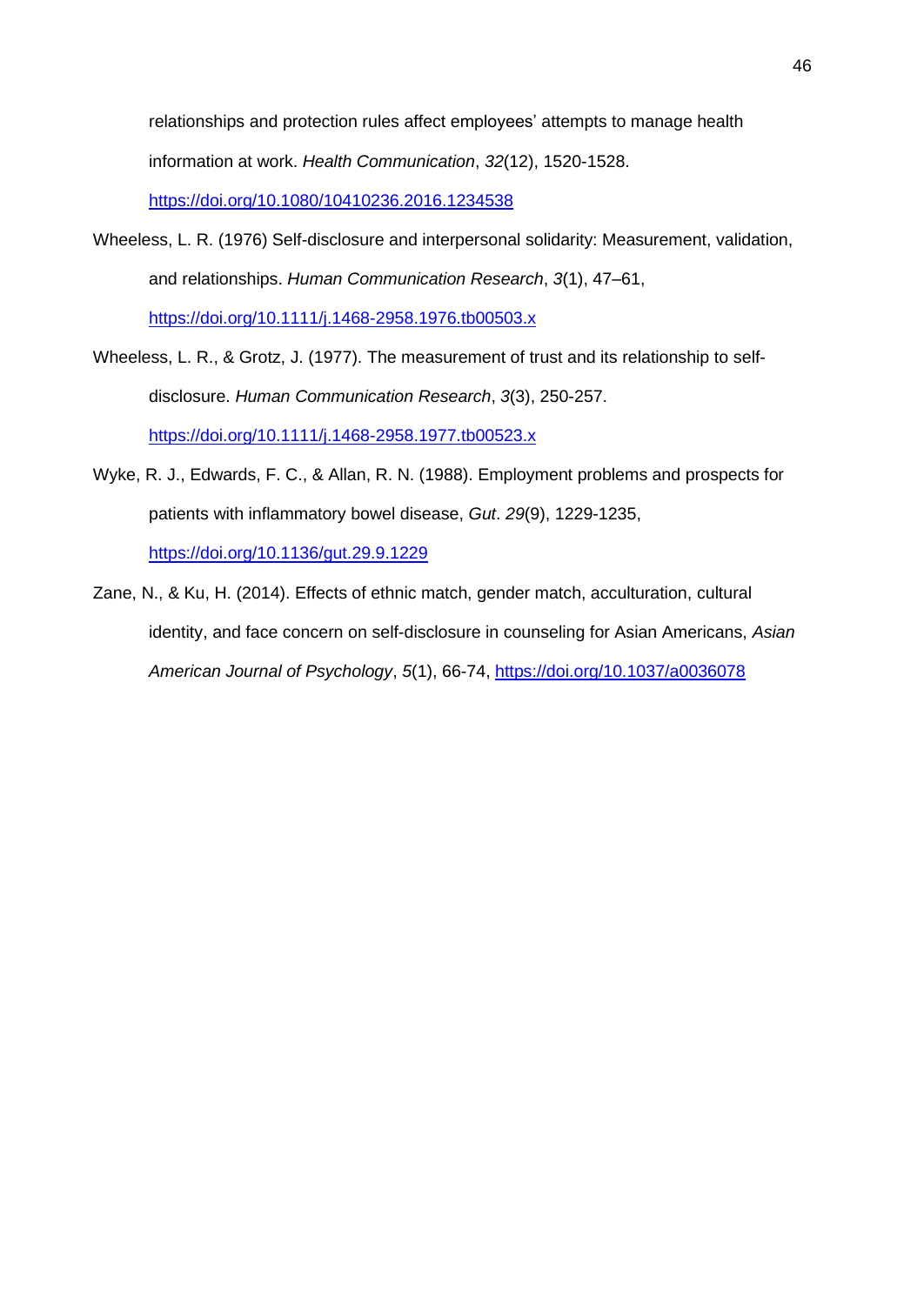# **Appendices**

# **Appendix A**

*Comparison of the Themes and Groupings Between Raters of Benefits of not Disclosing.* 

| <b>Benefits of not Disclosing</b>                                                                                                                                                                                                                                                                                                                                                                                            | Rater 1                        | <b>Rater 2</b>                                                 |
|------------------------------------------------------------------------------------------------------------------------------------------------------------------------------------------------------------------------------------------------------------------------------------------------------------------------------------------------------------------------------------------------------------------------------|--------------------------------|----------------------------------------------------------------|
| I let him know that I was diagnosed with a<br>"long-term illness" and he was extremely<br>understanding, letting me take off whatever<br>time I needed until the medicine started taking<br>effect.                                                                                                                                                                                                                          | Receive resources              | Receiving mental<br>support /<br>Receiving<br>physical support |
| Letting them know that it's a health issue why I<br>have to call off last minute for flares or doctors<br>appointments is beneficial so they don't think<br>of me as uncommitted.                                                                                                                                                                                                                                            | Receive resources              | Being honest to<br>my identity                                 |
| they know I have some health trouble, but not<br>the full extent or the diagnosis or what exact<br>problems it results in, so they are good at<br>responding, but don't have the information to<br>plan ahead or keep in mind what difficulties I<br>might face with some assignments if I had<br>disclosed more information.                                                                                                | Receive resources              | Receiving<br>physical support                                  |
| I explained I have a medical issue and I need<br>to take time off on occasion. Ultimately I dont<br>think its any of their business. There is no<br>advantage in my opinion to disclosing the<br>exact medical condition.                                                                                                                                                                                                    | Receive resources              | Receiving<br>physical support                                  |
| By not disclosing my IBD I save myself<br>embarrassment, ridicule, and prejudice.                                                                                                                                                                                                                                                                                                                                            | Avoid negative<br>consequences | Being honest to<br>my identity /<br><b>Stress and Fear</b>     |
| Where I live (North Carolina, United States), an<br>employer can fire an employee for any reason<br>including no reason at all. Due to this labor<br>law, I fear of being discriminated against if my<br>employer knew of my condition and made<br>assumptions on my ability to work. By not<br>disclosing my disease, I can be confident that<br>any decision made on my continued<br>employment is not tied to my disease. | Avoid negative<br>consequences | Stress and Fear /<br>Being honest to<br>my identity            |

# **Appendix B**

*Comparison of the Themes and Groupings Between Raters of Benefits of Not Disclosing*

| <b>Costs of Not Disclosing</b>        | Rater 1           | Rater 2        |
|---------------------------------------|-------------------|----------------|
| Feel a bit ashamed when taking a sick | Consequences      | My character & |
| leave without explaining why          | unexplained leave | identity       |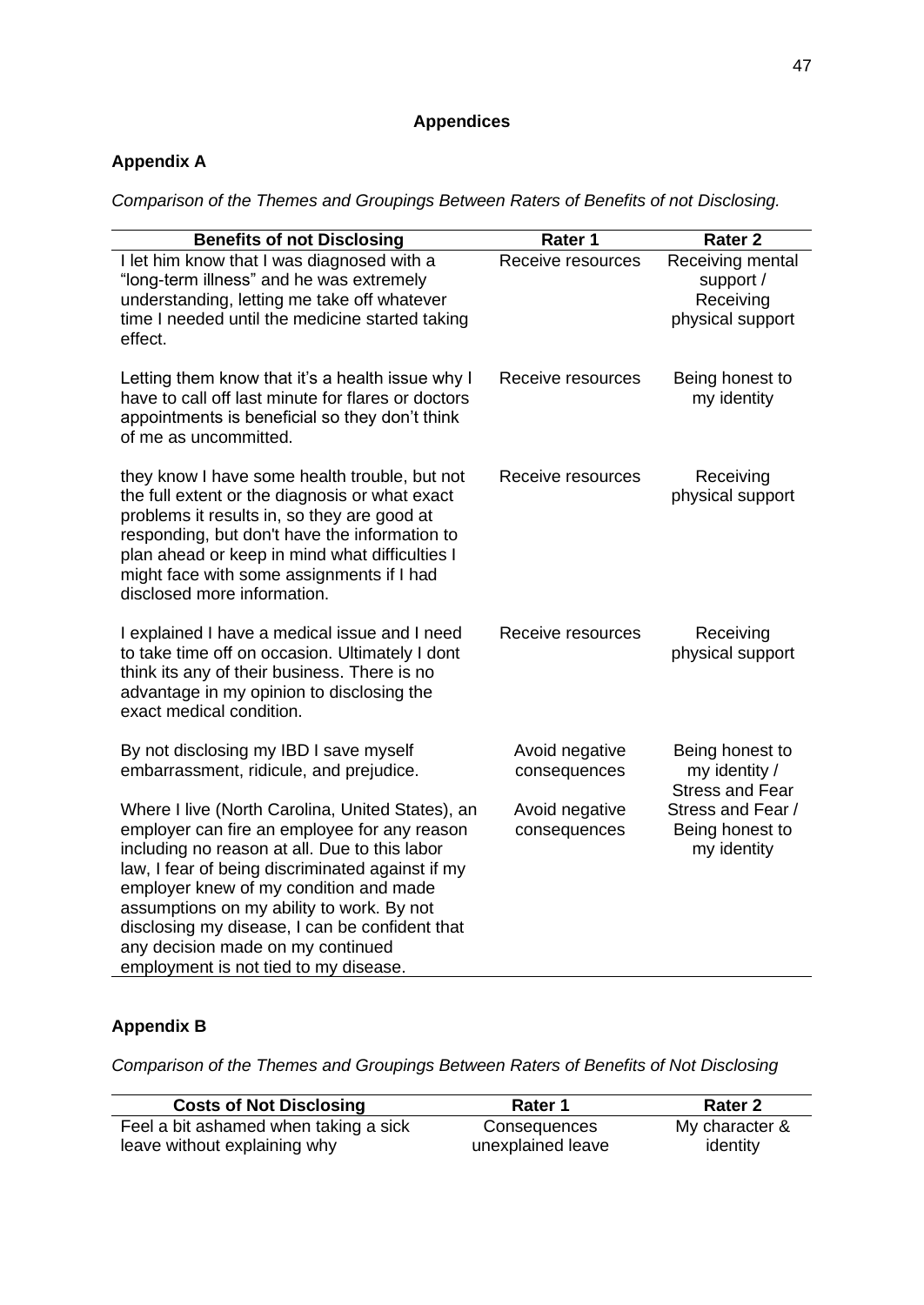| By not disclosing my IBD I am more<br>likely to be fired if I have a flare and<br>cannot come into work.                                                                                                     | Consequences<br>unexplained leave | My capacity to<br>work                           |
|--------------------------------------------------------------------------------------------------------------------------------------------------------------------------------------------------------------|-----------------------------------|--------------------------------------------------|
| Perhaps if my condition were to<br>worsen to the point I couldn't work,<br>they wouldn't be aware of it                                                                                                      | Consequences<br>unexplained leave | My capacity to<br>work                           |
| I fear the regular days off I need for<br>treatment or sudden emergency flares<br>may be misconstrued as skipping work<br>without reason. And this could be<br>another reason for my employer to fire<br>me. | Consequences<br>unexplained leave | My character &<br>Identity / Capacity<br>to work |

# **Appendix C**

Excluded Responses Not Disclosing.

| <b>Benefits</b>                                                                                                                        | <b>Costs</b>                                                                                                                                                                                                                                 |
|----------------------------------------------------------------------------------------------------------------------------------------|----------------------------------------------------------------------------------------------------------------------------------------------------------------------------------------------------------------------------------------------|
|                                                                                                                                        | I think I told him the right amount - any<br>more and I felt I would've overshared. I did<br>feel guilty as my work is still not up-to-par<br>(a few months after treatment began) but I<br>think if he was concerned he would reach<br>out. |
| None. Entirely neutral. Although if I told<br>about it, I might have to explain that it's not<br>an issue.                             | None                                                                                                                                                                                                                                         |
|                                                                                                                                        | Embarrassment, worry about not being<br>promoted or given more duties.<br>They could tell other people my medical<br>issues. People who know people with<br>ostomy bags often dont see it as a serious<br>condition.                         |
| I have not disclosed IBD specifically, but I<br>have disclosed that I have a chronic illness<br>due to the current pandemic situation. | Flexibility in work from home due to the<br>pandemic has been advantageous.                                                                                                                                                                  |
| Due to the low hours at the job, I don't<br>believe it to be of relevance to me or my<br>employer to know about my condition.          |                                                                                                                                                                                                                                              |
| Increased flexibilities in days/hours                                                                                                  | The manager above him treating me poorly<br>if he were to disclose it to her. No chances<br>of raise/promotion. Blatant and covert<br>discrimination. Preventing lateral or upward<br>career movement.                                       |
| None.                                                                                                                                  | They would make me disclose it to Human<br>Resources and apply for FMLA. I have                                                                                                                                                              |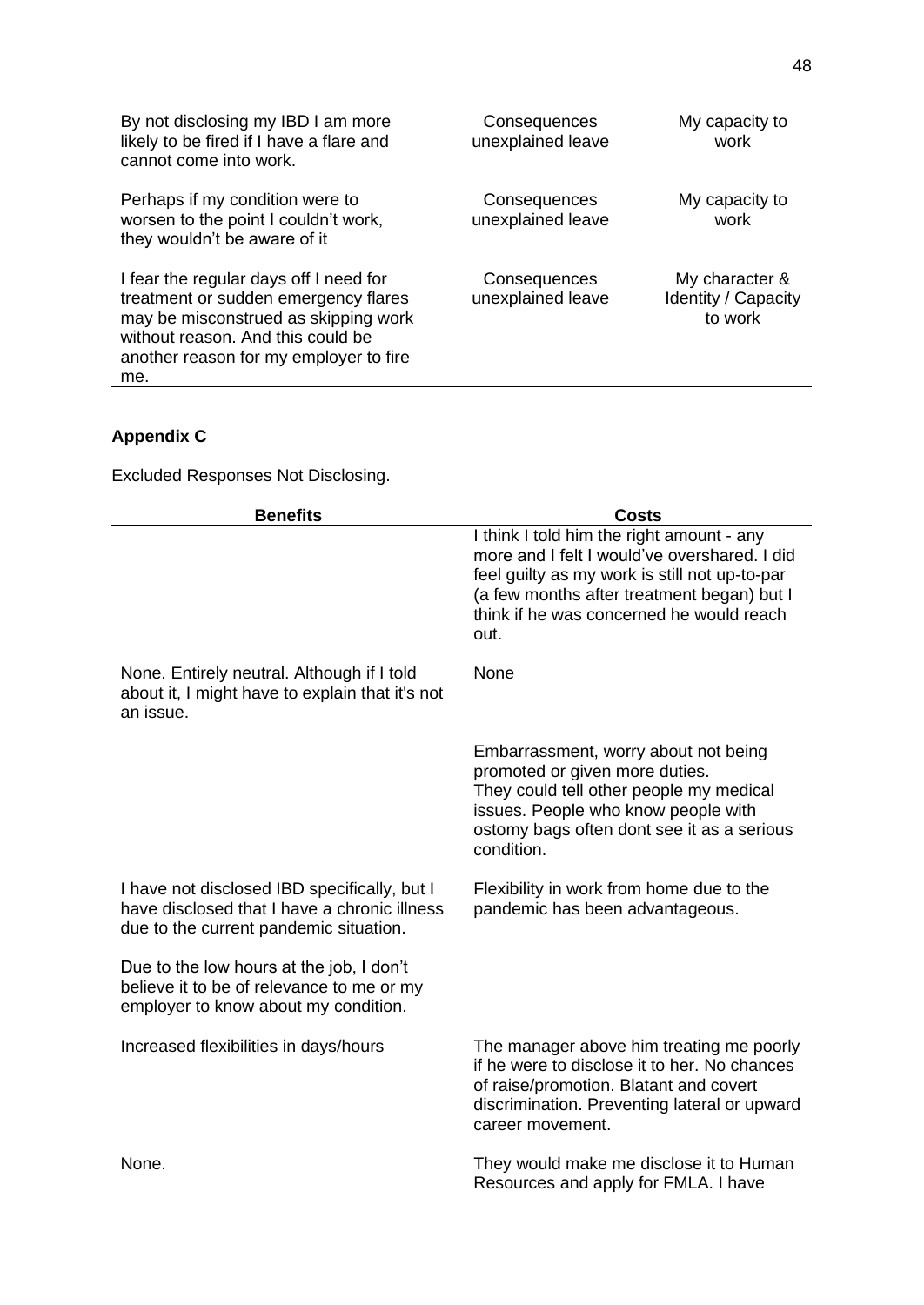|                                                                                                                                                                                                        | seen other coworkers retaliated against for<br>using FMLA, so I am not interested in that<br>at the moment unless I have exhausted all<br>other options. For now, I have enough sick<br>time to cover my absences from Ulcerative<br>Colitis and would not benefit from<br>disclosing UC to my employer. |
|--------------------------------------------------------------------------------------------------------------------------------------------------------------------------------------------------------|----------------------------------------------------------------------------------------------------------------------------------------------------------------------------------------------------------------------------------------------------------------------------------------------------------|
| In my first job which was a non permanent<br>position (contracted) I was pushed out of my<br>job as I had taken 4 weeks sick leave due to<br>my crohn's. This has stopped me wanting to<br>tell others | People think differently of you and think<br>you can't handle things                                                                                                                                                                                                                                     |
| Niets, het is gewoon nog niet ter sprake<br>gekomen                                                                                                                                                    | Niets, het is gewoon nog niet ter sprake<br>gekomen                                                                                                                                                                                                                                                      |

# **Appendix D**

Comparison of the Themes and Groupings Between Raters of Benefits of Disclosing.

| <b>Benefits of Disclosing</b>                                                                                                                                     | Rater 1                      | Rater <sub>2</sub>                                                           |
|-------------------------------------------------------------------------------------------------------------------------------------------------------------------|------------------------------|------------------------------------------------------------------------------|
| Less pressure because I can deal with the subject<br>openly.                                                                                                      | Comfort                      | Stress and fear                                                              |
| Leidinggevende houdt beter in de gaten of ik niet<br>teveel werk op mijn bordje krijg of teveel stress<br>ervaar van werk                                         | Emotional<br>support manager | Receiving<br>mental support                                                  |
| I find it helpful for my manager to be aware of any<br>health conditions in case I need support in future or<br>advice regarding sickleave etc                    | Emotional<br>support manager | Receiving<br>mental support                                                  |
| He is sympathetic and will accommodate my<br>needs. I needed meeting times changed, ability to<br>work from home, unexpected time off, patience.                  | Emotional<br>support manager | Receiving<br>mental support                                                  |
| Manager's understanding of lack of completed<br>work is due to health issues                                                                                      | Emotional<br>support manager | Receiving<br>mental support                                                  |
| Flexible work hours in case I feel unwell during my<br>work day.                                                                                                  | Flexibility                  | Receiving<br>physical                                                        |
| Hij toont meer begrip voor mijn situatie en daarmee<br>meer flexibiliteit.                                                                                        | Flexibility                  | support<br>Receiving<br>mental support<br>/ Receiving<br>physical<br>support |
| Ik hoef geen late diensten te draaien, omdat dat<br>nadelige invloed heeft op mijn gezondheid. Als ik<br>een mindere dag heb, word ik ontzien op de<br>werkvloer. | Flexibility                  | Receiving<br>physical<br>support                                             |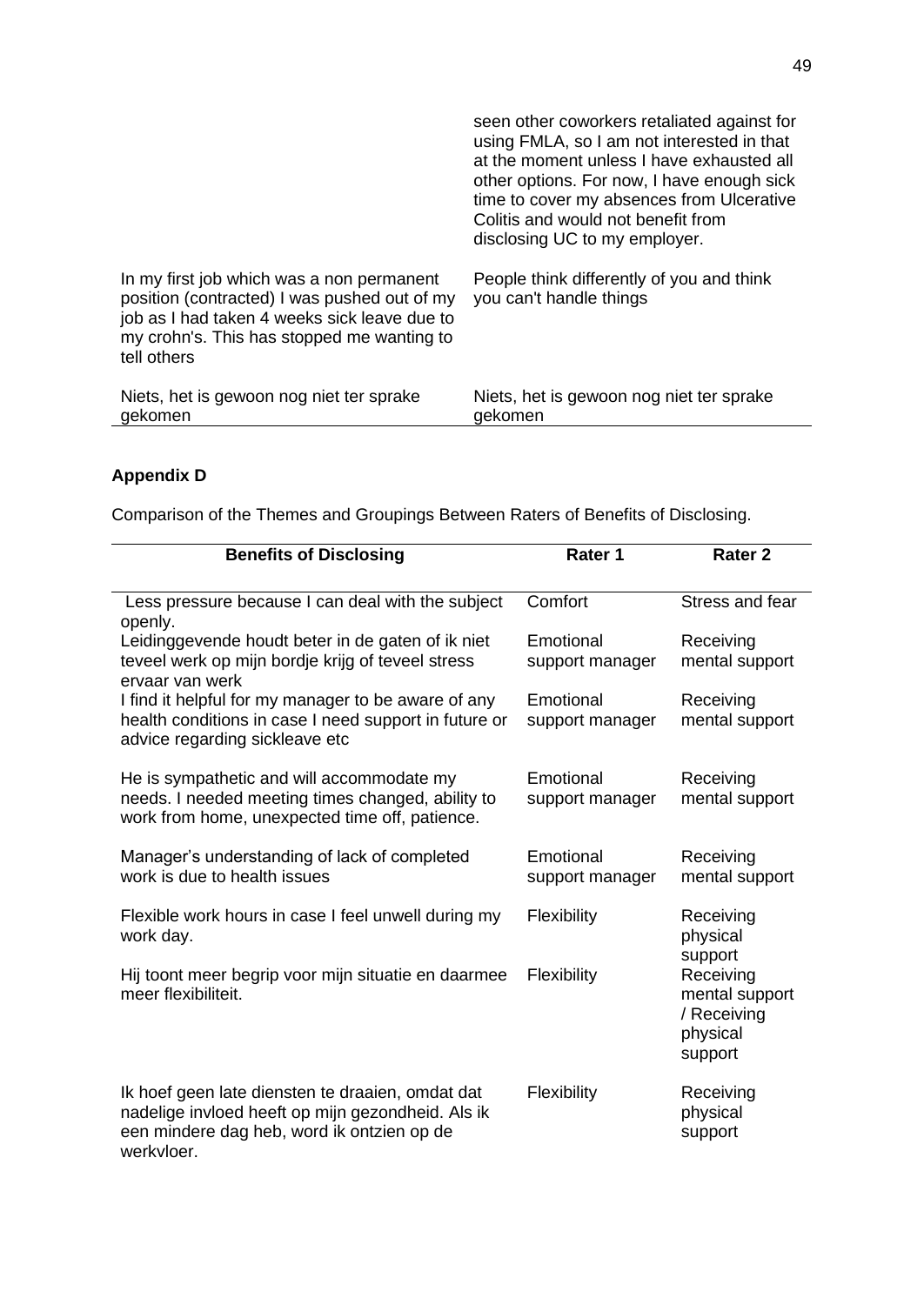| My manager is able to interchange me for other<br>employees in instances where my IBD prevents me<br>from doing a job help me get someone to cover<br>while I use the restroom                                                                                                                                                                                                                                                                                                                                                                                                                    | Flexibility     | Receiving<br>physical<br>support                                             |
|---------------------------------------------------------------------------------------------------------------------------------------------------------------------------------------------------------------------------------------------------------------------------------------------------------------------------------------------------------------------------------------------------------------------------------------------------------------------------------------------------------------------------------------------------------------------------------------------------|-----------------|------------------------------------------------------------------------------|
| He has been flexible with my scheduling around<br>doctor's appointments                                                                                                                                                                                                                                                                                                                                                                                                                                                                                                                           | Flexibility     | Receiving<br>physical                                                        |
| She's very understanding and works with my<br>schedule in terms of doctors visits and sudden<br>hiccups                                                                                                                                                                                                                                                                                                                                                                                                                                                                                           | Flexibility     | support<br>Receiving<br>mental support<br>/ Receiving<br>physical<br>support |
| Ik heb meer vrijheid gekregen in het indelen van<br>mijn werkdagen, dus kan bv naar eigen inzicht later<br>beginnen mocht dat nodig zijn. Of delen vanuit<br>thuis werken                                                                                                                                                                                                                                                                                                                                                                                                                         | Flexibility     | Receiving<br>physical<br>support                                             |
| Het is makkelijker om te overleggen over flexibiliteit                                                                                                                                                                                                                                                                                                                                                                                                                                                                                                                                            | Flexibility     | Receiving<br>physical<br>support                                             |
| Flexibility in scheduling                                                                                                                                                                                                                                                                                                                                                                                                                                                                                                                                                                         | Flexibility     | Receiving<br>physical<br>support                                             |
| Flexibele begintijden in de ochtend/flexibele<br>urenverdeling over de werkweek.                                                                                                                                                                                                                                                                                                                                                                                                                                                                                                                  | Flexibility     | Receiving<br>physical                                                        |
| Authenticity in relation to my boss.                                                                                                                                                                                                                                                                                                                                                                                                                                                                                                                                                              | Openness        | support<br>Being honest to<br>my identity                                    |
| Dit geeft mij persoonlijk ook veel lucht, omdat er<br>niks onbenoemd "tussen ons" hangt.                                                                                                                                                                                                                                                                                                                                                                                                                                                                                                          | Openness        | Being honest to<br>my identity                                               |
| It provides a "valid" reason for when I miss work.<br>Since the disease can be somewhat invisible I think<br>it's important to disclose my symptoms and<br>experiences. I feel comfortable with my supervisor<br>who is empathetic but have had other supervisors<br>in the past I would worry about disclosing my<br>symptoms to who would definitely not care or<br>potentially use the disclosure against me. Once it<br>gets to the point where I'm missing multiple days of<br>work and need to submit doctor's notes, etc. I find<br>it's better to be honest and open with my<br>symptoms. | Openness        | Receiving<br>mental support<br>/ Being honest<br>to my identity              |
| I feel more open talking about when I need to<br>attend doctor's appointments or get my medication,<br>so that I am not mysteriously late or leaving early<br>for no reason. Even though it's not necessary to<br>disclose the info, I am glad he knows that I have a                                                                                                                                                                                                                                                                                                                             | <b>Openness</b> | Being honest to<br>my identity                                               |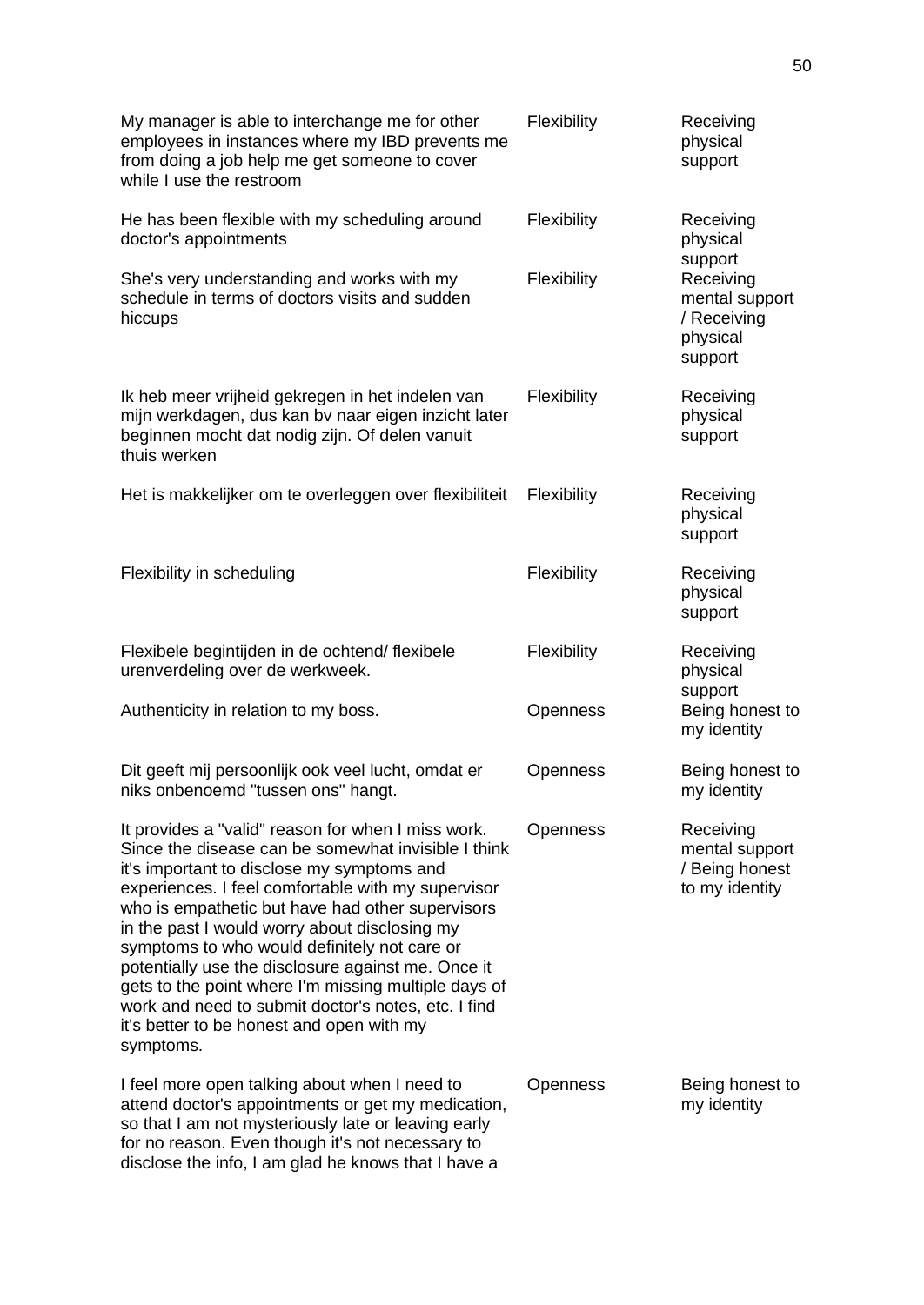legitimate reason to have to miss meetings or come late occasionally.

| Men probeert te begrijpen wat IBD inhoudt, maar<br>voelt dat natuurlijk zelf niet. Dus door eerlijk een<br>beeld te geven en zoveel mogelijk binnen mijn<br>kunnen wel te doen, is het ook niet erg als het een<br>keer niet lukt omdat ik ziek ben. Loyaliteit werkt 2<br>kanten op. | Openness             | Being honest to<br>my identity                                    |
|---------------------------------------------------------------------------------------------------------------------------------------------------------------------------------------------------------------------------------------------------------------------------------------|----------------------|-------------------------------------------------------------------|
| Transparantie                                                                                                                                                                                                                                                                         | <b>Openness</b>      | Being honest to<br>my identity                                    |
| openheid/respect/vertrouwen/eerlijkheid                                                                                                                                                                                                                                               | Openness             | Being honest to<br>my identity /<br>Receiving<br>mental support   |
| Openheid en duidelijkheid bij afwezigheid door<br>ziekte.                                                                                                                                                                                                                             | Openness             | Receiving<br>mental support                                       |
| Open eerlijk zijn is het beste. Als iets dan niet lukt<br>kun je het uitleggen.                                                                                                                                                                                                       | Openness             | Being honest to<br>my identity                                    |
| Open dialogue and understanding                                                                                                                                                                                                                                                       | Openness             | Receiving<br>mental support                                       |
| I get understanding and openess from my team<br>leader and the team in which I work. I have been<br>open about my diagnosis since the beginning.                                                                                                                                      | Openness             | Receiving<br>mental support<br>/ Being honest<br>to my identity   |
| Geen geheimen op de werkvloer en openheid                                                                                                                                                                                                                                             | Openness             | Being honest to<br>my identity                                    |
| Er is begrip, en door mijn openheid vertrouwen ze<br>volledig op mijn inschattingen over mijn<br>inzetbaarheid, belastbaarheid en benodigde<br>flexibiliteit.                                                                                                                         | <b>Openness</b>      | Receiving<br>mental support<br>/ Being honest<br>to my identity   |
| Don't have to lie                                                                                                                                                                                                                                                                     | <b>Openness</b>      | Being honest to<br>my identity                                    |
| Clarity, if you stand out as an employee, no<br>secrecy                                                                                                                                                                                                                               | <b>Openness</b>      | Being honest to<br>my identity                                    |
| Begrip, eerlijkheid duurt het langst                                                                                                                                                                                                                                                  | <b>Openness</b>      | Being honest to<br>my identity                                    |
| The possibility of hoping for allowances and<br>support, because I've made it public.                                                                                                                                                                                                 | Receive<br>resources | Receiving<br>physical<br>support /<br>Receiving<br>mental support |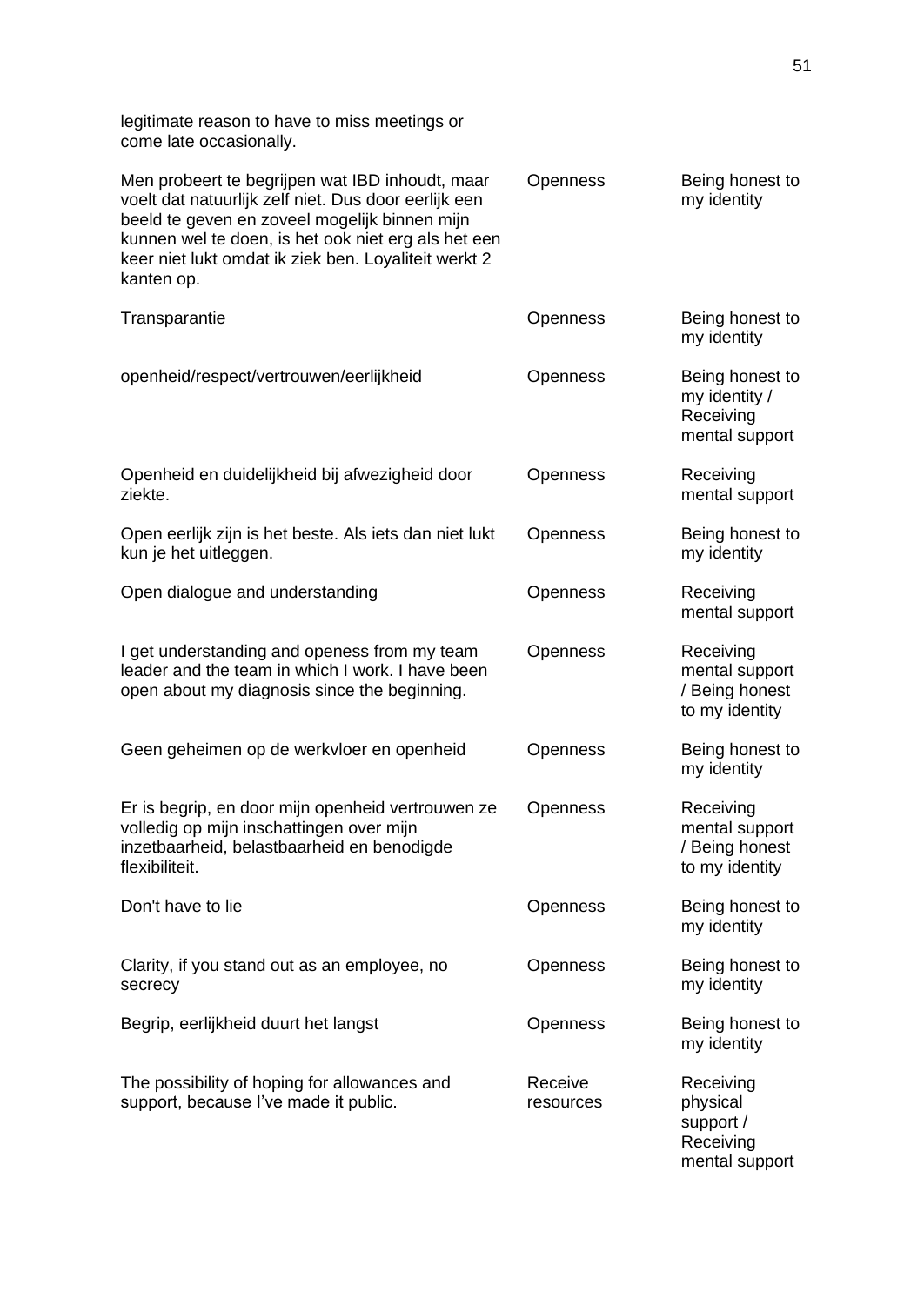| They can understand where In the office I need to<br>be located.                                                                                                                                              | Receive<br>resources | Receiving<br>physical<br>support                                             |
|---------------------------------------------------------------------------------------------------------------------------------------------------------------------------------------------------------------|----------------------|------------------------------------------------------------------------------|
| They've worked with me regarding my hours,<br>workload, and ways to manage pain at work.                                                                                                                      | Receive<br>resources | Receiving<br>physical<br>support                                             |
| The ability to work from home at any given time.<br>The understanding of last minute sick days for<br>doctors appointments.                                                                                   | Receive<br>resources | Receiving<br>physical<br>support                                             |
| My supervisor has understood my desire to work<br>from home, and allowed me to do so.                                                                                                                         | Receive<br>resources | Receiving<br>physical                                                        |
| Appreciation of symptoms, no judgement,<br>allowances for prolonged toilet breaks if necessary.                                                                                                               | Receive<br>resources | support<br>Receiving<br>mental support<br>/ Receiving<br>physical<br>support |
| I was able, but for a very limited time (few weeks),<br>to be assigned to the morning shifts only. (Instead<br>of working at night every other week)                                                          | Receive<br>resources | Receiving<br>physical<br>support                                             |
| So it's easier to plan the work. If I have to away for<br>a week or 2 it needs to be properly prepared. It<br>feels nice to be able to tell my managers that I'm<br>away and it's ok and they understand.     | Receive<br>resources | Receiving<br>physical<br>support                                             |
| My supervisor has been extraordinarily supportive<br>of me and my Crohn's. He allows me to work from<br>home as needed and did this even before WFH<br>became a "thing" for my job.                           | Receive<br>resources | Receiving<br>mental support<br>/ Receiving<br>physical<br>support            |
| ability to work from home full time during the<br>pandemic.                                                                                                                                                   | Receive<br>resources | Receiving<br>physical<br>support                                             |
| FMLA - it's an American program that guarantees a<br>certain amount of time off a year (480 hours) free<br>from retaliation. You aren't guaranteed pay, but you<br>using the leave can't be held against you. | Take time off        | Receiving<br>physical<br>support                                             |
| He is understanding when I need to take off for<br>doctor's appointments.                                                                                                                                     | Take time off        | Receiving<br>mental support<br>/ Receiving<br>physical<br>support            |
| I can take off for rest during unexpected flares                                                                                                                                                              | Take time off        | Receiving<br>physical<br>support                                             |
| , and gives me time to rest when I am visibly<br>fatigued.                                                                                                                                                    | Take time off        | Receiving<br>physical<br>support                                             |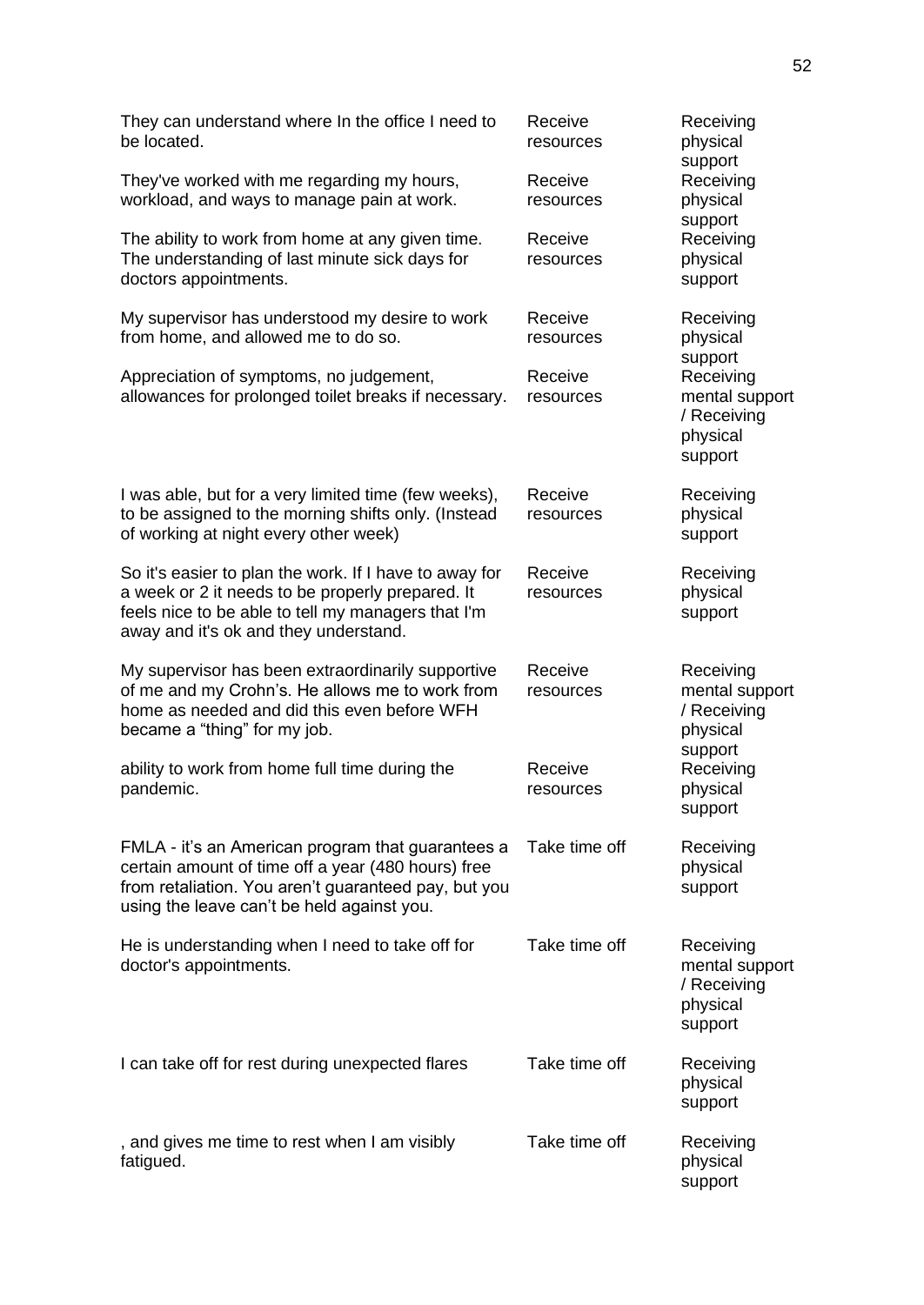| Resting assured time off is valid                                                                                                                                                                                                                                                                   | Take time off | Receiving<br>physical<br>support                                |
|-----------------------------------------------------------------------------------------------------------------------------------------------------------------------------------------------------------------------------------------------------------------------------------------------------|---------------|-----------------------------------------------------------------|
| Allowances are made for medical appointments in<br>work hours                                                                                                                                                                                                                                       | Take time off | Receiving<br>physical<br>support                                |
| She fully understands when I need to take time off<br>for medical appointments, infusions, procedures,<br>etc.                                                                                                                                                                                      | Take time off | Receiving<br>mental support                                     |
| I was told to stop using sick/vacation time for<br>doctor's appointments and the time needed would<br>be paid.                                                                                                                                                                                      | Take time off | Receiving<br>physical<br>support                                |
| I can take time off, no questions asked. I can also<br>leave for appointments or infusions without first<br>asking. My leader is informed via calendar and<br>from her administrative support.                                                                                                      | Take time off | Receiving<br>physical<br>support                                |
| ability to take time off when needed for doctor<br>appointments.                                                                                                                                                                                                                                    | Take time off | Receiving<br>physical<br>support                                |
| Begrip voor afwezigheid/onbereikbaarheid, doordat<br>mijn leidinggevende wis wat er op dat moment<br>speelde.                                                                                                                                                                                       | Understanding | Receiving<br>mental support                                     |
| Als ik ziek ben weet ze mijn achtergrond en hoef ik<br>haar op dat moment niet uitgebreid bij te praten. Ze<br>weet hoe het zit.                                                                                                                                                                    | Understanding | Receiving<br>mental support                                     |
| They know in case something is off                                                                                                                                                                                                                                                                  | Understanding | Receiving<br>mental support                                     |
| By keeping my managing fully in the loop, he<br>understands what's going on with me and nothing<br>comes as a surprise when I have to run to the ER<br>or a doctors visit or have surgery. He's prepared<br>and prepares the rest of the team in a way that my<br>absence doesn't slow things down. | Understanding | Receiving<br>mental support                                     |
| They typically know that problems arise for specific,<br>legitimate reasons and do their best to understand                                                                                                                                                                                         | Understanding | Receiving<br>mental support<br>/ Being honest<br>to my identity |
| He is empathetic toward my disease, and checks in<br>to see how I'm feeling from time to time.                                                                                                                                                                                                      | Understanding | Receiving<br>mental support                                     |
| My manager knows what to expect regarding my<br>need for the rest room and that I will be taking days<br>off for infusions of medicine                                                                                                                                                              | Understanding | Receiving<br>mental support                                     |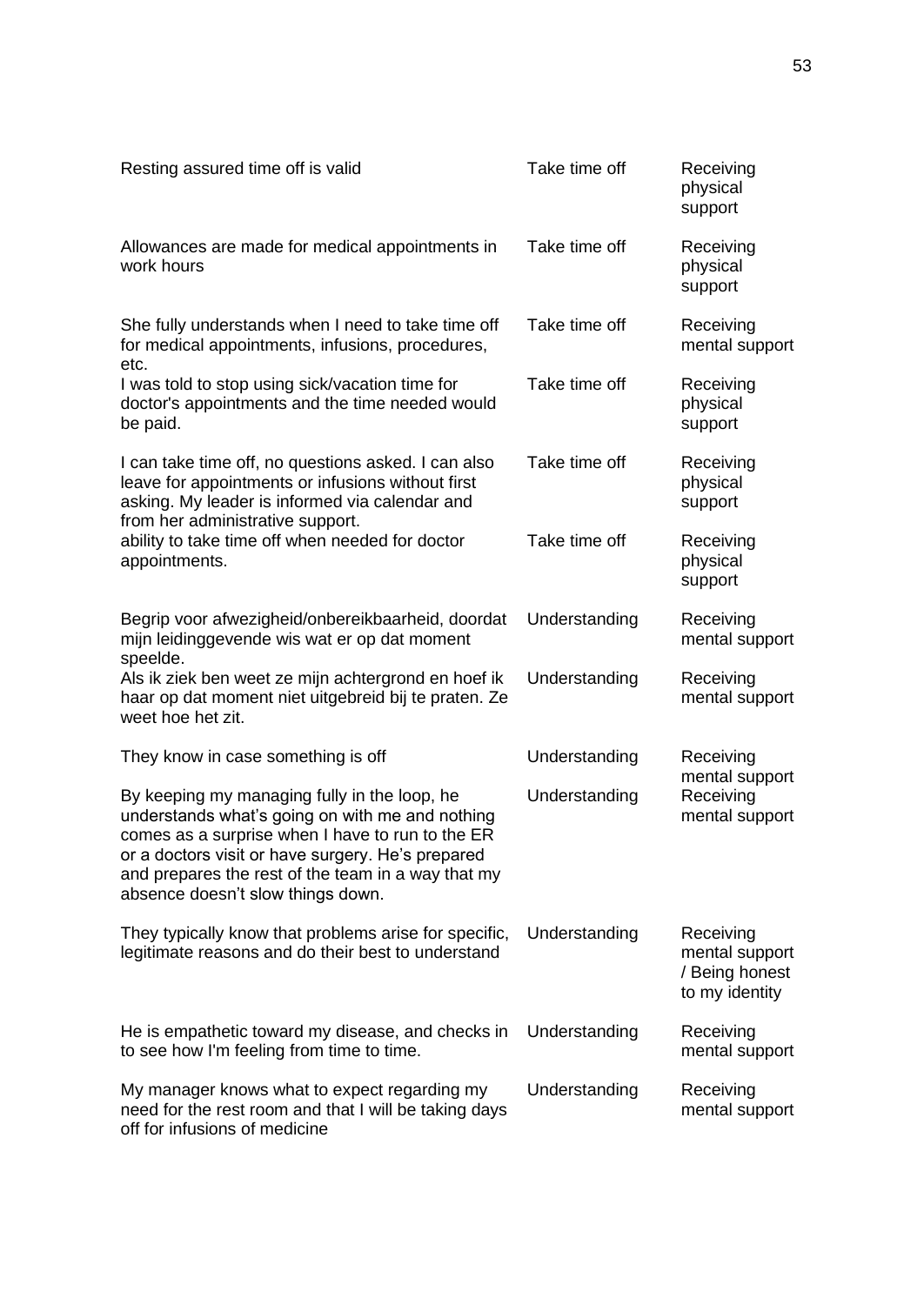| Zij kan mij beter begrijpen en snapt dus beter<br>wanneer iets niet lukt. Zij ondersteunt mij waar<br>nodig. Zij is persoonlijk betrokken.                                                                                                      | Understanding | Receiving<br>mental support |
|-------------------------------------------------------------------------------------------------------------------------------------------------------------------------------------------------------------------------------------------------|---------------|-----------------------------|
| Ze weten waarom ik parttime werk en maar halve<br>dagen kan werken                                                                                                                                                                              | Understanding | Receiving<br>mental support |
| Ze weet wat er speelt, als mijn ziekte opvlamt of ik<br>naar het ziekenhuis moet                                                                                                                                                                | Understanding | Receiving<br>mental support |
| Understanding when I need to take time off work<br>for medical issues, and frequent trips to the<br>bathroom                                                                                                                                    | Understanding | Receiving<br>mental support |
| Understanding                                                                                                                                                                                                                                   | Understanding | Receiving<br>mental support |
| They know some days I might need to go to the<br>toilet more frequently                                                                                                                                                                         | Understanding | Receiving<br>mental support |
| Begrip van leidinggevende.                                                                                                                                                                                                                      | Understanding | Receiving<br>mental support |
| My manager understands the physical symptoms<br>and psychological effects of an IBD diagnosis. I<br>feel confident I would be supported and my job<br>would stay in place if I were to experience a flare<br>during work.                       | Understanding | Receiving<br>mental support |
| Meer begrip                                                                                                                                                                                                                                     | Understanding | Receiving<br>mental support |
| In het begin bij onderzoeken begrip.                                                                                                                                                                                                            | Understanding | Receiving<br>mental support |
| Dan ervaar ik meer begrip voor mijn mannier van<br>werken, namelijk niet van half 9 tot 5 zoals de rest.                                                                                                                                        | Understanding | Receiving<br>mental support |
| Better understanding                                                                                                                                                                                                                            | Understanding | Receiving<br>mental support |
| Begrijpt de balans die nodig is.                                                                                                                                                                                                                | Understanding | Receiving<br>mental support |
| Als er wat speelt of plotseling een opvlamming krijg<br>dan weer ze altijd wat er aan de hand is en word er<br>heel goed op gereageerd. ik kan dan uitzieken en<br>door contact te houden weet ze wanneer ik weer in<br>staat ben om te werken. | Understanding | Receiving<br>mental support |

# **Appendix E**

*Comparison of the Themes and Groupings Between Raters of Costs of Disclosing*.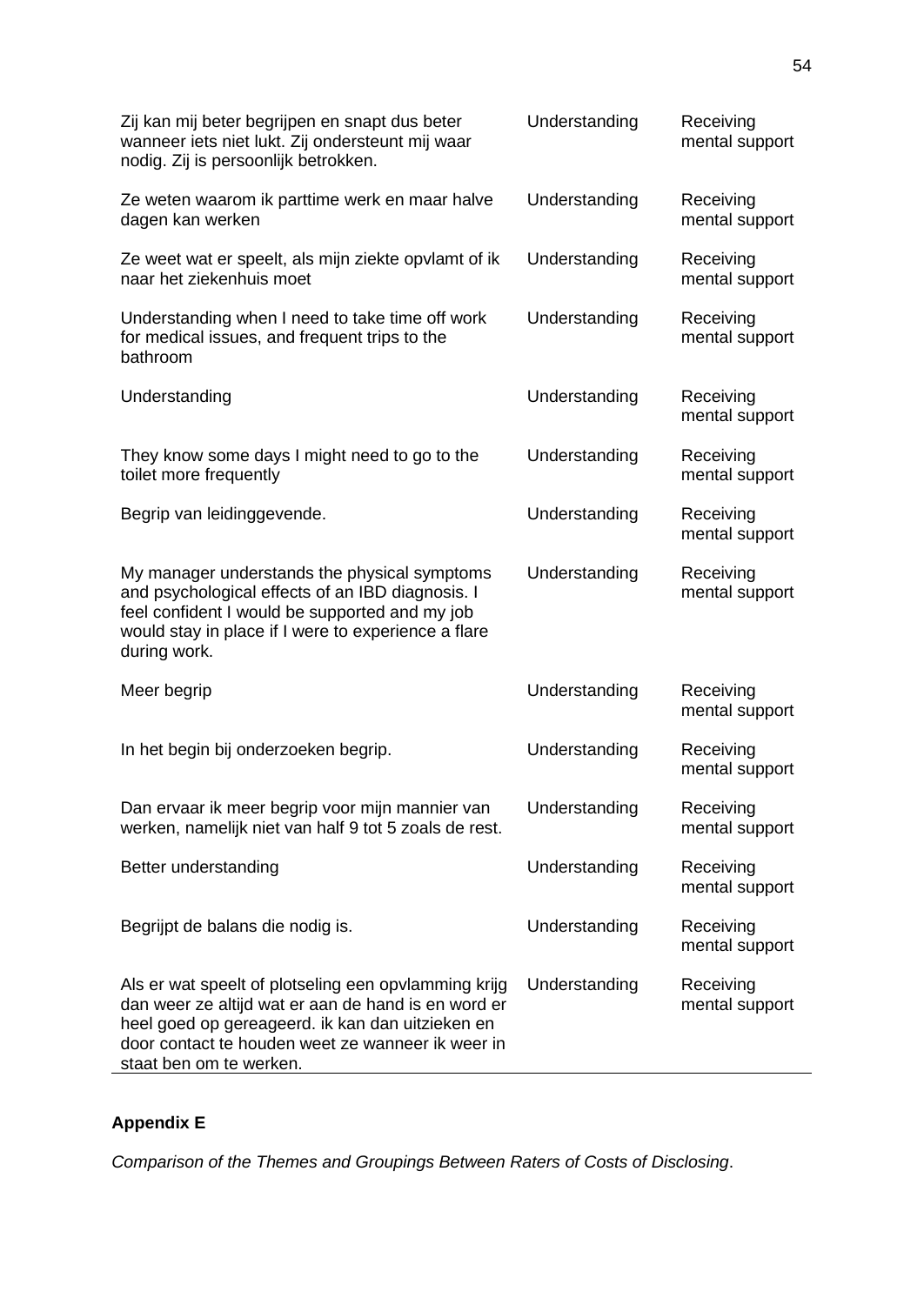| <b>Costs</b>                                                                                                                                                                                                                                                                                                                                         | Rater 1                       | <b>Rater 2</b>                                      |
|------------------------------------------------------------------------------------------------------------------------------------------------------------------------------------------------------------------------------------------------------------------------------------------------------------------------------------------------------|-------------------------------|-----------------------------------------------------|
| Worry about stigma. Worry about being<br>judged worse/negatively/weaker                                                                                                                                                                                                                                                                              | Being<br>discriminated        | My character &<br>identity                          |
| The fact that they think I'm disclosing it to get<br>special privilege                                                                                                                                                                                                                                                                               | <b>Being</b><br>discriminated | My character &<br>identity                          |
| Immediate retaliation - I was submitted to a<br>health review to determine if I could still work<br>in my position at all, and after 6-8 months of<br>being home for the process, it was eventually<br>determined that I am able to work. The<br>process was then begun again 6 months later<br>after using FMLA leave.                              | Being<br>discriminated        | My capacity to work                                 |
| I felt as though I was looked at differently<br>afterward in a negative way and felt<br>somewhat discriminated against by a few                                                                                                                                                                                                                      | Being<br>discriminated        | My character &<br>identity                          |
| I feel a little embarrassed because there is<br>such a stigma around IBD/Crohn's Disease.                                                                                                                                                                                                                                                            | Being<br>discriminated        | My character &<br>identity / Invasion of<br>privacy |
| Regularly and openly ridiculed due to<br>embarrassing nature of the condition.                                                                                                                                                                                                                                                                       | Being<br>discriminated        | My character &<br>identity / Invasion of<br>privacy |
| Wordt gepasseerd voor sommige taken.                                                                                                                                                                                                                                                                                                                 | Doubt ability                 | Handled with 'too<br>much' care                     |
| Sometimes it feels like I'm being handled with<br>kid gloves.                                                                                                                                                                                                                                                                                        | Doubt ability                 | Handled with 'too<br>much' care                     |
| Minder vertrouwen in mijn kunnen op<br>bepaalde momenten.                                                                                                                                                                                                                                                                                            | Doubt ability                 | My capacity to work                                 |
| Ik krijg minder projecten toebedeeld, uit angst<br>voor overbelasting                                                                                                                                                                                                                                                                                | Doubt ability                 | Handled with 'too<br>much' care                     |
| I became unreliable in my manager's eyes                                                                                                                                                                                                                                                                                                             | Doubt ability                 | My capacity to work                                 |
| I am generally private about my personal life<br>in almost every regard so disclosing this info<br>can seem dramatic and there often isn't a<br>"right time." I also worry that it will seem like I<br>am making excuses when I have a few<br>appointments within a month; I don't want it to<br>seem like I can't handle my job and IBD<br>together | Doubt ability                 | My character &<br>identity / Invasion of<br>privacy |
| Embarrassment                                                                                                                                                                                                                                                                                                                                        | Embarrassment                 | My character &<br>identity / Invasion of<br>privacy |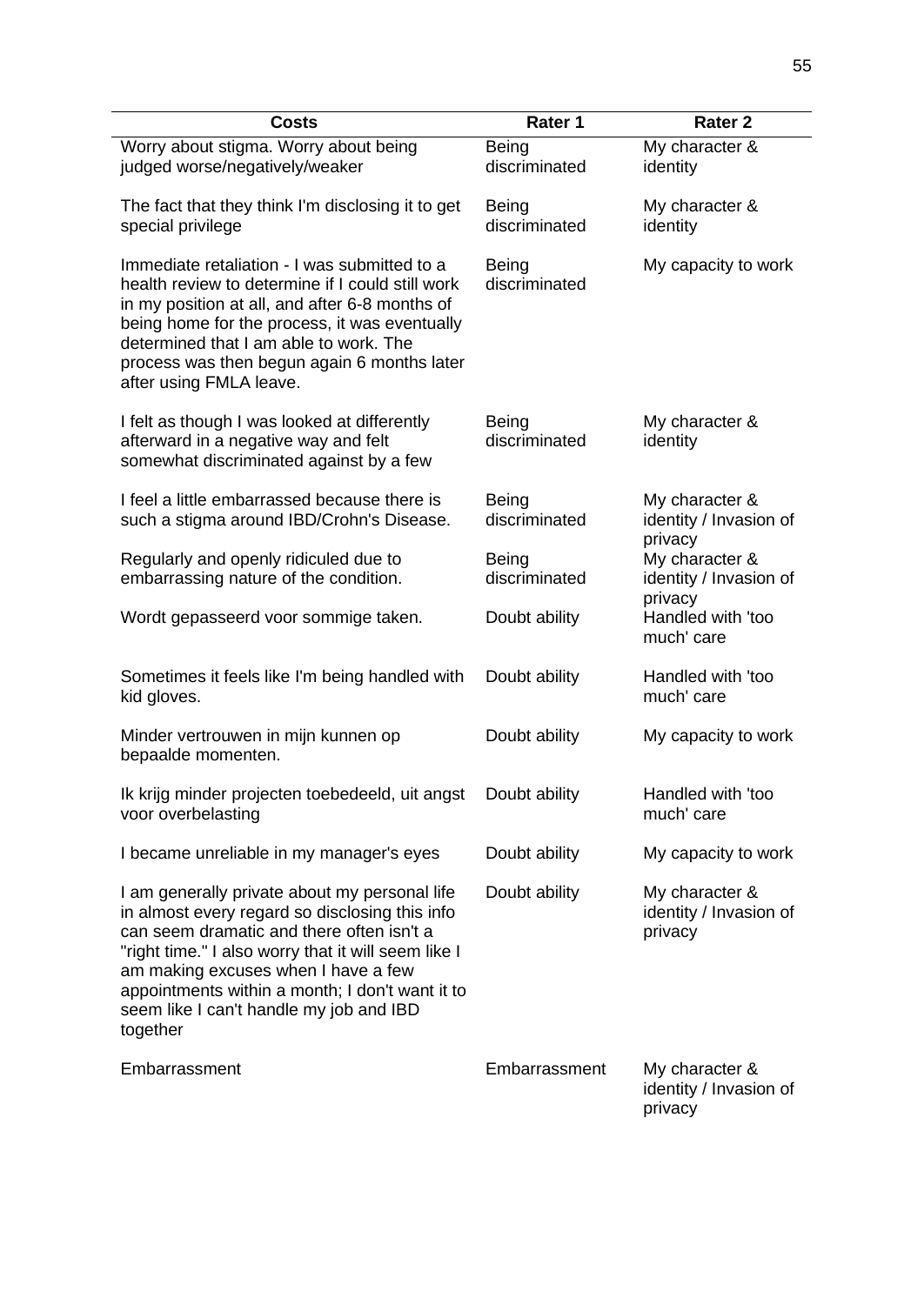| HR and H&S requesting a copy of my<br>prescription for their records due to drugs<br>testing practices at work.                                                                                                                                                                                                                                             | Lack of Privacy                         | Invasion of privacy                                      |
|-------------------------------------------------------------------------------------------------------------------------------------------------------------------------------------------------------------------------------------------------------------------------------------------------------------------------------------------------------------|-----------------------------------------|----------------------------------------------------------|
| Being asked questions, assumptions made<br>He still does not understand the true nature of<br>my condition, and does not always take me<br>seriously when I express need for time off to<br>rest. I am in a leadership position myself, and<br>he relies on me heavily. I sometimes think his<br>need for my help outweighs his empathy for<br>my symptoms. | Lack of Privacy<br>Misunderstood        | Invasion of privacy<br>Lack of<br>understanding          |
| Worrying about things that have nothing to do<br>with my IBD being attributed to it all the same.                                                                                                                                                                                                                                                           | Overtakes work<br>identity              | My capacity to work                                      |
| Risico dat leidinggevende kijkt naar mij als<br>'medewerker met een issue' in plaats van<br>alleen naar mijn professionele kwaliteiten.                                                                                                                                                                                                                     | Overtakes work<br>identity              | Handled with 'too<br>much' care                          |
| No real disadvantages other than personal<br>worries that he judges me and personal<br>anxieties that I will miss time at work or feel<br>unwell at work                                                                                                                                                                                                    | Overtakes work<br>identity              | My character &<br>identity                               |
| Dis: being stressed about haveing to talk to<br>her about my disease every time we have a<br>performance talk, instead of talking about<br>working related stuff.                                                                                                                                                                                           | Overtakes work<br>identity              | Handled with 'too<br>much' care                          |
| Possibility of if coming into play when<br>considering me for a promotion                                                                                                                                                                                                                                                                                   | <b>Stunt career</b><br>growth           | My capacity to work                                      |
| Overlooked for success due to illness                                                                                                                                                                                                                                                                                                                       | Stunt career                            | My capacity to work                                      |
| None, however I have a temporary, part-time<br>contract with Edmonton Public Schools, and<br>I'm worried about IBD affecting my chances<br>of getting hired full time.                                                                                                                                                                                      | growth<br><b>Stunt career</b><br>growth | My capacity to work                                      |
| No direct ones (yet) but I suspect it will impact<br>my overall career prospects or could<br>potentially lose work/project opportunities if<br>people worry about me not being available<br>due to my disease and taking time off when<br>sick.                                                                                                             | Stunt career<br>growth                  | My capacity to work /<br>Handled with 'too<br>much' care |
| I would have been worried I may have worse<br>chance of promotion if my IBD had<br>interrupted my work a lot this year                                                                                                                                                                                                                                      | <b>Stunt career</b><br>growth           | My capacity to work                                      |
| I am not able to perform certain tasks and<br>upper management used this to not move me<br>into a full time position for quite a while.                                                                                                                                                                                                                     | <b>Stunt career</b><br>growth           | My capacity to work                                      |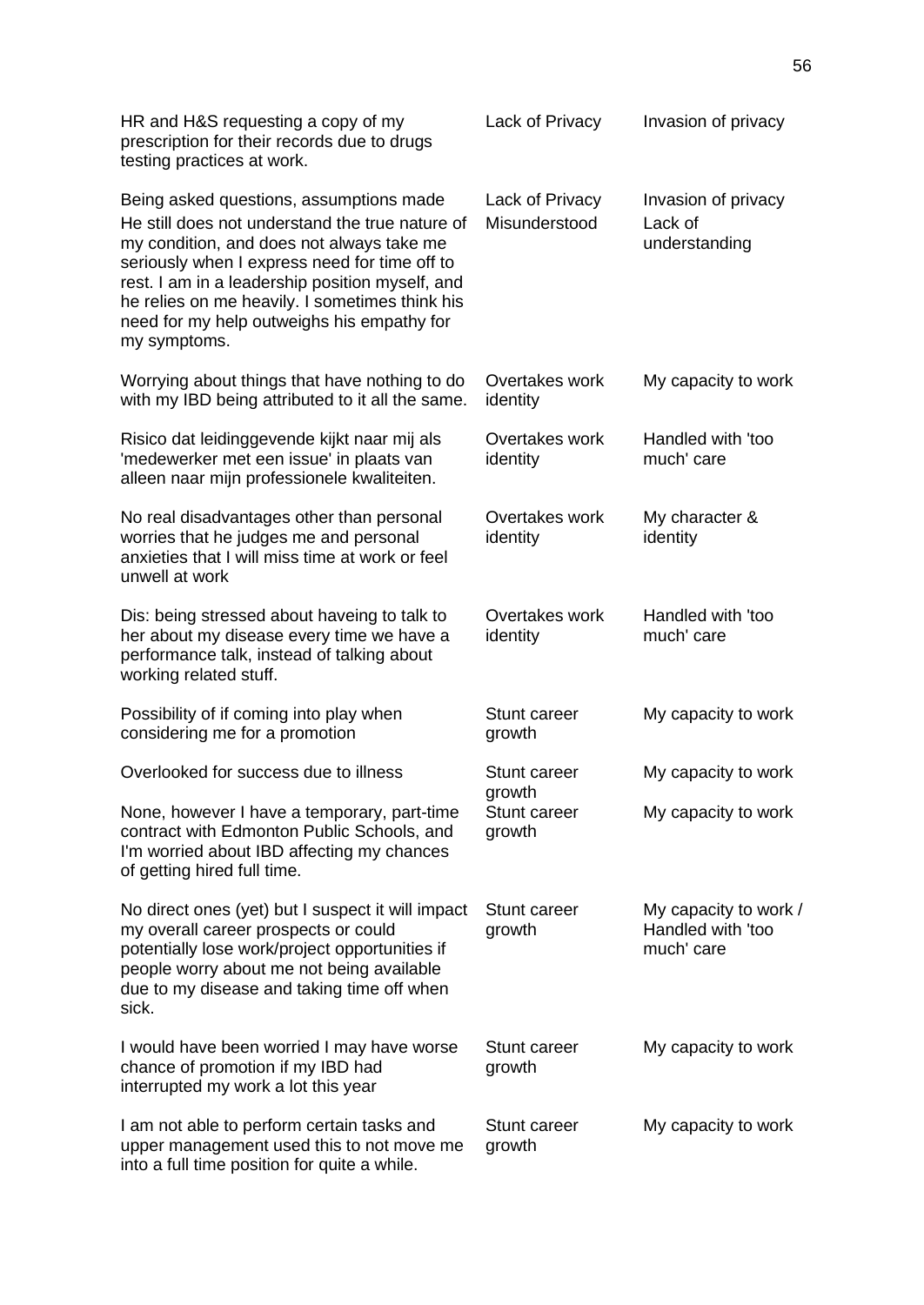| Denied promotion. | Stunt career<br>arowth | My capacity to work |
|-------------------|------------------------|---------------------|
|                   |                        |                     |

# **Appendix F**

*Excluded Responses Disclosed*

| <b>Benefits</b>                                                                                                                                                                                             | Costs                                                                                                                                                                          |
|-------------------------------------------------------------------------------------------------------------------------------------------------------------------------------------------------------------|--------------------------------------------------------------------------------------------------------------------------------------------------------------------------------|
| Niet veel. Ik heb het gevoel dat ik elke keer<br>moet vechten om een "uitzondering".                                                                                                                        |                                                                                                                                                                                |
|                                                                                                                                                                                                             | Voor mijn gevoel kost het mij niks dat mijn<br>werk op de hoogte heeft. Ik was hier wel<br>bang voor, maar dat bleek onterecht.                                                |
|                                                                                                                                                                                                             | Team meetings or trainings don't take<br>enough breaks for my IBD.                                                                                                             |
| I needed to disclose because of covid<br>because I needed him to adjust my<br>schedule to reduce my contacts. I would be<br>disinclined ordinarily to disclose.                                             |                                                                                                                                                                                |
| None at all lack of education leaves my<br>manager understanding anytime I've had to<br>request off for Crohn's they think it an<br>EXCUSE.                                                                 |                                                                                                                                                                                |
|                                                                                                                                                                                                             | geen, hoogstens soms wat<br>overbezorgdheid.<br>Adv: being able to have steady shifts (at<br>least for few weeks) amnd being more<br>regular with my diet and medication time. |
| Er zijn weinig voordelen. Als ik mij<br>ziekmeld, word ik niet eens serieus<br>genomen als ik wel serieuze klachten heb.<br>Zelfs met een opflamming en nierontsteking<br>moest ik naar de werkvloer komen. | Geen idee                                                                                                                                                                      |
|                                                                                                                                                                                                             | Geen.                                                                                                                                                                          |
|                                                                                                                                                                                                             | Geen                                                                                                                                                                           |
|                                                                                                                                                                                                             | Geen                                                                                                                                                                           |
| Weinig verschil. Maar dat komt omdat ik<br>zelf weinig praat over mijn colitis en omdat<br>ik nu geen klachten heb en soms zelfs                                                                            | Geen                                                                                                                                                                           |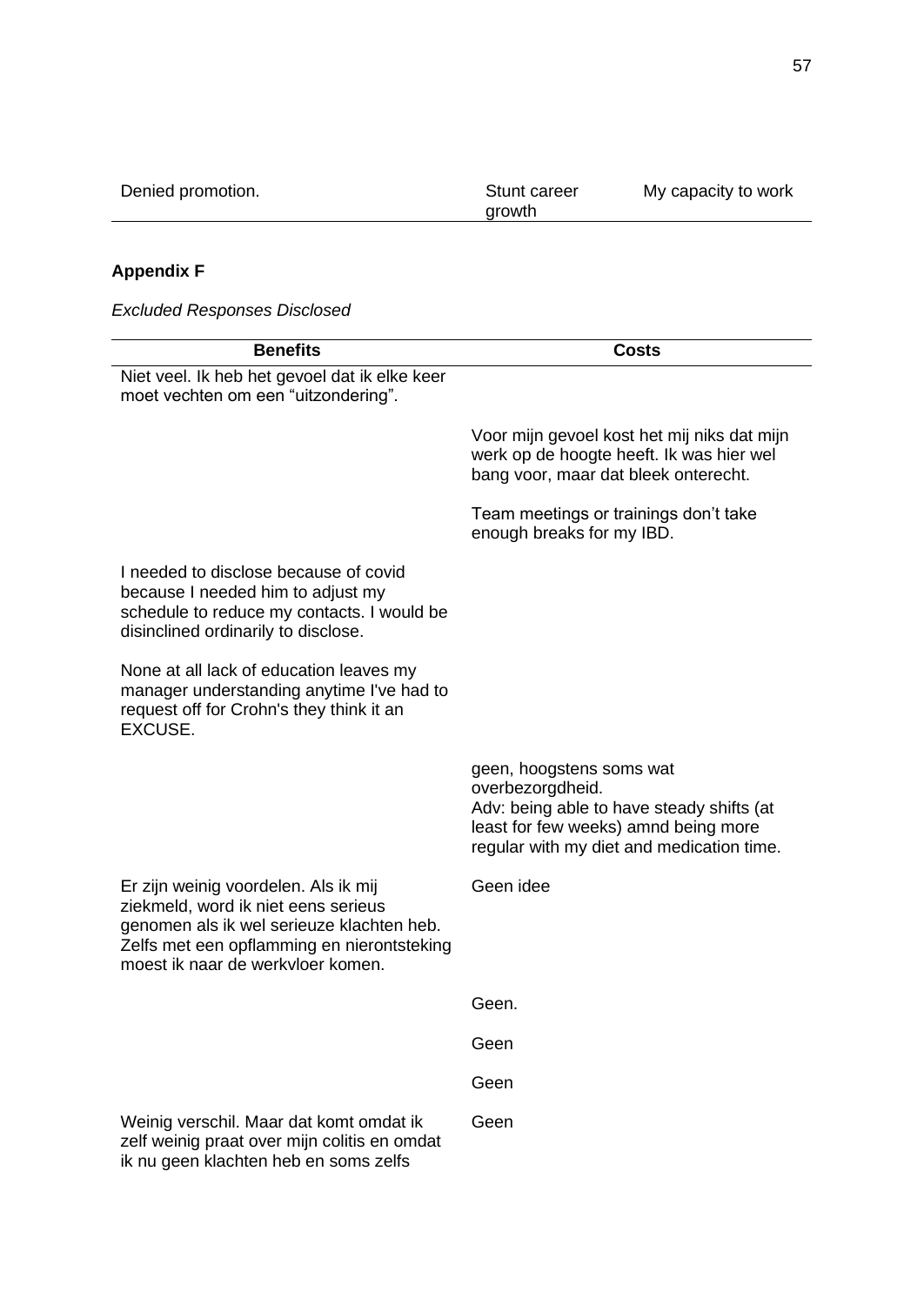"vergeet" dat ik een chronische aandoening heb.

Toevallig kende ik mijn werkgever al voordat ik bij dit bedrijf werkte en hij wist mijn situatie daardoor al. Dat heb ik als prettig ervaren, want daardoor kon ik er meteen open over zijn en ervaarde ik dat de drempel lager was om eventuele problemen te bespreken. Zo durf ik te bespreken dat ik in een risicogroep val en qua Corona dus extra voorzichtig ben. Helaas kan ik helaas niet bepalen wat mijn werkgever daar vervolgens mee doet, maar toen ik begon bij m'n baan vond ik het wel fijn dat m'n werkgever/leidinggevende het gewoon wist. En eigenlijk ook heel prettig dat ik zelfs, ondanks m'n ziekte, gekozen werd om daar te werken! Dat voelde als een overwinning.

leidinggevende is nieuw en is erg managementgericht. Ik ervaar geen

ibd.

Parkeerkaart ontvangen voor werk in binnenstad

Ik vind de vraag een beetje vaag, maar ik maak geen extra kosten o.i.d. door mijn ziekte.

None **Nothing** None so far None so far Geen Geen Geen None so far None - it has all been positive. Geen Geen Geen Ik werk al lang bij deze werkgever en deze voordelen, ik deel niet veel op gebied van Geen

Geen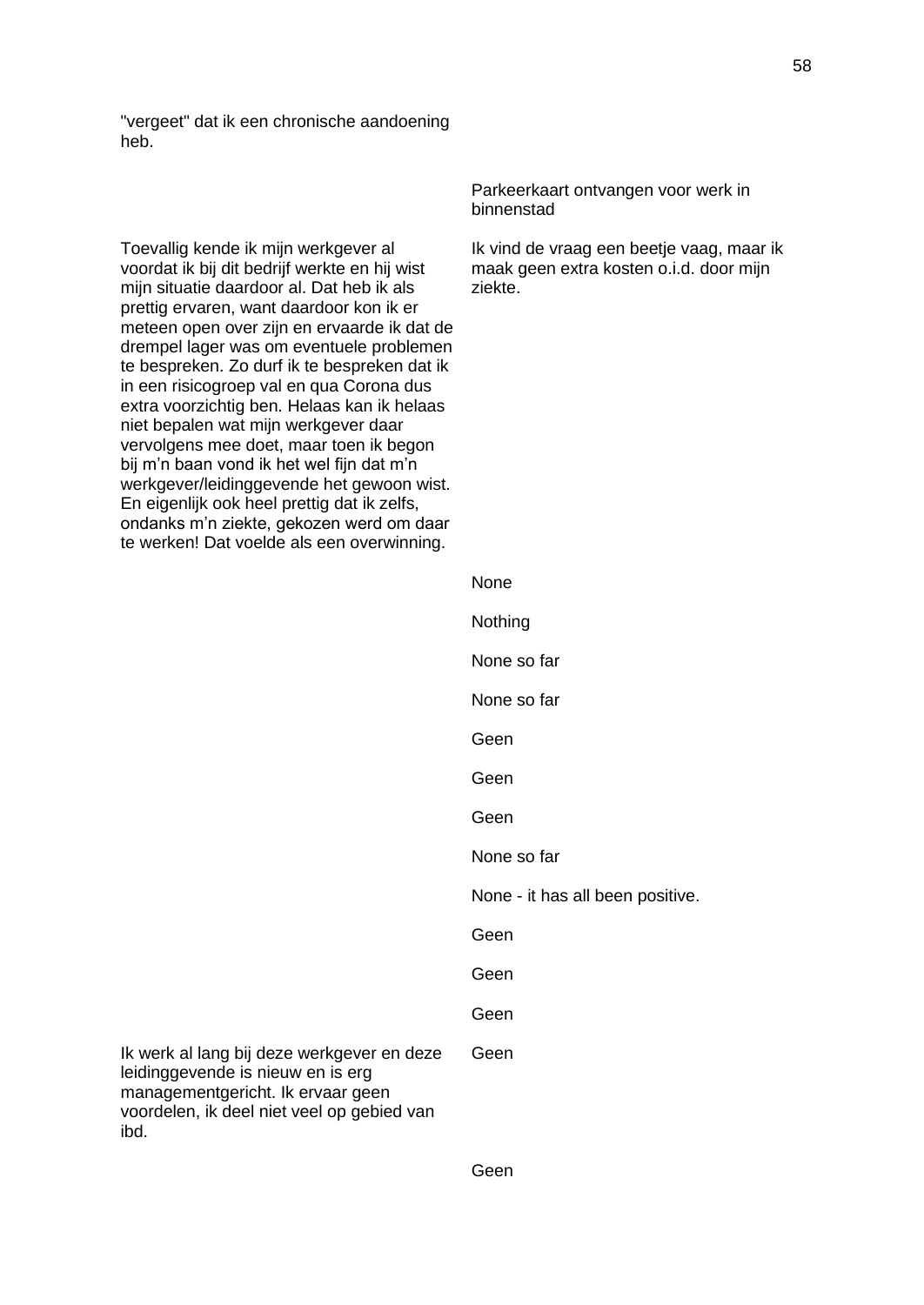|                                                                                                                                                                                                                                                                                                                                                                                          | None so far                                                                                                                                                                                                                         |
|------------------------------------------------------------------------------------------------------------------------------------------------------------------------------------------------------------------------------------------------------------------------------------------------------------------------------------------------------------------------------------------|-------------------------------------------------------------------------------------------------------------------------------------------------------------------------------------------------------------------------------------|
|                                                                                                                                                                                                                                                                                                                                                                                          | I don't feel their are any disadvantages in<br>my organization                                                                                                                                                                      |
|                                                                                                                                                                                                                                                                                                                                                                                          | None, I work in a hospital so there would<br>not be any change to how I perform my job<br>as I readily have access to bathroom<br>facilities. Informing my manager of my ibd<br>diagnosis would not negatively impact on<br>my job. |
| I don't, but I've had one bad flare up and I<br>was already off work for anxiety and<br>depression. I think if I had a really bad flare<br>up at work I would be embarrassed to say<br>anything and probably ring my dr to sign me<br>off.                                                                                                                                               |                                                                                                                                                                                                                                     |
|                                                                                                                                                                                                                                                                                                                                                                                          | No perceived disadvantages                                                                                                                                                                                                          |
|                                                                                                                                                                                                                                                                                                                                                                                          | Geen                                                                                                                                                                                                                                |
|                                                                                                                                                                                                                                                                                                                                                                                          | None                                                                                                                                                                                                                                |
| Geen voordelen. De toilet is toch dichtbij.<br>Geen inlevingsvermogen wat IBD voor<br>gevoel geeft of impact kan hebben.                                                                                                                                                                                                                                                                 | <b>Nvt</b>                                                                                                                                                                                                                          |
|                                                                                                                                                                                                                                                                                                                                                                                          | 1                                                                                                                                                                                                                                   |
|                                                                                                                                                                                                                                                                                                                                                                                          | N/A                                                                                                                                                                                                                                 |
|                                                                                                                                                                                                                                                                                                                                                                                          | Geen                                                                                                                                                                                                                                |
|                                                                                                                                                                                                                                                                                                                                                                                          | Geen                                                                                                                                                                                                                                |
|                                                                                                                                                                                                                                                                                                                                                                                          | Geen.                                                                                                                                                                                                                               |
|                                                                                                                                                                                                                                                                                                                                                                                          | None // keine                                                                                                                                                                                                                       |
| Bij een opvlamming is het verstandig om<br>het te delen. Ook gebruik ik regelmatig<br>oogdruppels, wat natuurlijk opvalt als je<br>normaal gesproken op kantoor aan het<br>werk bent. Mijn leidinggevende heeft zelf<br>een achtergrond in de zorg, dus dat scheelt<br>ook. Er hoeft echter niet altijd naar mijn<br>ziekte gevraagd te worden, als er iets is,<br>meld ik het zelf wel. | Geen                                                                                                                                                                                                                                |
|                                                                                                                                                                                                                                                                                                                                                                                          |                                                                                                                                                                                                                                     |

59

None